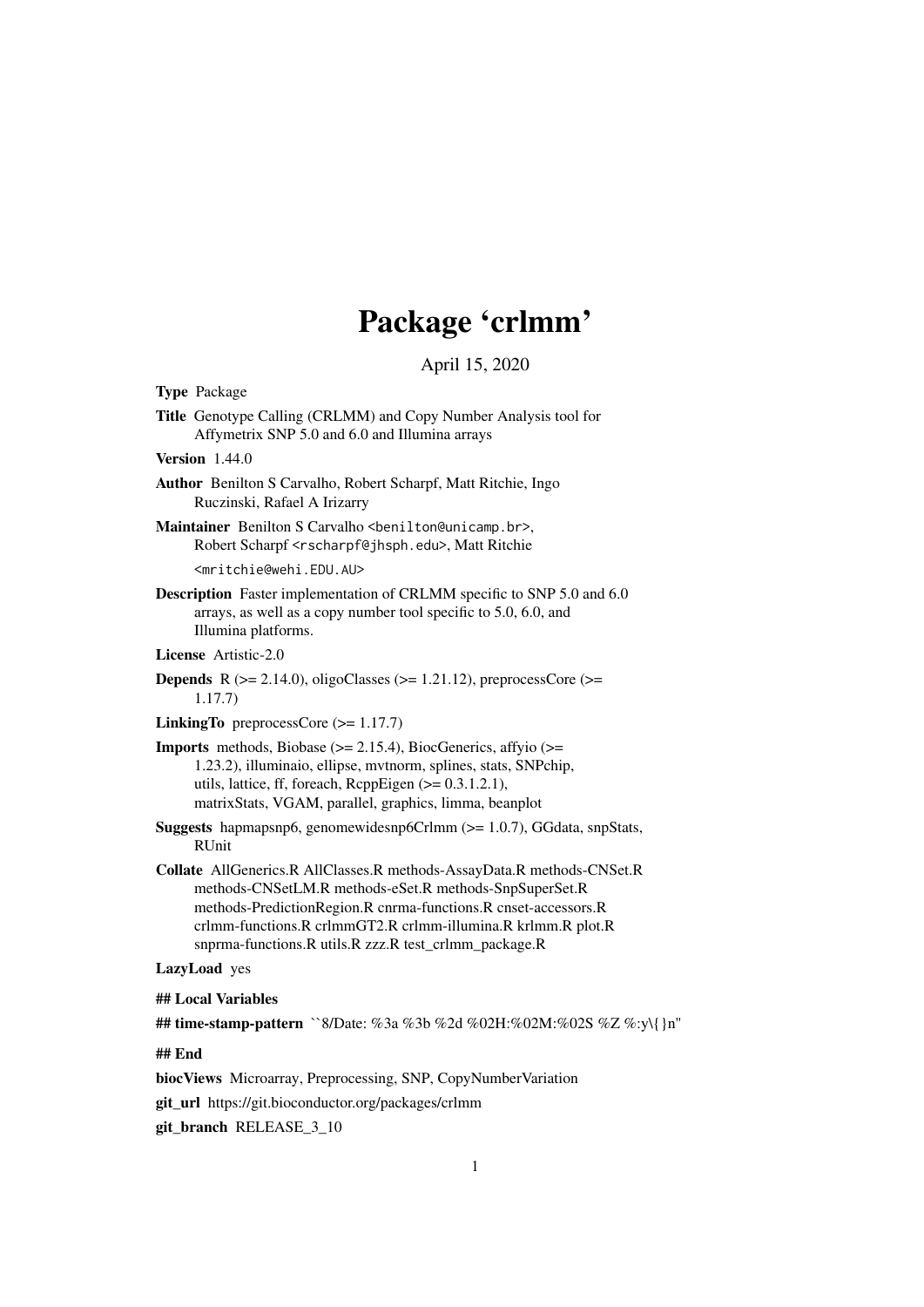<span id="page-1-0"></span>git\_last\_commit 6f0bbea git\_last\_commit\_date 2019-10-29 Date/Publication 2020-04-14

# R topics documented:

| $\overline{2}$ |
|----------------|
| $\overline{3}$ |
| $\overline{4}$ |
| 5              |
| 6              |
| $\overline{7}$ |
| 8              |
| 9              |
| 9              |
| 10             |
| 11             |
| 13             |
| 15             |
| 17             |
| 20             |
| 23             |
| 24             |
| 26             |
| 27             |
| 27             |
| 29             |
| 30             |
| 31             |
| 32             |
| 33             |
| 34             |
| 36             |
| 37             |
| 38             |
| 38             |
| 39             |
|                |

#### **Index** [41](#page-40-0)

crlmm-package *Genotype Calling via CRLMM Algorithm*

# Description

Faster implementation of CRLMM specific to SNP 5.0 and 6.0 arrays.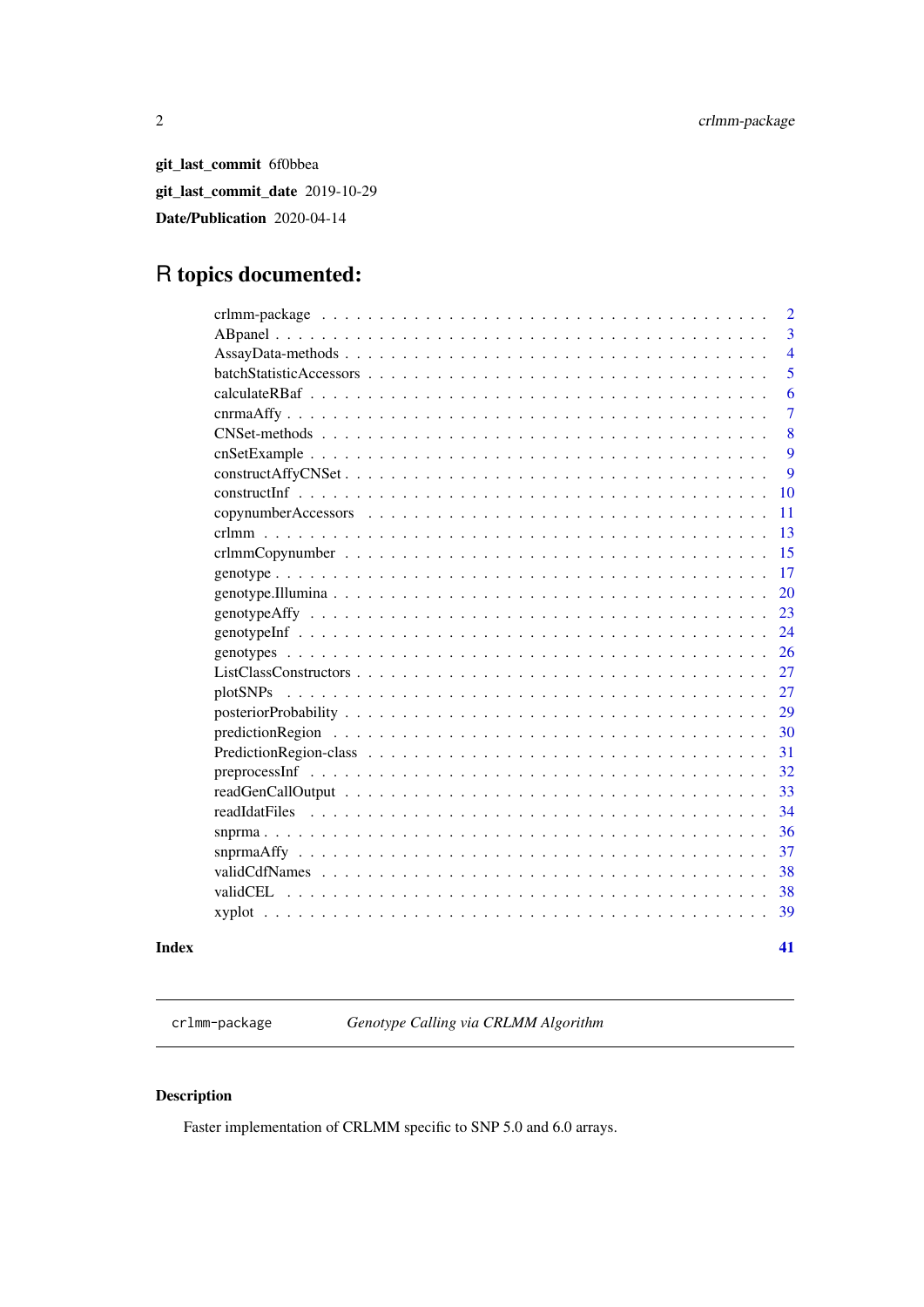#### <span id="page-2-0"></span>ABpanel 3

#### Details

Index:

| crlmm-package | New implementation of the CRLMM Algorithm. |
|---------------|--------------------------------------------|
| crlmm         | Genotype SNP 5.0 or 6.0 samples.           |
| calls         | Accessor for genotype calls.               |
| confs         | Accessor for confidences.                  |

The 'crlmm' package reimplements the CRLMM algorithm present in the 'oligo' package. This implementation primes for efficient genotyping of samples on SNP 5.0 and SNP 6.0 Affymetrix arrays.

To use this package, the user must have additional data packages: 'genomewidesnp5Crlmm' - SNP 5.0 arrays 'genomewidesnp6Crlmm' - SNP 6.0 arrays

# Author(s)

Rafael A Irizarry Maintainer: Benilton S Carvalho <carvalho@bclab.org>

# References

Carvalho BS, Louis TA, Irizarry RA. Quantifying uncertainty in genotype calls. Bioinformatics. 2010 Jan 15;26(2):242-9. Epub 2009 Nov 11.

<span id="page-2-1"></span>

| ABpanel | A panel function for plotting prediction regions and log-normalized |
|---------|---------------------------------------------------------------------|
|         | <i>intensities</i>                                                  |

#### Description

A panel function for plotting prediction regions and log-normalized intensities

# Usage

```
ABpanel(x, y, predictRegion, copyNumber = 0:4, fill, ..., subscripts)
```
# Arguments

| $\mathsf{x}$  | log-normalized intensities for the A or B allele                                                          |
|---------------|-----------------------------------------------------------------------------------------------------------|
| y             | log-normalized intensities for the A or B allele                                                          |
| predictRegion | A list. See prediction Region.                                                                            |
| copyNumber    | Integer vector. Indicates which prediction regions are drawn.                                             |
| fill          | Character or integer vector for coloring the points. Only valid for certain point<br>symbols. See points. |
| $\cdot$       | Additional arguments to panel. xyplot and lpolygon.                                                       |
| subscripts    | See xyplot in the lattice package.                                                                        |

# Value

Not applicable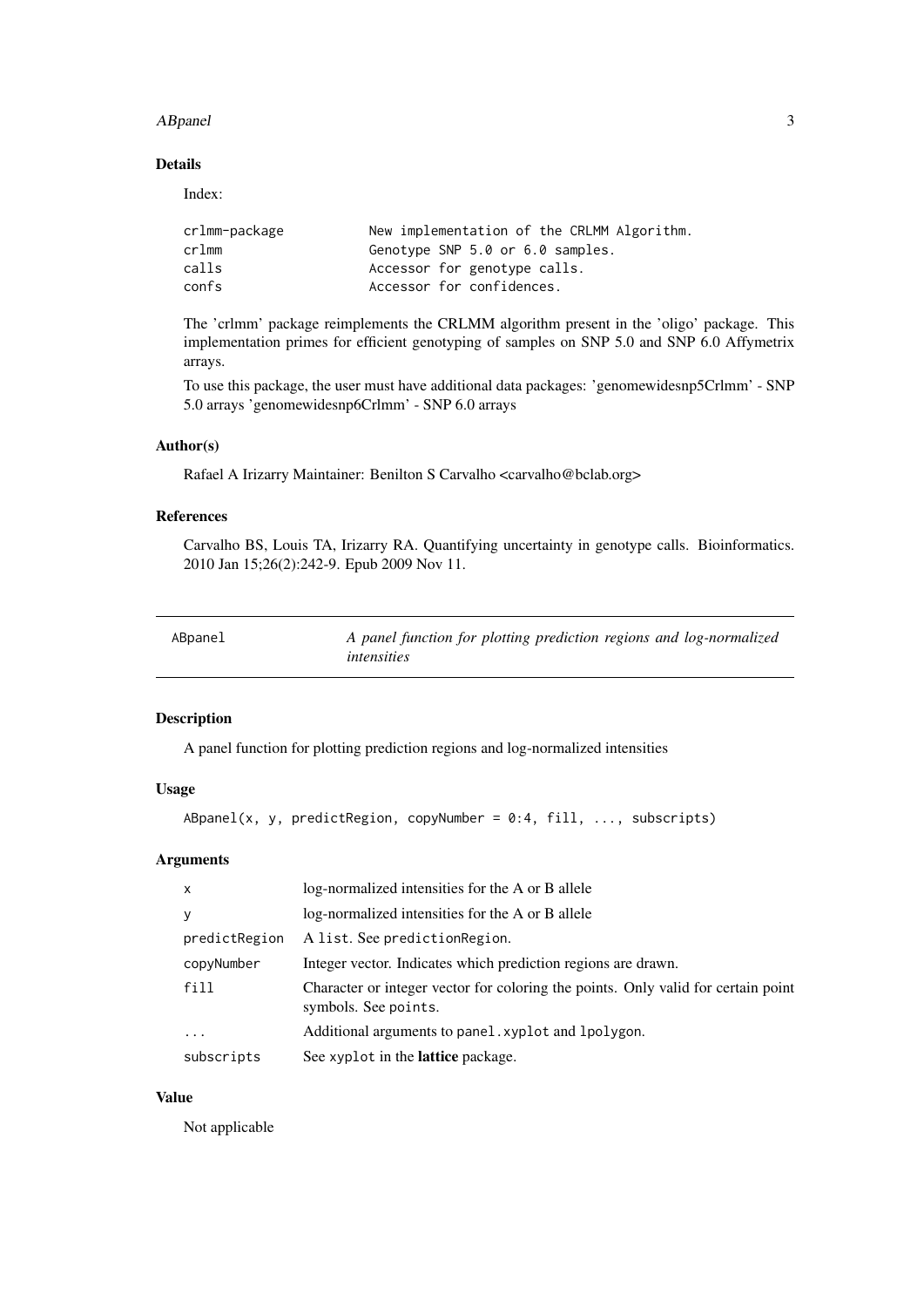#### <span id="page-3-0"></span>Note

ABpanel can be passed as the argument to panel in the xyplot method for CNSet objects. See the examples in xyplot.

#### Author(s)

R. Scharpf

# See Also

[xyplot](#page-38-1), [panel.xyplot](#page-0-0) [lpolygon](#page-0-0)

AssayData-methods *Methods for class "AssayData" in crlmm*

#### Description

The batchStatistics slot in a CNSet object is an instance of the AssayData slot. In general, the accessors for AssayData are called indirectly by the corresponding method for the CNSet class and not called directly by the user.

# Methods

Ns signature(object="AssayData"): Accessor for genotype frequencies

- corr signature(object="AssayData"): Accessor for the correlation of the log-transformed normalized intensities within the diallelic genotype clusters
- mads signature(x="AssayData"): Accessor for the median absolute deviation of the normalized intensities within the diallelic genotype clusters
- medians signature(object="AssayData"): Accessor for the posterior mean of the normalized intensity within the diallelic genotype clusters.
- tau2 signature(object="AssayData"): Accessor for the median absolute deviation of the logtransformed intensities within the diallelic genotype clusters

# See Also

[CNSet-class](#page-0-0), [Ns](#page-4-1), [tau2](#page-4-1), [corr](#page-4-1), [mads](#page-4-1), [medians](#page-4-1)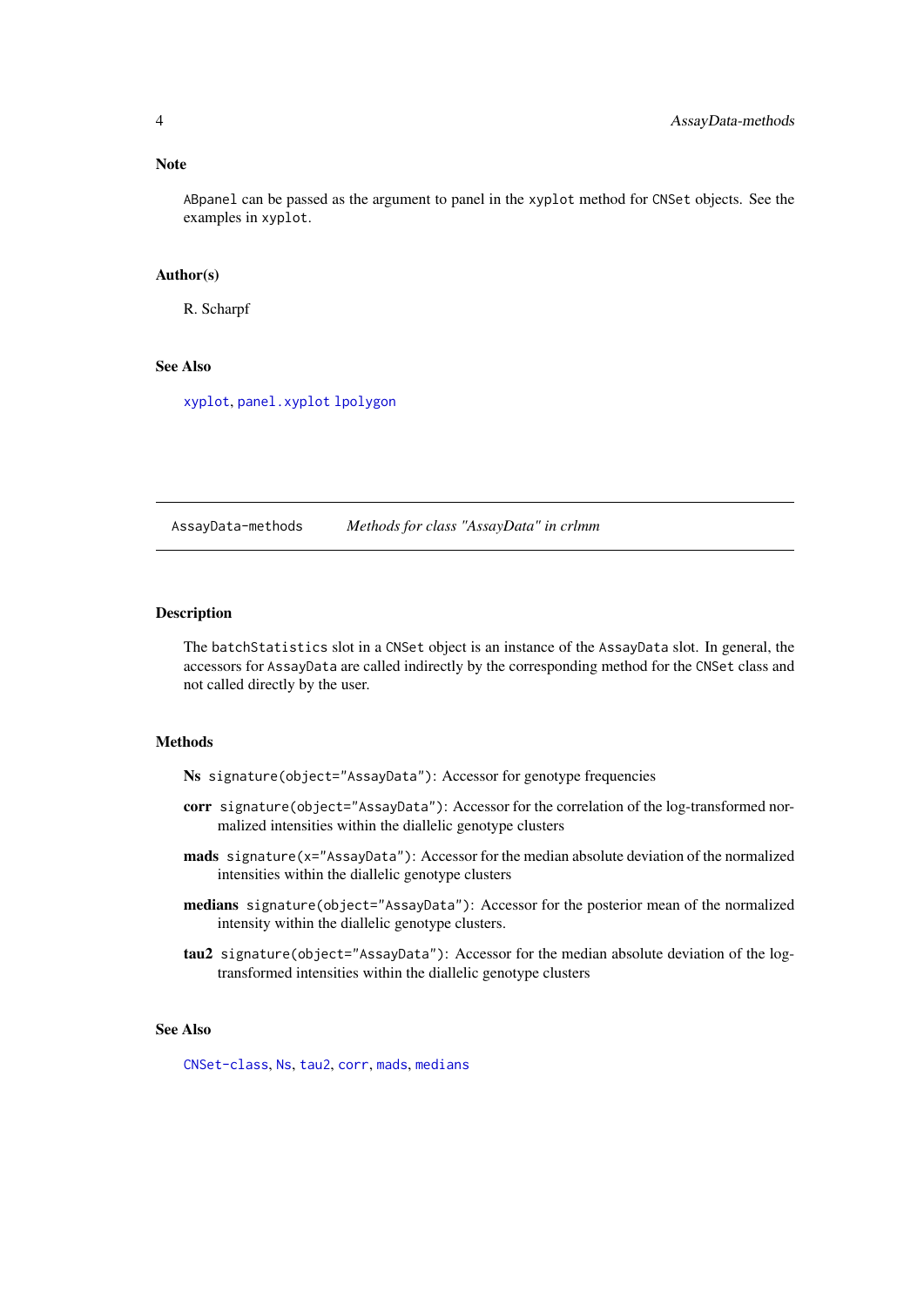<span id="page-4-0"></span>batchStatisticAccessors

*Accessors for batch-specific summary statistics.*

#### <span id="page-4-1"></span>Description

The summary statistics stored here are used by the tools for copy number estimation.

#### Usage

```
corr(object, ...)
tau2(object, ...)
mads(object,...)
medians(object,...)
Ns(object,...)
```
#### Arguments

| object  | An object of class CNSet. |
|---------|---------------------------|
| $\cdot$ | Ignored                   |

#### Value

An array with dimension  $R \times A \times G \times C$ , or  $R \times G \times C$ .

R: number of markers A: number of alleles (2) G: number of biallelic genotypes (3) C: number of batches

Ns returns an array of genotype frequencies stratified by batch. Dimension R x G x C.

corr returns an array of within-genotype correlations (log2-scale) stratified by batch. Dimension R x G x C.

medians returns an array of the within-genotype medians (intensity-scale) stratified by batch and allele. Dimension R x A x G x C.

mads returns an array of the within-genotype median absolute deviations (intensity-scale) stratified by batch and allele. Dimension is the same as for medians.

tau2 returns an array of the squared within-genotype median absolute deviation on the log-scale. Only the mads for AA and BB genotypes are stored. Dimension is  $R \times A \times G \times C$ , where G is AA or BB. Note that the mad for allele A/B for subjects with genotype BB/AA is a robust estimate of the background variance, whereas the the mad for allele A/B for subjects with genotype AA/BB is a robust estimate of the variance for copy number greater than 0 (we assume that on the log-scale the variance is rougly constant for  $CA$ ,  $CB > 0$ ).

#### See Also

[batchStatistics](#page-0-0)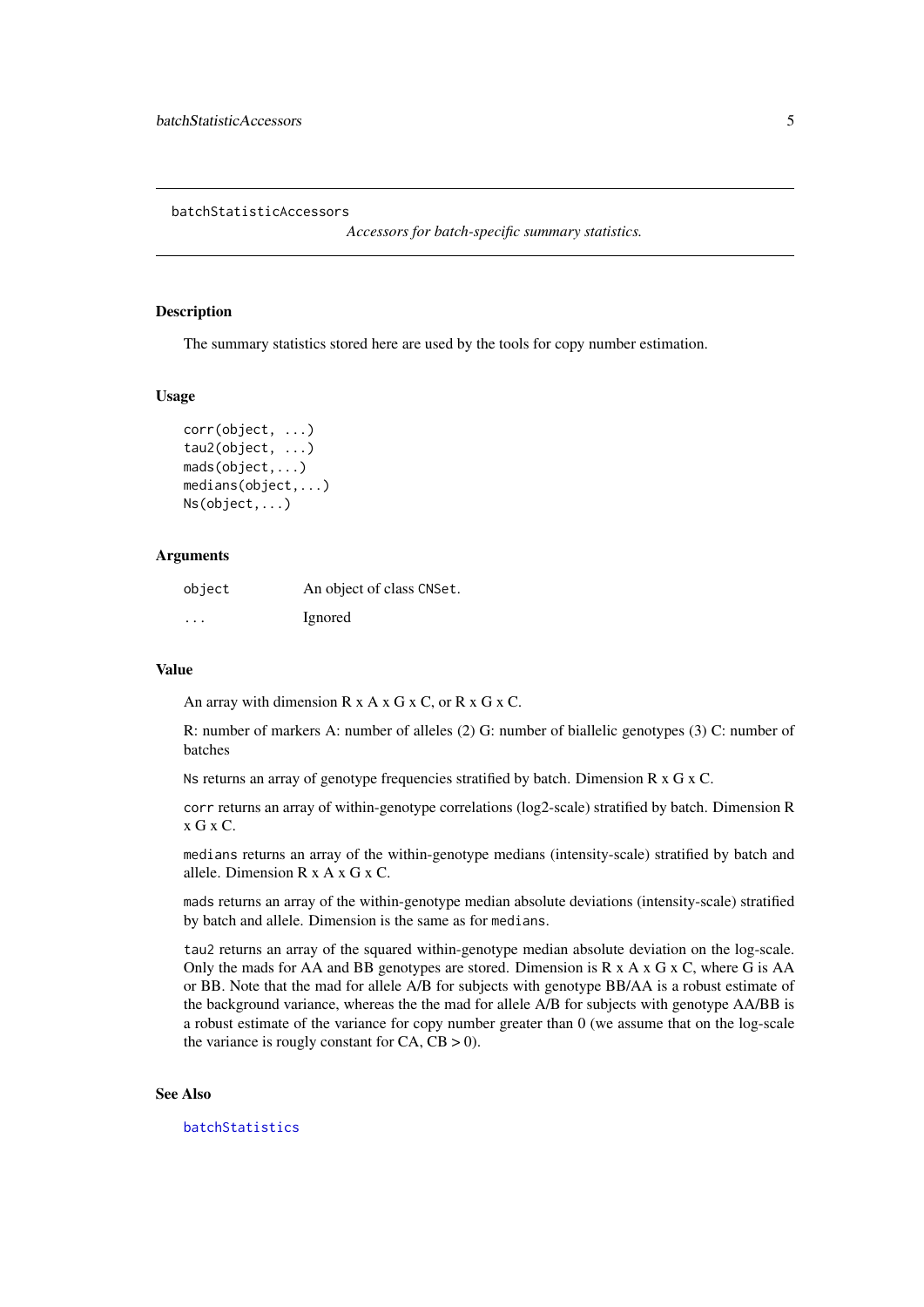# Examples

```
data(cnSetExample)
Ns(cnSetExample)[1:5, , ]
corr(cnSetExample)[1:5, , ]
meds <- medians(cnSetExample)
mads(cnSetExample)[1:5, , ,]
tau2(cnSetExample)[1:5, , ,]
```
calculateRBaf *Calculate log R ratios and B allele frequencies.*

#### Description

Calculate log R ratios and B allele frequencies from a CNSet object

#### Usage

calculateRBaf(object, batch.name, chrom)

### Arguments

| object     | A CNSet object.                                                                                                                                                                                        |
|------------|--------------------------------------------------------------------------------------------------------------------------------------------------------------------------------------------------------|
| batch.name | A character string indicating the batch. If missing, log R ratios and B allele<br>frequencies are calculated for all batches in the object.                                                            |
| chrom      | Integer indicating which chromosome to process. If missing, B allele frequen-<br>cies and log R ratios are calculated for all autosomal chromosomes and chromo-<br>some X that are included in object. |

#### Details

batch.name must be a value in batch(object). Currently, one must specify a single batch.name. If a character vector for batch.name is supplied, only the first is evaluated.

TODO: A description of how these values are calculated.

### Value

A named list.

baf: Each element in the baf list is a matrix of B allele frequencies (one matrix for each chromosome).

lrr: Each element in the lrr list is a matrix of log R ratios (one matrix for each chromosome).

The log R ratios were scaled by a factor of 100 and stored as an integer. B allele frequencies were scaled by a factor of 1000 and stored as an integer.

#### Author(s)

Lynn Mireless

#### References

Peiffer et al., High-resolution genomic profiling of chromosomal aberrations using Infinium wholegenome genotyping (2006), Genome Research

<span id="page-5-0"></span>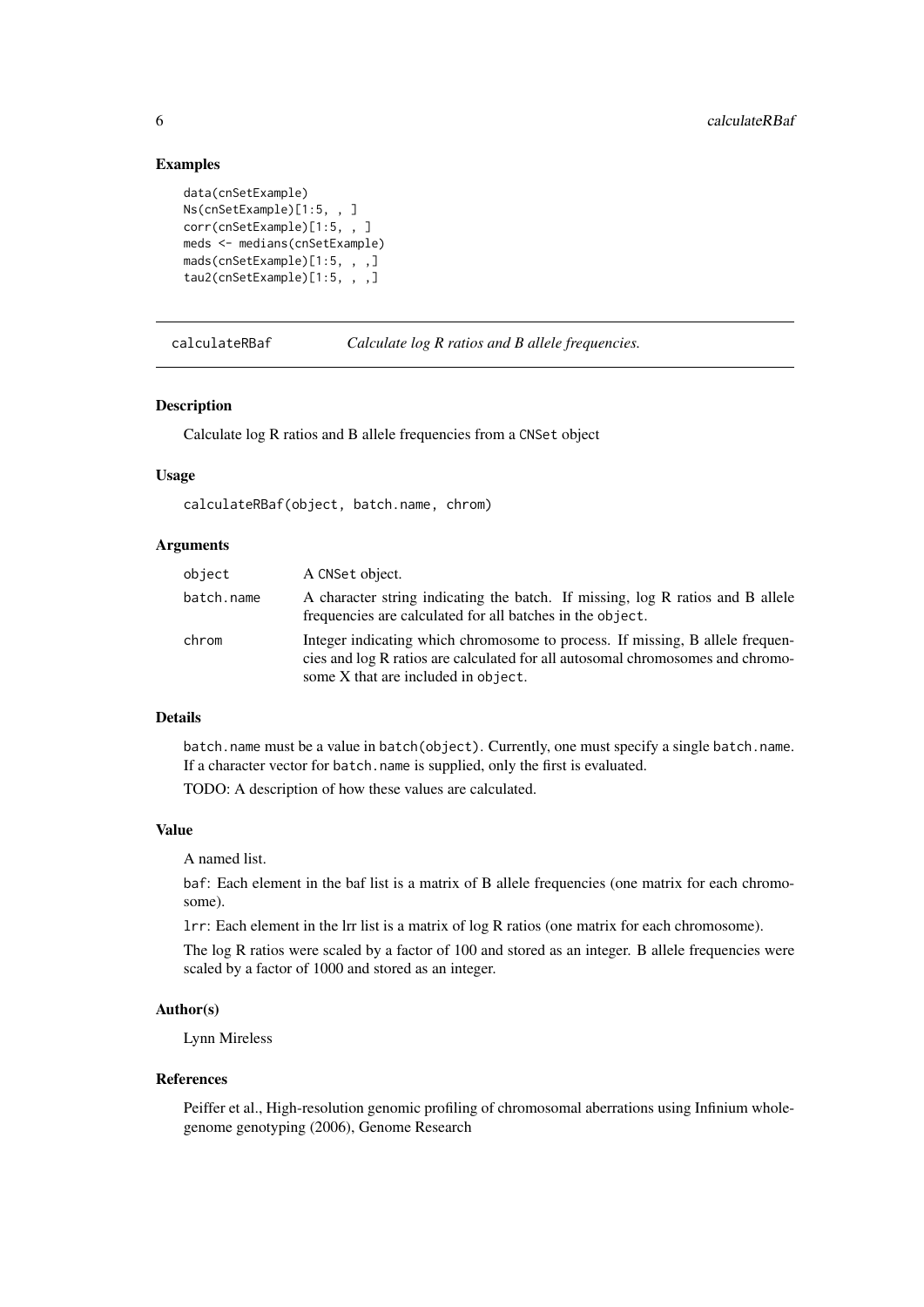# <span id="page-6-0"></span>cnrmaAffy 7

#### Examples

```
data(cnSetExample)
baf.lrr <- suppressWarnings(calculateRBaf(cnSetExample, "SHELF"))
hist(baf.lrr[["baf"]][[1]]/1000, breaks=100)
hist(baf.lrr[["lrr"]][[1]]/100, breaks=100)
## Not run:
library(ff)
baf.lrr <- suppressWarnings(calculateRBaf(cnSetExample, "SHELF"))
class(baf.lrr[["baf"]][[1]]) ## ff_matrix
class(baf.lrr[["lrr"]][[1]]) ## ff_matrix
```
## End(Not run)

cnrmaAffy *quantile normalize nonpolymorphic markers*

# Description

Quantile normalize nonpolymorphic markers to hapmap reference distribution

# Usage

```
cnrmaAffy(cnSet, seed = 1, verbose = TRUE)
```
#### Arguments

| cnSet   | Object of class CNSet |
|---------|-----------------------|
| seed    | Random number seed    |
| verbose | Logical.              |

# Value

Returns logical. Normalized intensities are written to the alleleA ff\_matrix stored in the CNSet assayData.

# Author(s)

R. Scharpf

# See Also

[snprmaAffy](#page-36-1)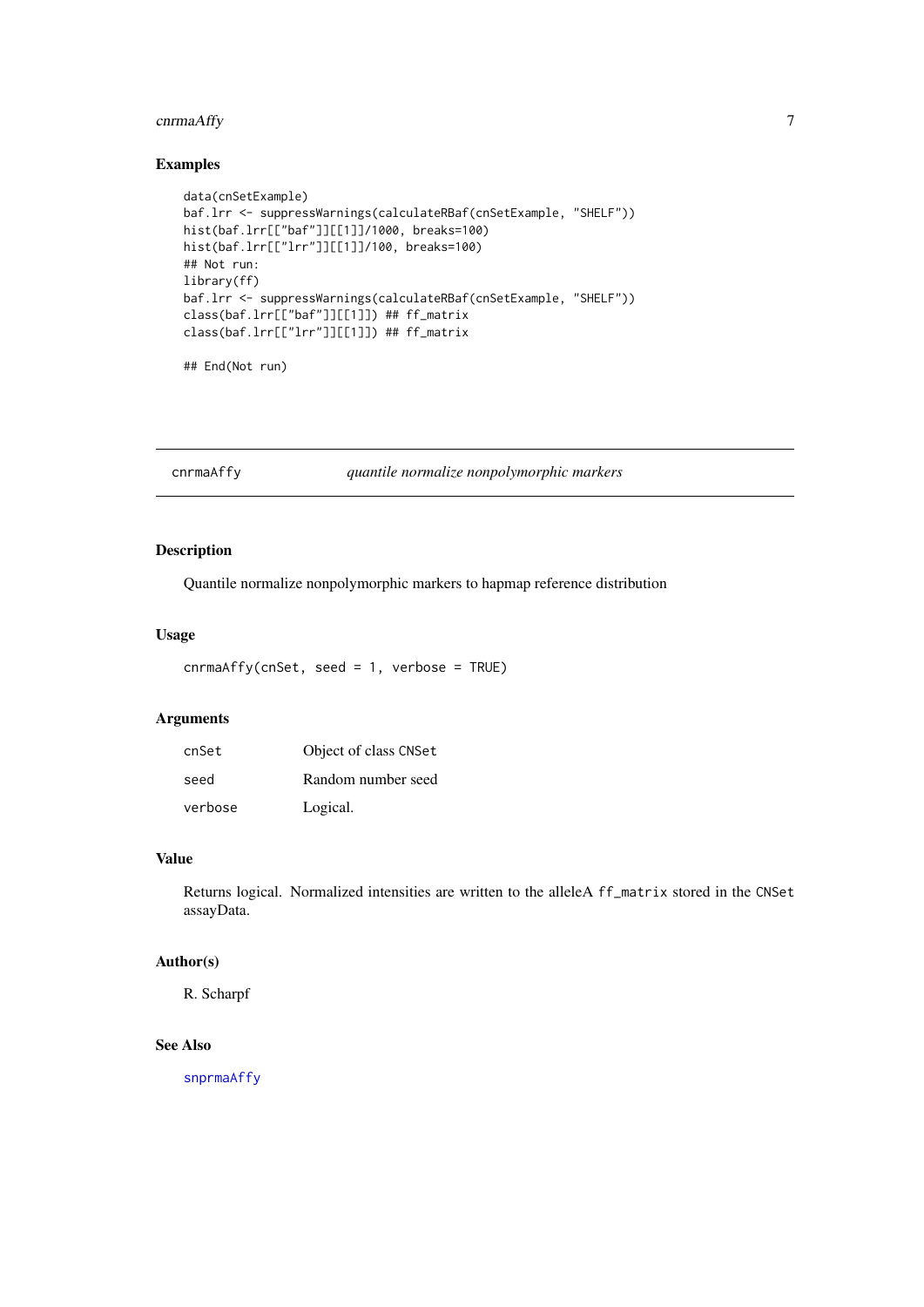#### Description

CNSet is a container defined in the oligoClasses package for storing normalized intensities for genotyping platforms, genotype calls, and parameters estimated for copy number. Accessors for data that an object of this class contains are largely defined in the package oligoClasses. CNSet methods that involve more complex calculations that are specific to the crlmm package, such as computing allele-specific copy number, are included in crlmm and described here.

#### Methods

- as(from,"oligoSnpSet"): Method for coercing object from (class CNSet) to an object of class oligoSnpSet.
- CA signature(object="CNSet"): calculates raw copy number for allele A

CB signature(object="CNSet"): calculates raw copy number for allele B

lines signature(x="CNSet"): plot ellipses (95th percentile) for prediction regions

totalCopynumber signature(object="CNSet"): calculates total raw copy number

rawCopynumber signature(object="CNSet"): same as totalCopynumber

- nuA signature(object="CNSet"): estimate of mean background (intensity-scale) for allele A
- nuB signature(object="CNSet"): estimate of mean background (intensity-scale) for allele A
- phiA signature(object="CNSet"): estimate of slope coefficient (intensity-scale) for allele A
- phiB signature(object="CNSet"): estimate of slope coefficient (intensity-scale) for allele B

Ns signature(object="CNSet"): genotype frequencies

- corr signature(object="CNSet"): correlation of log-transformed normalized intensities within the genotype clusters
- mads signature(x="CNSet"): ...
- medians signature(object="CNSet"): ...
- tau2 signature(object="CNSet"): ...
- OligoSetList(object): constructs an object of class OligoSetList from object having class CNSet.
- BafLrrSetList(object): constructs an object of class BafLrrSetList from object having class CNSet.

### See Also

[CNSet-class](#page-0-0), [CA](#page-10-1), [CB](#page-10-1), [totalCopynumber](#page-10-1), [rawCopynumber](#page-10-1)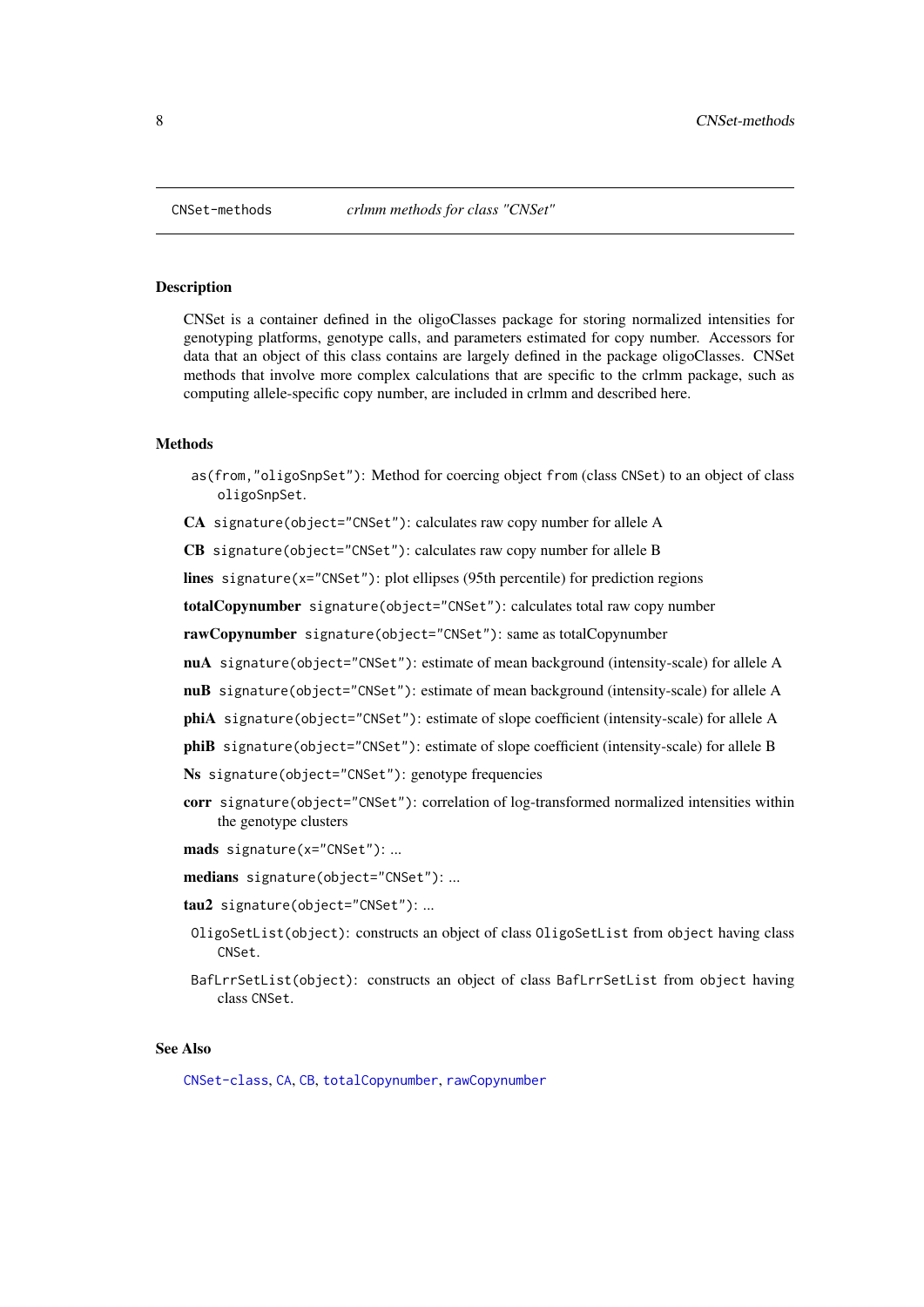<span id="page-8-0"></span>

#### Description

The data for the first 16 polymorphic markers in the HapMap analysis.

# Usage

```
data(cnSetExample)
data(cnSetExample2)
```
# Format

The data illustrates the CNSet-class, with assayData containing the quantile-normalized intensities for the A and B alleles, genotype calls and confidence scores.

# Details

This object was created from the copynumber vignette in inst/scripts. A subset of markers was selected to keep the package size small.

### Examples

```
data(cnSetExample)
data(cnSetExample2)
```
constructAffyCNSet *Construct an object of class CNSet from Affymetrix cel files*

#### Description

Construct a container for normalized intensities for Affymetrix cel files, referred to as a CNSet

#### Usage

```
constructAffyCNSet(filenames, sns, cdfName, batch, verbose = TRUE, genome)
```
# Arguments

| filenames | Vector of cel file names.                                                    |
|-----------|------------------------------------------------------------------------------|
| sns       | Sample identifiers. Defaults to basename (filenames).                        |
| cdfName   | Character string indicating annotation package (e.g., "genomewidesnp6Crlmm") |
| batch     | Vector of same length as filenames indicating batch.                         |
| verbose   | Logical.                                                                     |
| genome    | Character string indicating UCSC genome build (hg18 or hg19 supported)       |
|           |                                                                              |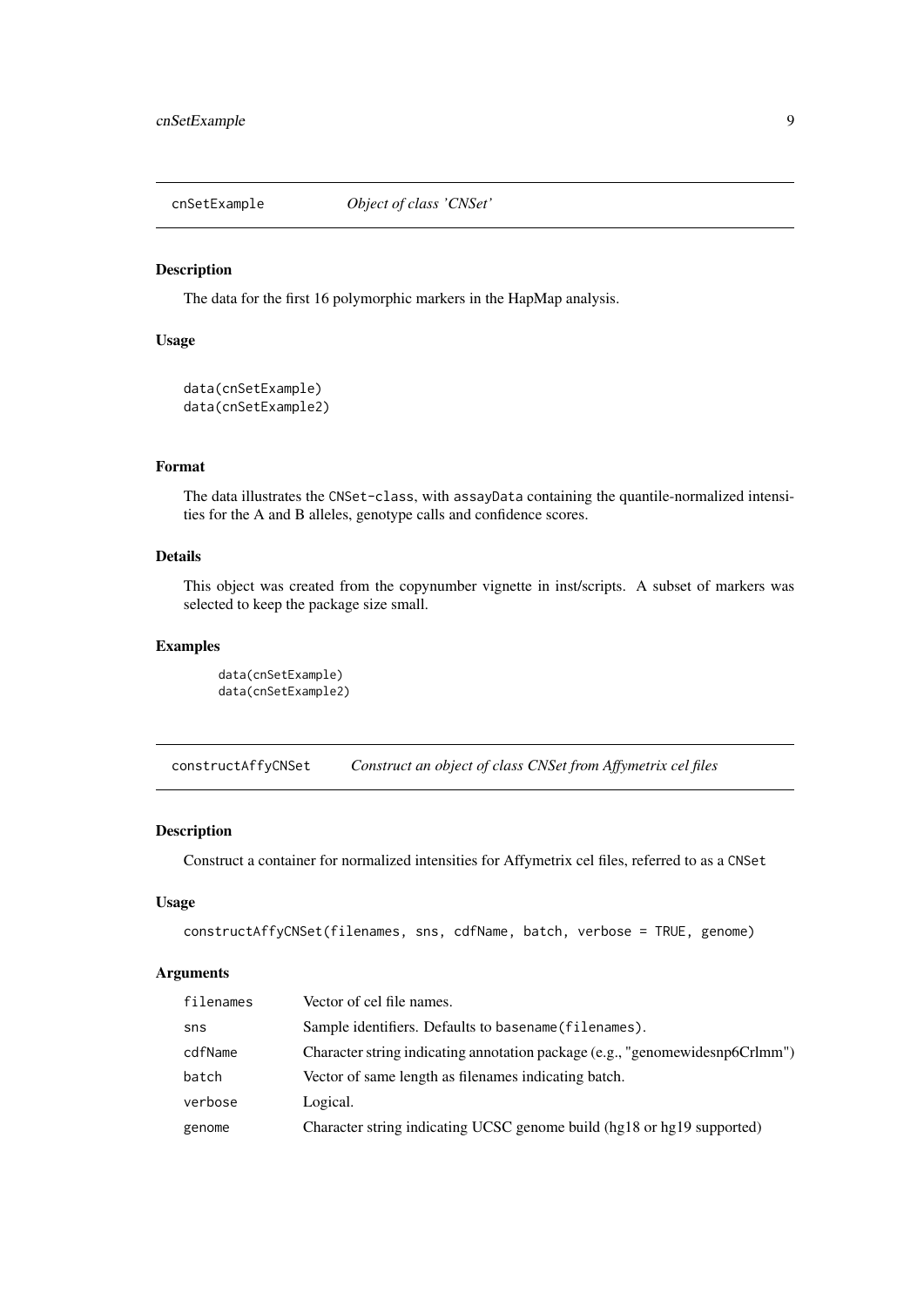<span id="page-9-0"></span>10 constructInf

# Value

An object of class CNSet

# Author(s)

R. Scharpf

<span id="page-9-1"></span>constructInf *Instantiate an object of class CNSet for the Infinium platforms.*

# Description

Instantiates an object of class CNSet for the Infinium platforms. Elements of assayData and batchStatistics will be ff objects. See details.

# Usage

```
constructInf(sampleSheet = NULL, arrayNames = NULL, path = ".",
    arrayInfoColNames = list(barcode="SentrixBarcode_A",position="SentrixPosition_A"), highDensi
    fileExt = list(green = "Grn.idat", red = "Red.idat"), XY, cdfName, anno, genome, verbose = FALSE
```
#### Arguments

| sampleSheet       | data. frame containing Illumina sample sheet information (for required columns,<br>refer to BeadStudio Genotyping guide - Appendix A).                                                                                                                                                                                                                                                                                      |
|-------------------|-----------------------------------------------------------------------------------------------------------------------------------------------------------------------------------------------------------------------------------------------------------------------------------------------------------------------------------------------------------------------------------------------------------------------------|
| arrayNames        | character vector containing names of arrays to be read in. If NULL, all arrays that<br>can be found in the specified working directory will be read in.                                                                                                                                                                                                                                                                     |
| path              | character string specifying the location of files to be read by the function                                                                                                                                                                                                                                                                                                                                                |
| arrayInfoColNames |                                                                                                                                                                                                                                                                                                                                                                                                                             |
|                   | (used when sampleSheet is specified) list containing elements 'barcode' which<br>indicates column names in the sampleSheet which contains the arrayNum-<br>ber/barcode number and 'position' which indicates the strip number. In older<br>style sample sheets, this information is combined (usually in a column named<br>'SentrixPosition') and this should be specified as list (barcode=NULL, position="SentrixPosition |
| highDensity       | logical (used when sampleSheet is specified). If TRUE, array extensions '\_A',<br>'\_B' in sampleSheet are replaced with 'R01C01', 'R01C02' etc.                                                                                                                                                                                                                                                                            |
| sep               | character string specifying separator used in .idat file names.                                                                                                                                                                                                                                                                                                                                                             |
| fileExt           | list containing elements 'Green' and 'Red' which specify the .idat file extension<br>for the Cy3 and Cy5 channels.                                                                                                                                                                                                                                                                                                          |
| XY                | an NChannelSet containing X and Y intensities.                                                                                                                                                                                                                                                                                                                                                                              |
| cdfName           | annotation package (see also validCdfNames) or 'nopackage' when an anno<br>data.frame and genome supplied                                                                                                                                                                                                                                                                                                                   |
| anno              | data.frame containing SNP annotation information from manifest and additional<br>columns 'isSnp', 'position', 'chromosome' and 'featureNames'. For use when<br>cdfName='nopackage'                                                                                                                                                                                                                                          |
| genome            | character string specifying which genome is used in annotation                                                                                                                                                                                                                                                                                                                                                              |
| verbose           | 'logical.' Whether to print descriptive messages during processing.                                                                                                                                                                                                                                                                                                                                                         |
| batch             | batch variable. See details.                                                                                                                                                                                                                                                                                                                                                                                                |
| saveDate          | 'logical'. Should the dates from each .idat be saved with sample information?                                                                                                                                                                                                                                                                                                                                               |
|                   |                                                                                                                                                                                                                                                                                                                                                                                                                             |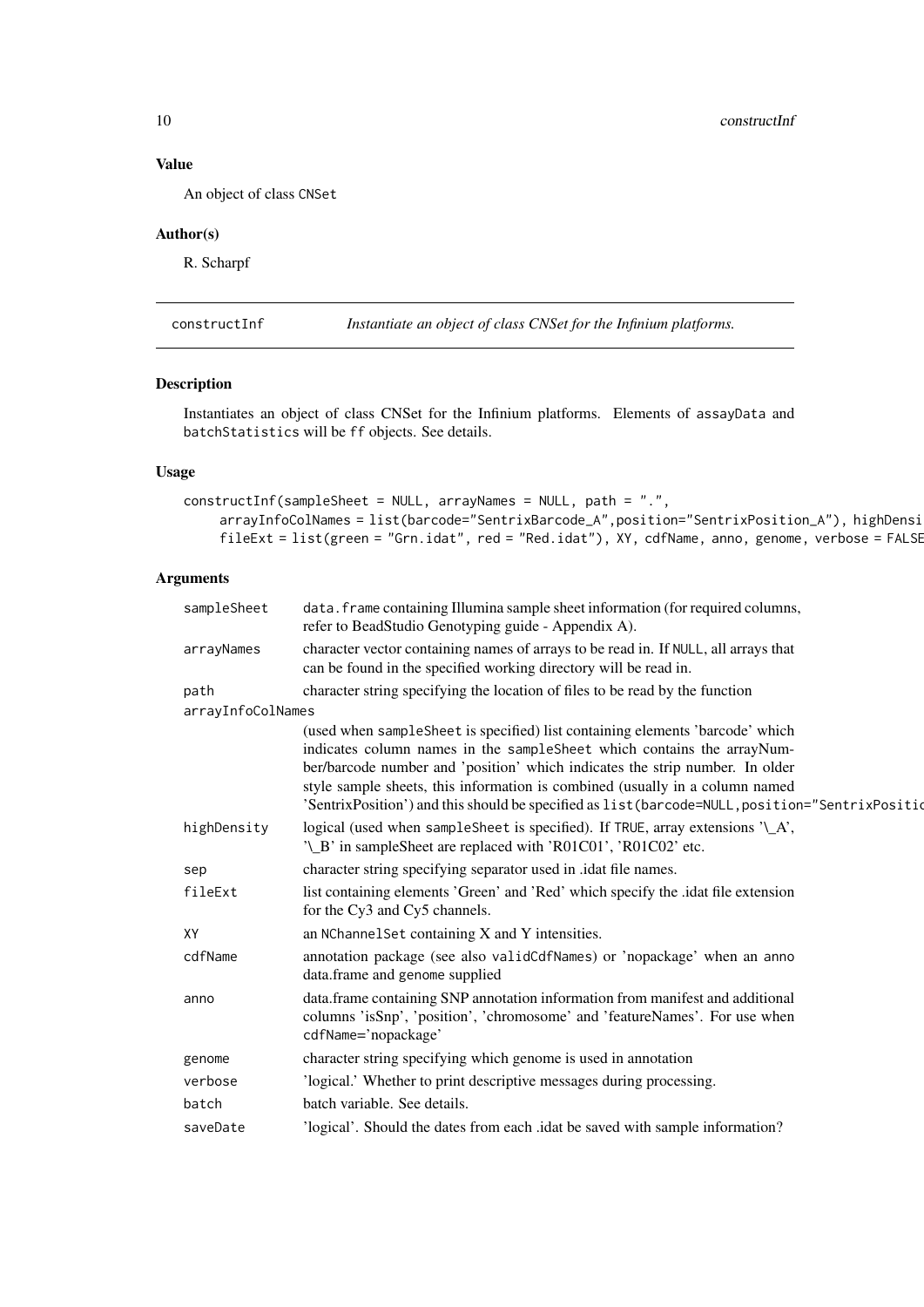#### <span id="page-10-0"></span>Details

This function initializes a container for storing the normalized intensities for the A and B alleles at polymorphic loci and the normalized intensities for the 'A' allele at nonpolymorphic loci. CRLMM genotype calls and confidence scores are also stored in the assayData. This function does not do any preprocessing or genotyping – it only creates an object of the appropriate size. The initialized values will all be 'NA'.

The ff package provides infrastructure for accessing and writing data to disk instead of keeping data in memory. Each element of the assayData and batchStatistics slot are ff objects. ff objects in the R workspace contain pointers to several files with the '.ff' extension on disk. The location of where the data is stored on disk can be specified by use of the ldPath function. Users should not move or rename this directory. If only output files are stored in ldPath, one can either remove the entire directory prior to rerunning the analysis or all of the '.ff' files. Otherwise, one would accumulate a large number of '.ff' files on disk that are no longer in use.

We have adopted the ff package in order to reduce crlmm's memory footprint. The memory usage can be fine-tuned by the utilities ocSamples and ocProbesets provided in the oligoClasses package. In most instances, the user-level interface will be no different than accessing data from ordinary matrices in R. However, the differences in the underlying representation can become more noticeable for very large datasets in which the I/O for accessing data from the disk can be substantial.

# Value

A CNSet object

#### Author(s)

R. Scharpf

# See Also

[ldPath](#page-0-0), [ocSamples](#page-0-0), [ocProbesets](#page-0-0), [CNSet-class](#page-0-0), [preprocessInf](#page-31-1), [genotypeInf](#page-23-1)

#### Examples

```
## See the Illumina vignettes in inst/scripts of the
## source package for an example
```
copynumberAccessors *Accessors for allele-specific or total copy number*

# <span id="page-10-1"></span>Description

These methods can be applied after an object of class CNSet has been generated by the crlmmCopynumber function.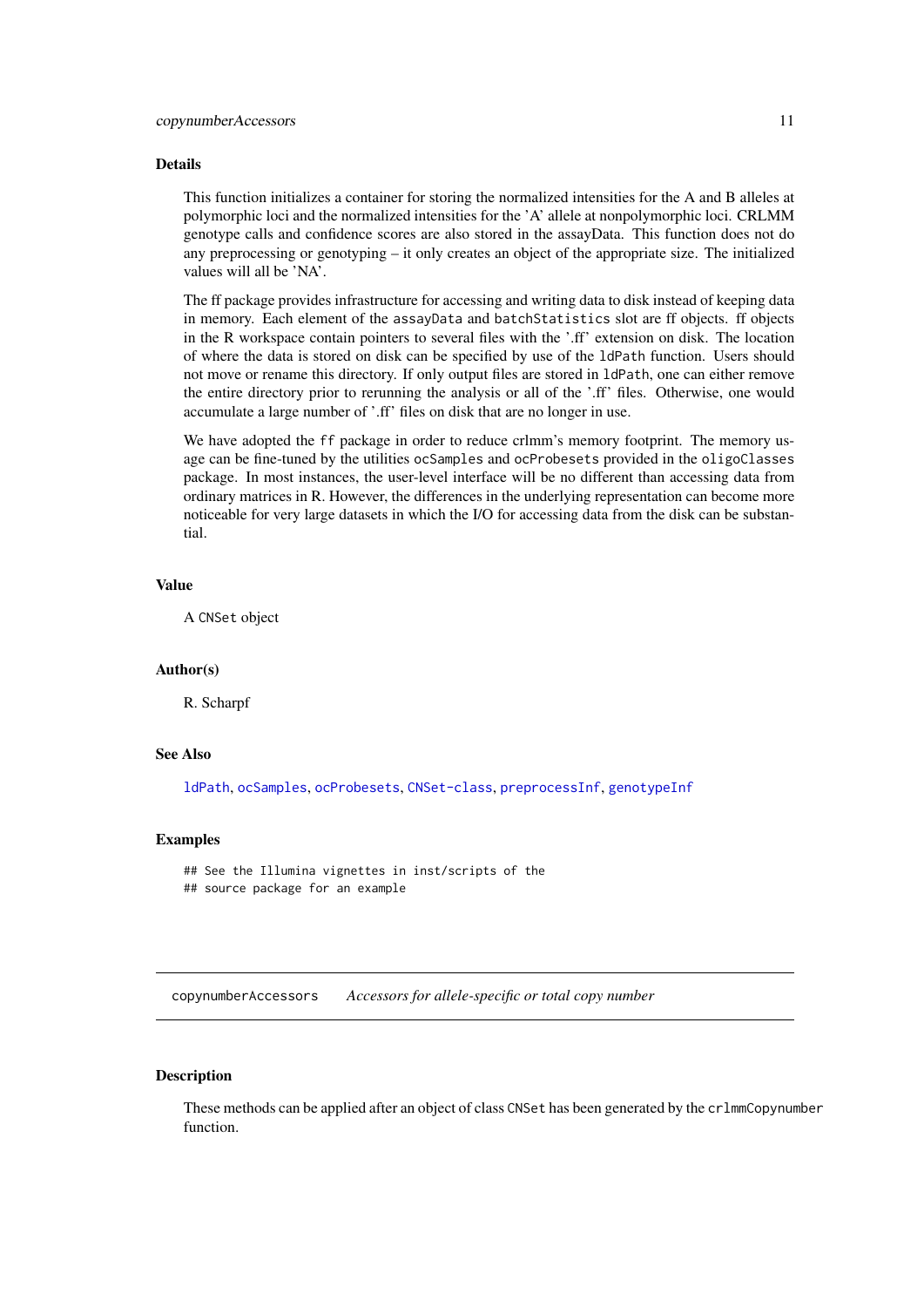# Usage

```
CA(object, ...)
CB(object, ...)
nuA(object)
nuB(object)
phiA(object)
phiB(object)
totalCopynumber(object,...)
rawCopynumber(object,...)
```
# Arguments

| obiect                  | An object of class CNSet.                                                      |
|-------------------------|--------------------------------------------------------------------------------|
| $\cdot$ $\cdot$ $\cdot$ | An additional argument named 'i' can be passed to subset the markers and an    |
|                         | argument 'j' can be passed to subset the samples. Other arguments are ignored. |

#### Details

At polymorphic markers, nuA and nuB provide the intercept coefficient (the estimated background intensity) for the A and B alleles, respectively. phiA and phiB provide the slope coefficients for the A and B alleles, respectively.

At nonpolymorphic markers, nuB and phiB are 'NA'.

These functions can be used to tranlate the normalized intensities to the copy number scale. Plotting the copy number estimates as a function of physical position can be used to guide downstream algorithms that smooth, as well as to assess possible mosaicism.

#### Value

nu[A/B] and phi[A/B] return matrices of the intercept and slope coefficients, respectively.

CA and CB return matrices of allele-specific copy number.

totalCopynumber (or rawCopynumber) returns a matrix of CA+CB.

#### Note

Subsetting the CNSet object before extracting copy number can be very inefficient when the data set is very large, particularly if using ff objects. The [ method will subset all of the assay data elements and all of the elements in the LinearModelParameter slot.

# See Also

[crlmmCopynumber](#page-14-1), [CNSet-class](#page-0-0)

#### Examples

```
## Not run:
data(cnSetExample)
all(isCurrent(cnSetExample)) ## is the cnSet object current?
## --------------------------------------------------
## calculating allele-specific copy number
## --------------------------------------------------
## copy number for allele A, first 5 markers, first 2 samples
```
<span id="page-11-0"></span>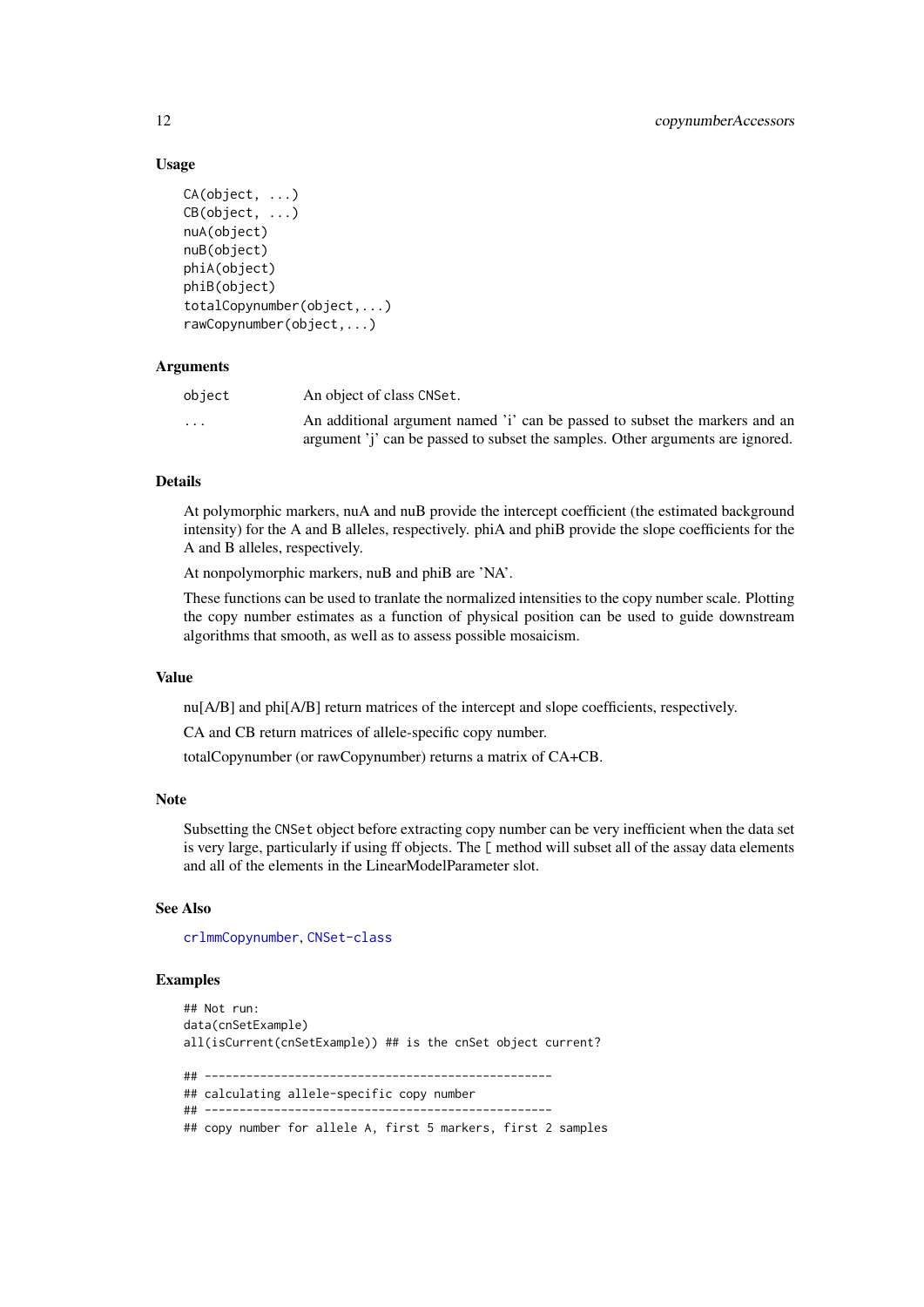#### <span id="page-12-0"></span>crlmm and the contract of the contract of the contract of the contract of the contract of the contract of the contract of the contract of the contract of the contract of the contract of the contract of the contract of the

```
(ca <- CA(cnSetExample, i=1:5, j=1:2))
## copy number for allele B, first 5 markers, first 2 samples
(cb <- CB(cnSetExample, i=1:5, j=1:2))
## total copy number for first 5 markers, first 2 samples
(\text{cn1} < - \text{ca+cb})## total copy number at first 5 nonpolymorphic loci
index <- which(!isSnp(cnSetExample))[1:5]
cn2 <- CA(cnSetExample, i=index, j=1:2)
## note, cb is NA at nonpolymorphic loci
(cb <- CB(cnSetExample, i=index, j=1:2))
## note, ca+cb will give NAs at nonpolymorphic loci
CA(\text{c}nSetExample, i=index, j=1:2) + cb## A shortcut for total copy number
cn3 <- totalCopynumber(cnSetExample, i=1:5, j=1:2)
all.equal(cn3, cn1)
cn4 <- totalCopynumber(cnSetExample, i=index, j=1:2)
all.equal(cn4, cn2)
## markers 1-5, all samples
cn5 <- totalCopynumber(cnSetExample, i=1:5)
## all markers, samples 1-5
cn6 <- totalCopynumber(cnSetExample, j=1:2)
## End(Not run)
```
<span id="page-12-1"></span>

```
crlmm Genotype oligonucleotide arrays with CRLMM
```
#### Description

This is a faster and more efficient implementation of the CRLMM algorithm, especially designed for Affymetrix SNP 5 and 6 arrays (to be soon extended to other platforms).

#### Usage

```
crlmm(filenames, row.names=TRUE, col.names=TRUE,
      probs=c(1/3, 1/3, 1/3), DF=6, SNRMin=5,
      gender=NULL, save.it=FALSE, load.it=FALSE,
      intensityFile, mixtureSampleSize=10^5,
      eps=0.1, verbose=TRUE, cdfName, sns, recallMin=10,
      recallRegMin=1000, returnParams=FALSE, badSNP=0.7)
crlmm2(filenames, row.names=TRUE, col.names=TRUE,
      probs=c(1/3, 1/3, 1/3), DF=6, SNRMin=5,
      gender=NULL, save.it=FALSE, load.it=FALSE,
      intensityFile, mixtureSampleSize=10^5,
      eps=0.1, verbose=TRUE, cdfName, sns, recallMin=10,
      recallRegMin=1000, returnParams=FALSE, badSNP=0.7)
```
#### Arguments

| filenames | 'character' vector with CEL files to be genotyped. |
|-----------|----------------------------------------------------|
| row.names | 'logical'. Use rownames - SNP names?               |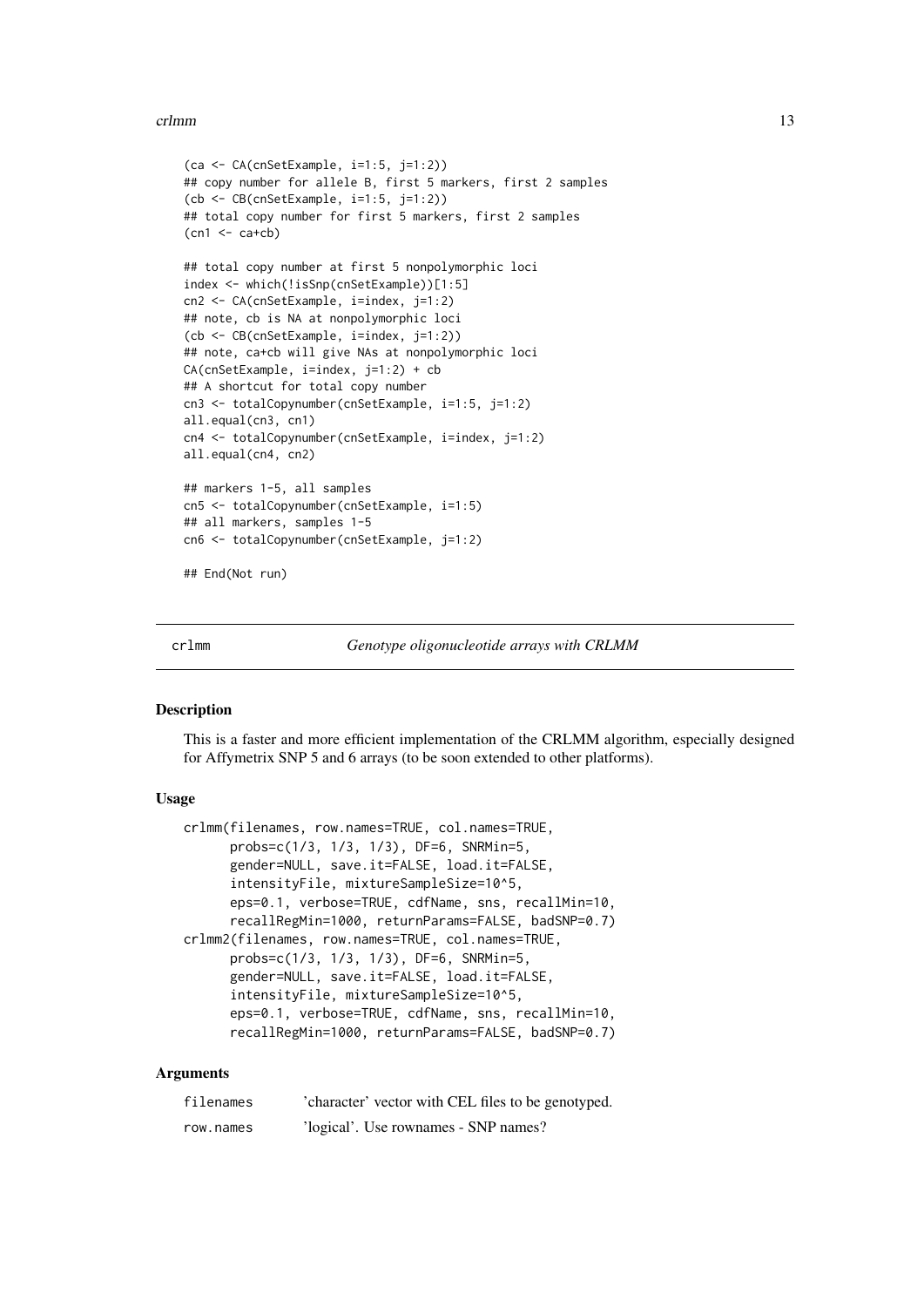| col.names         | 'logical'. Use colnames - Sample names?                                                    |
|-------------------|--------------------------------------------------------------------------------------------|
| probs             | 'numeric' vector with priors for AA, AB and BB.                                            |
| DF                | 'integer' with number of degrees of freedom to use with t-distribution.                    |
| SNRMin            | 'numeric' scalar defining the minimum SNR used to filter out samples.                      |
| gender            | 'integer' vector, with same length as 'filenames', defining sex. (1 - male; 2 -<br>female) |
| save.it           | 'logical'. Save preprocessed data?                                                         |
| load.it           | 'logical'. Load preprocessed data to speed up analysis?                                    |
| intensityFile     | 'character' with filename to be saved/loaded - preprocessed data.                          |
| mixtureSampleSize |                                                                                            |
|                   | Number of SNP's to be used with the mixture model.                                         |
| eps               | Minimum change for mixture model.                                                          |
| verbose           | 'logical'.                                                                                 |
| cdfName           | 'character' defining the CDF name to use ('GenomeWideSnp5', 'GenomeWideSnp6')              |
| sns               | 'character' vector with sample names to be used.                                           |
| recallMin         | Minimum number of samples for recalibration.                                               |
| recallRegMin      | Minimum number of SNP's for regression.                                                    |
| returnParams      | 'logical'. Return recalibrated parameters.                                                 |
| badSNP            | 'numeric'. Threshold to flag as bad SNP (affects batchQC)                                  |

#### Details

'crlmm2' allows one to genotype very large datasets (via ff package) and also permits the use of clusters or multiple cores (via snow package) to speed up genotyping.

As noted above, the call probabilities are stored using an integer representation to reduce file size using the transformation 'round(-1000\*log2(1-p))', where p is the probability. The function i2P can be used to convert the integers back to the scale of probabilities.

# Value

A SnpSet object.

| calls               | Genotype calls (1 - AA, 2 - AB, 3 - BB)        |
|---------------------|------------------------------------------------|
| confs               | Confidence scores 'round( $-1000*log2(1-p)$ )' |
| <b>SNPOC</b>        | <b>SNP Ouality Scores</b>                      |
| batch <sub>OC</sub> | <b>Batch Quality Score</b>                     |
| params              | Recalibrated parameters                        |

# References

Carvalho B, Bengtsson H, Speed TP, Irizarry RA. Exploration, normalization, and genotype calls of high-density oligonucleotide SNP array data. Biostatistics. 2007 Apr;8(2):485-99. Epub 2006 Dec 22. PMID: 17189563.

Carvalho BS, Louis TA, Irizarry RA. Quantifying uncertainty in genotype calls. Bioinformatics. 2010 Jan 15;26(2):242-9.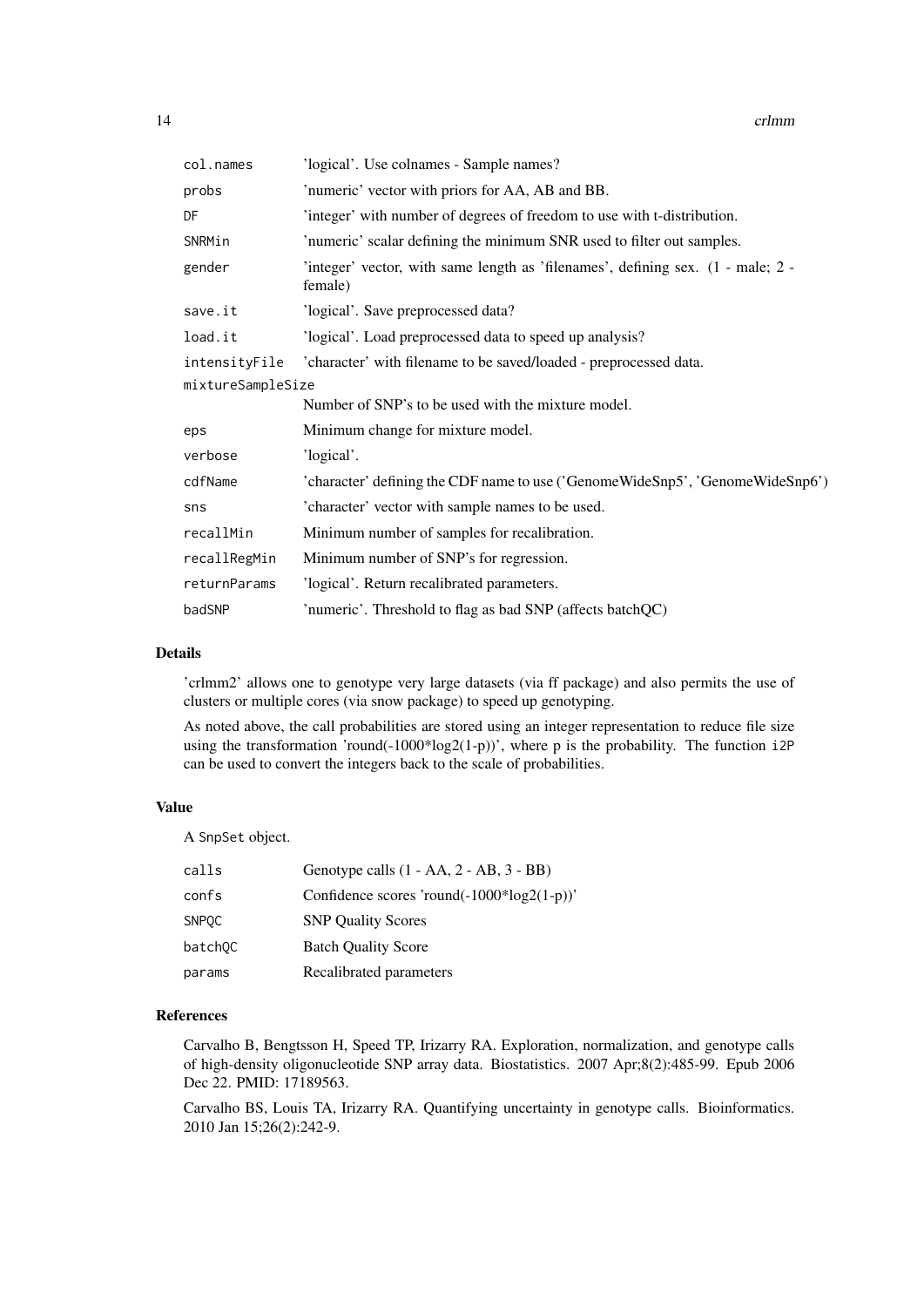#### <span id="page-14-0"></span>crlmmCopynumber 15

#### See Also

[i2p](#page-0-0), [snpCall](#page-0-0), [snpCallProbability](#page-0-0)

#### Examples

```
## this can be slow
library(oligoClasses)
if (require(genomewidesnp6Crlmm) & require(hapmapsnp6)){
  path <- system.file("celFiles", package="hapmapsnp6")
  ## the filenames with full path...
  ## very useful when genotyping samples not in the working directory
  cels <- list.celfiles(path, full.names=TRUE)
  (crlmmOutput <- crlmm(cels))
  ## If gender is known, one should check that the assigned gender is
 ## correct, or pass the integer coding of gender as an argument to the
  ## crlmm function as done below
}
## Not run:
## HPC Example
library(ff)
library(snow)
library(crlmm)
## genotype 50K SNPs at a time
ocProbesets(50000)
## setup cluster - 8 cores on the machine
library(doSNOW)
cl <- makeCluster(8, "SOCK")
registerDoSNOW(cl)
##setCluster(8, "SOCK")
path <- system.file("celFiles", package="hapmapsnp6")
cels <- list.celfiles(path, full.names=TRUE)
crlmmOutput <- crlmm2(cels)
## End(Not run)
```
<span id="page-14-1"></span>crlmmCopynumber *Locus- and allele-specific estimation of copy number*

#### Description

Locus- and allele-specific estimation of copy number.

#### Usage

```
crlmmCopynumber(object, MIN.SAMPLES=10, SNRMin = 5, MIN.OBS = 1,
        DF.PRIOR = 50, bias.adj = FALSE,
                prior.prob = rep(1/4, 4), seed = 1, verbose = TRUE,
                GT.CONF.THR = 0.80, MIN.NU = 2^3, MIN.PHI = 2^3,
                THR.NU.PHI = TRUE, type=c("SNP", "NP", "X.SNP", "X.NP"),
                fit.linearModel=TRUE)
```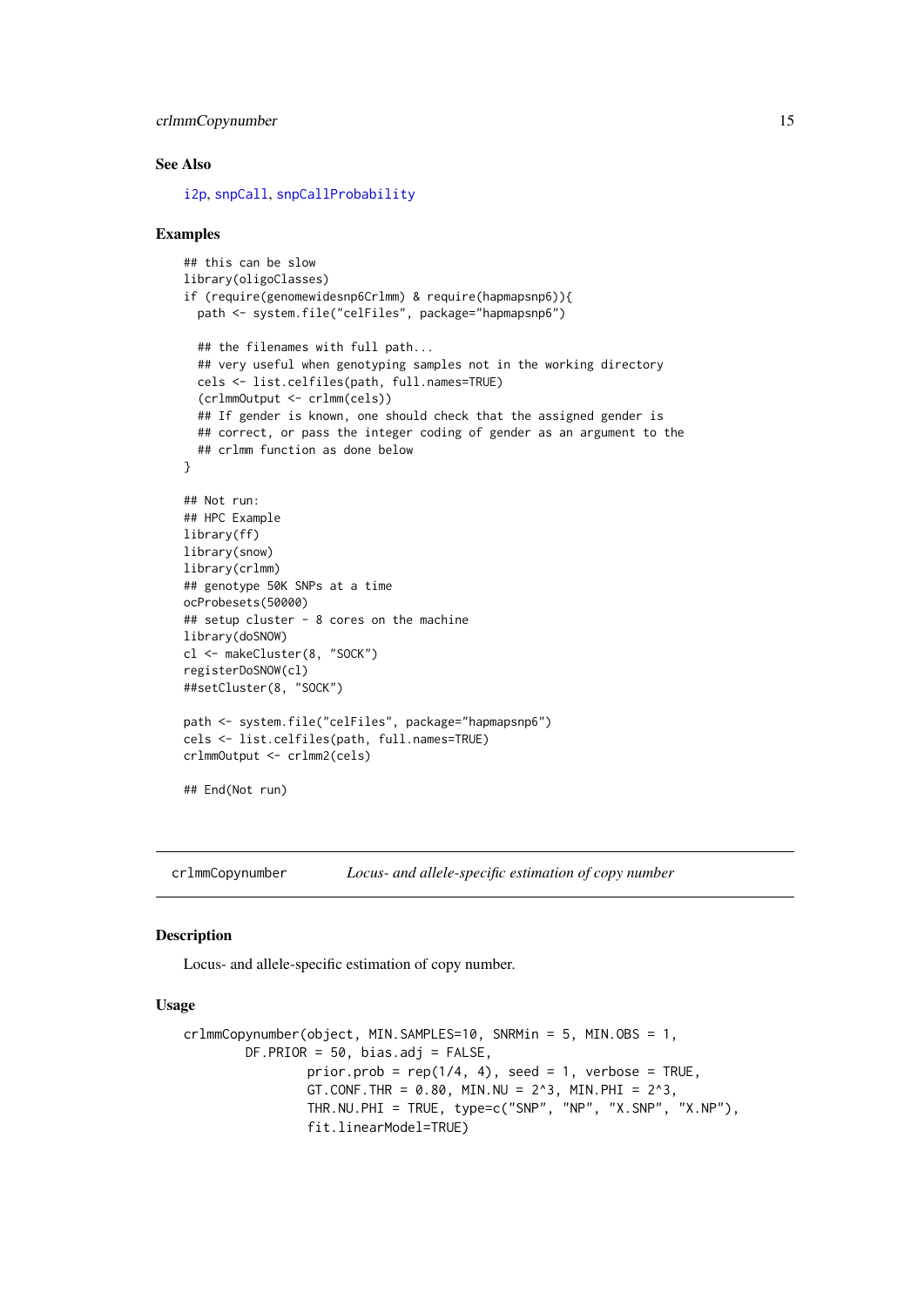# Arguments

| object          | object of class CNSet.                                                                                                                                                                                                                                                                                                                                                                                                                                                                                                                                                                                                                                                        |
|-----------------|-------------------------------------------------------------------------------------------------------------------------------------------------------------------------------------------------------------------------------------------------------------------------------------------------------------------------------------------------------------------------------------------------------------------------------------------------------------------------------------------------------------------------------------------------------------------------------------------------------------------------------------------------------------------------------|
| MIN. SAMPLES    | 'Integer'. The minimum number of samples in a batch. Bathes with fewer than<br>MIN.SAMPLES are skipped. Therefore, samples in batches with fewer than<br>MIN.SAMPLES have NA's for the allele-specific copy number and NA's for the<br>linear model parameters.                                                                                                                                                                                                                                                                                                                                                                                                               |
| SNRMin          | Samples with low signal to noise ratios are excluded.                                                                                                                                                                                                                                                                                                                                                                                                                                                                                                                                                                                                                         |
| MIN.OBS         | For a SNP with with fewer than MIN. OBS of a genotype in a given batch, the<br>within-genotype median is imputed. The imputation is based on a regression<br>using SNPs for which all three biallelic genotypes are observed. For example,<br>assume at at a given SNP genotypes AA and AB were observed and BB is an<br>unobserved genotype. For SNPs in which all 3 genotypes were observed, we fit<br>the model $E(\text{mean\_BB}) = \text{beta0} + \text{beta1*mean\_AA} + \text{beta2*mean\_AB}$ , obtain-<br>ing estimates; of beta0, beta1, and beta2. The imputed mean at the SNP with<br>unobserved BB is then beta0hat + beta1hat * mean_AA of beta2hat * mean_AB. |
| DF.PRIOR        | The 2 x 2 covariance matrix of the background and signal variances is esti-<br>mated from the data at each locus. This matrix is then smoothed towards a<br>common matrix estimated from all of the loci. DF.PRIOR controls the amount<br>of smoothing towards the common matrix, with higher values corresponding to<br>greater smoothing. Currently, DF.PRIOR is not estimated from the data. Future<br>versions may estimate DF.PRIOR empirically.                                                                                                                                                                                                                         |
| bias.adj        | bias.adj is currently ignored (as well as the prior.prob argument). We plan<br>to add this feature back to the crlmm package in the near future. This feature,<br>when TRUE, updated initial estimates from the linear model after excluding sam-<br>ples with a low posterior probability of normal copy number. Excluding samples<br>that have a low posterior probability can be helpful at loci in which a substantial<br>fraction of the samples have a copy number alteration. For additional informa-<br>tion, see Scharpf et al., 2010.                                                                                                                               |
| prior.prob      | This argument is currently ignored. A numerical vector providing prior proba-<br>bilities for copy number states corresponding to homozygous deletion, hemizy-<br>gous deletion, normal copy number, and amplification, respectively.                                                                                                                                                                                                                                                                                                                                                                                                                                         |
| seed            | Seed for random number generation.                                                                                                                                                                                                                                                                                                                                                                                                                                                                                                                                                                                                                                            |
| verbose         | Logical.                                                                                                                                                                                                                                                                                                                                                                                                                                                                                                                                                                                                                                                                      |
| GT.CONF.THR     | Confidence threshold for genotype calls $(0, 1)$ . Calls with confidence scores<br>below this theshold are not used to estimate the within-genotype medians. See<br>Carvalho et al., 2007 for information regarding confidence scores of biallelic<br>genotypes.                                                                                                                                                                                                                                                                                                                                                                                                              |
| MIN.NU          | numeric. Minimum value for background intensity. Ignored if THR. NU. PHI is<br>FALSE.                                                                                                                                                                                                                                                                                                                                                                                                                                                                                                                                                                                         |
| MIN.PHI         | numeric. Minimum value for slope. Ignored if THR. NU. PHI is FALSE.                                                                                                                                                                                                                                                                                                                                                                                                                                                                                                                                                                                                           |
| THR.NU.PHI      | If THR. NU. PHI is FALSE, MIN. NU and MIN. PHI are ignored. When TRUE, back-<br>ground (nu) and slope (phi) coefficients below MIN.NU and MIN.PHI are set to<br>MIN.NU and MIN.PHI, respectively.                                                                                                                                                                                                                                                                                                                                                                                                                                                                             |
| type            | Character string vector that must be one or more of "SNP", "NP", "X.SNP", or<br>"X.NP". Type refers to a set of markers. See details below                                                                                                                                                                                                                                                                                                                                                                                                                                                                                                                                    |
| fit.linearModel |                                                                                                                                                                                                                                                                                                                                                                                                                                                                                                                                                                                                                                                                               |
|                 | Logical. If TRUE, a linear model is fit to estimate the parameters for computing<br>the absolute copy number. If FALSE, we compute the batch-specific, within-<br>genotype median and MAD at polymorphic loci and the median and MAD at                                                                                                                                                                                                                                                                                                                                                                                                                                       |

nonpolymorphic loci.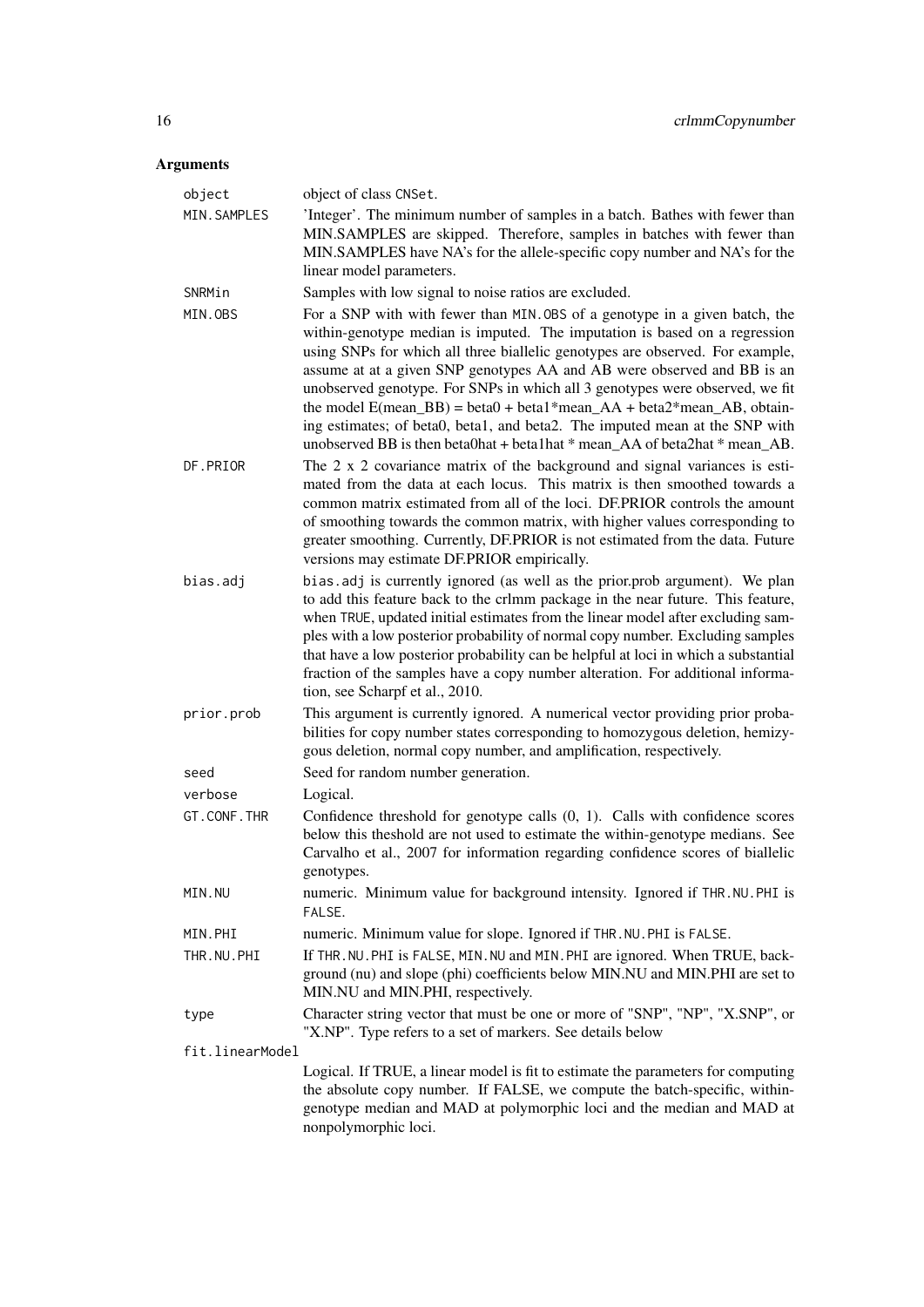#### <span id="page-16-0"></span>genotype that the set of the set of the set of the set of the set of the set of the set of the set of the set of the set of the set of the set of the set of the set of the set of the set of the set of the set of the set of

#### Details

We suggest a minimum of 10 samples per batch for using crlmmCopynumber. 50 or more samples per batch is preferred and will improve the estimates.

The functions crlmmCopynumberLD and crlmmCopynumber2 have been deprecated.

The argument type can be used to specify a subset of markers for which the copy number estimation algorithm is run. One or more of the following possible entries are valid: 'SNP', 'NP', 'X.SNP', and 'X.NP'.

'SNP' referers to autosomal SNPs.

'NP' refers to autosomal nonpolymorphic markers.

'X.SNP' refers to SNPs on chromosome X.

'X.NP' refers to autosomes on chromosome X.

However, users must run 'SNP' prior to running 'NP' and 'X.NP', or specify type = c('SNP', 'X.NP').

#### Value

The value returned by the crlmmCopynumber function depends on whether the data is stored in RAM or whether the data is stored on disk using the R package ff for reading / writing. If uncertain, the first line of the show method defined for CNSet objects prints whether the assayData elements are derived from the ff package in the first line. Specifically,

- if the elements of the batchStaticts slot in the CNSet object have the class "ff\_matrix" or "ffdf", then the crlmmCopynumber function updates the data stored on disk and returns the value TRUE.

- if the elements of the batchStatistics slot in the CNSet object have the class 'matrix', then the crlmmCopynumber function returns an object of class CNSet with the elements of batchStatistics updated.

#### Author(s)

R. Scharpf

# References

Carvalho B, Bengtsson H, Speed TP, Irizarry RA. Exploration, normalization, and genotype calls of high-density oligonucleotide SNP array data. Biostatistics. 2007 Apr;8(2):485-99. Epub 2006 Dec 22. PMID: 17189563.

Carvalho BS, Louis TA, Irizarry RA. Quantifying uncertainty in genotype calls. Bioinformatics. 2010 Jan 15;26(2):242-9.

Scharpf RB, Ruczinski I, Carvalho B, Doan B, Chakravarti A, and Irizarry RA, Biostatistics. Biostatistics, Epub July 2010.

genotype *Preprocessing and genotyping of Affymetrix arrays.*

#### Description

Preprocessing and genotyping of Affymetrix arrays.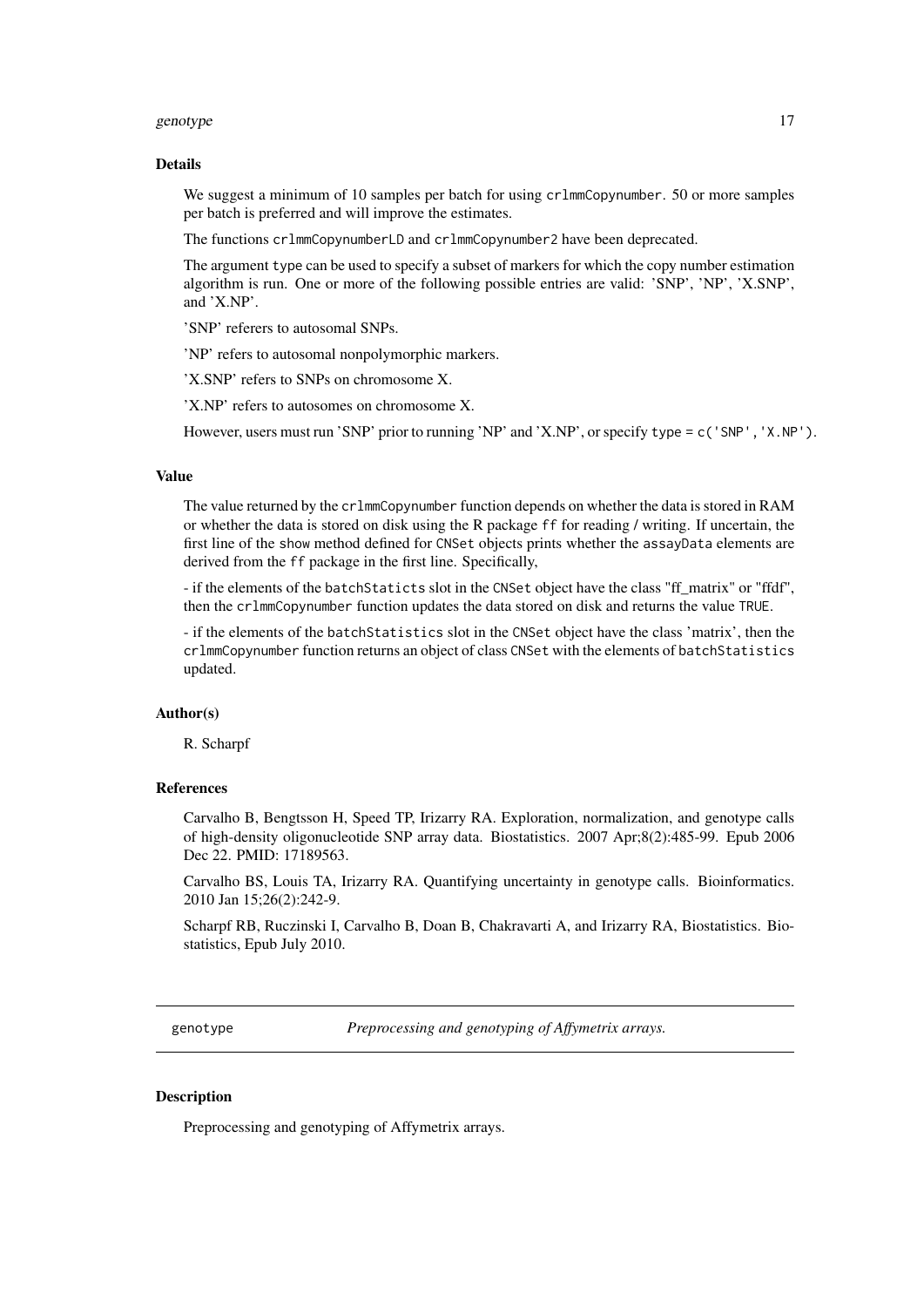# Usage

```
genotype(filenames, cdfName, batch, mixtureSampleSize = 10^5, eps =0.1,
         verbose = TRUE, seed = 1, sns, probs = rep(1/3, 3),
         DF = 6, SNRMin = 5, recallMin = 10, recallRegMin = 1000,
      gender = NULL, returnParams = TRUE, badSNP = 0.7, genome=c("hg19", "hg18"))
```
# Arguments

| filenames         | complete path to CEL files                                                                                                                                    |
|-------------------|---------------------------------------------------------------------------------------------------------------------------------------------------------------|
| cdfName           | annotation package (see also validCdfNames)                                                                                                                   |
| batch             | vector of class character denoting the batch for each sample in filenames.<br>The batch vector must be the same length as the number of samples. See details. |
| mixtureSampleSize |                                                                                                                                                               |
|                   | Sample size to be use when fitting the mixture model.                                                                                                         |
| eps               | Stop criteria.                                                                                                                                                |
| verbose           | Logical. Whether to print descriptive messages during processing.                                                                                             |
| seed              | Seed to be used when sampling. Useful for reproducibility                                                                                                     |
| sns               | The sample identifiers. If missing, the default sample names are basename (filenames)                                                                         |
| probs             | 'numeric' vector with priors for AA, AB and BB.                                                                                                               |
| DF                | 'integer' with number of degrees of freedom to use with t-distribution.                                                                                       |
| SNRMin            | 'numeric' scalar defining the minimum SNR used to filter out samples.                                                                                         |
| recallMin         | Minimum number of samples for recalibration.                                                                                                                  |
| recallRegMin      | Minimum number of SNP's for regression.                                                                                                                       |
| gender            | integer vector ( $male = 1$ , $female = 2$ ) or missing, with same length as filenames.<br>If missing, the gender is predicted.                               |
| returnParams      | 'logical'. Return recalibrated parameters from crlmm.                                                                                                         |
| badSNP            | 'numeric'. Threshold to flag as bad SNP (affects batchQC)                                                                                                     |
| genome            | character string indicating the UCSC genome build for the SNP annotation                                                                                      |

#### Details

For large datasets it is important to utilize the large data support by installing and loading the ff package before calling the genotype function. In previous versions of the crlmm package, we useed different functions for genotyping depending on whether the ff package is loaded, namely genotype and genotype2. The genotype function now handles both instances.

genotype is essentially a wrapper of the crlmm function for genotyping. Differences include (1) that the copy number probes (if present) are also quantile-normalized and (2) the class of object returned by this function, CNSet, is needed for subsequent copy number estimation. Note that the batch variable that must be passed to this function has no effect on the normalization or genotyping steps. Rather, batch is required in order to initialize a CNSet container with the appropriate dimensions and is used directly when estimating copy number.

# Value

A SnpSuperSet instance.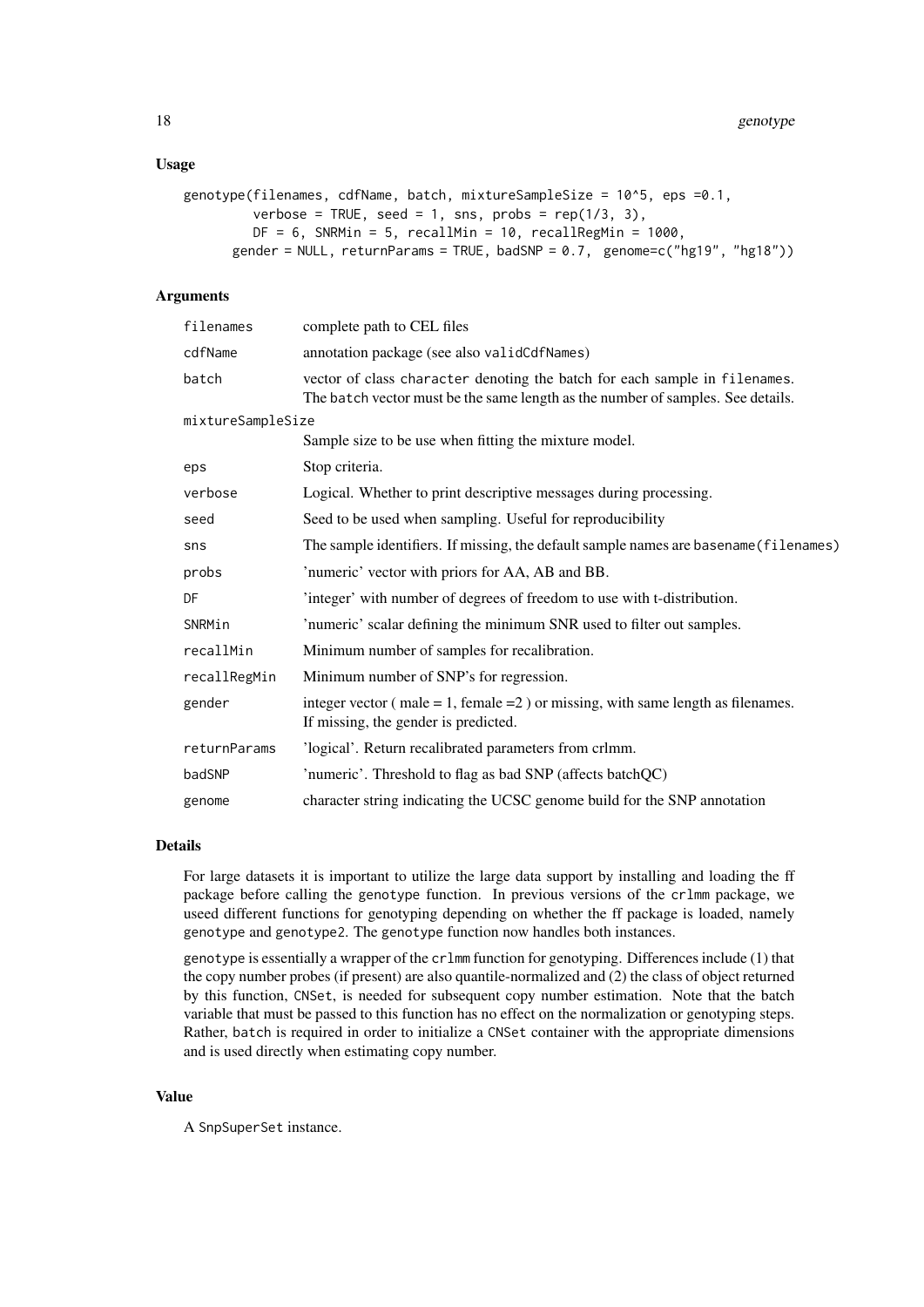#### <span id="page-18-0"></span>genotype and the set of the set of the set of the set of the set of the set of the set of the set of the set of the set of the set of the set of the set of the set of the set of the set of the set of the set of the set of

#### Note

For large datasets, load the 'ff' package prior to genotyping – this will greatly reduce the RAM required for big jobs. See ldPath and ocSamples.

# Author(s)

R. Scharpf

## References

Carvalho B, Bengtsson H, Speed TP, Irizarry RA. Exploration, normalization, and genotype calls of high-density oligonucleotide SNP array data. Biostatistics. 2007 Apr;8(2):485-99. Epub 2006 Dec 22. PMID: 17189563.

Carvalho BS, Louis TA, Irizarry RA. Quantifying uncertainty in genotype calls. Bioinformatics. 2010 Jan 15;26(2):242-9.

#### See Also

[snprma](#page-35-1), [crlmm](#page-12-1), [ocSamples](#page-0-0), [ldOpts](#page-0-0), [batch](#page-0-0), [crlmmCopynumber](#page-14-1)

#### Examples

```
if (require(ff) & require(genomewidesnp6Crlmm) & require(hapmapsnp6)){
  ldPath(tempdir())
  path <- system.file("celFiles", package="hapmapsnp6")
  ## the filenames with full path...
  ## very useful when genotyping samples not in the working directory
  cels <- list.celfiles(path, full.names=TRUE)
  ## Note: one would need at least 10 CEL files for copy number estimation
  ## To use less RAM, specify a smaller argument to ocProbesets
 ocProbesets(50e3)
 batch <- rep("A", length(cels))
  (cnSet <- genotype(cels, cdfName="genomewidesnp6", batch=batch))
##Segment faults that occur with the above step can often be traced to a
##corrupt cel file. To check if any of the files are corrupt, try
##reading the files in one at a time:
## Not run:
require(affyio)
validCEL(cels)
## End(Not run)
  ## when gender is not specified (as in the above example), crlmm tries
  ## to predict the gender from SNPs on chromosome X
  cnSet$gender
  ## If gender is known, one should check that the assigned gender is
  ## correct. Alternatively, one can pass gender as an argument to the
  ## genotype function.
  gender <- c("female", "female", "male")
  gender[gender == "female"] <- 2
  gender[gender == "male"] <- 1
  dim(cnSet)
```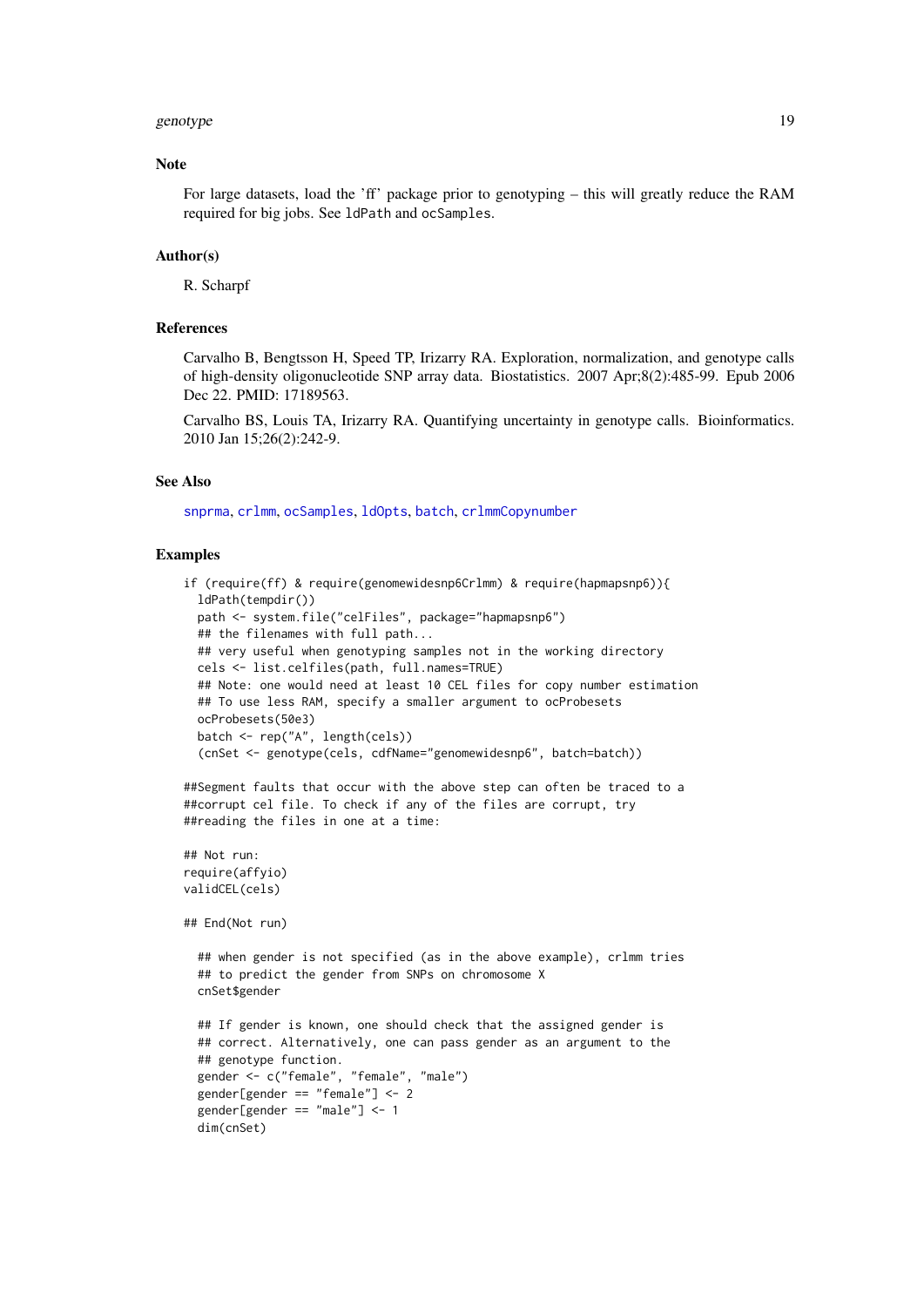```
20 genotype.Illumina
```

```
table(isSnp(cnSet))
}
```
<span id="page-19-1"></span>genotype.Illumina *Preprocessing and genotyping of Illumina Infinium II arrays.*

#### Description

Preprocessing and genotyping of Illumina Infinium II arrays.

#### Usage

```
genotype.Illumina(sampleSheet=NULL, arrayNames=NULL, ids=NULL, path=".",
    arrayInfoColNames=list(barcode="SentrixBarcode_A", position="SentrixPosition_A"),
    highDensity=FALSE, sep="_", fileExt=list(green="Grn.idat", red="Red.idat"), XY=NULL, anno, gen
    call.method="crlmm", trueCalls=NULL, cdfName, copynumber=TRUE, batch=NULL, saveDate=FALSE, str
    useTarget=TRUE, quantile.method="between", nopackage.norm="quantile", mixtureSampleSize=10^5,
    eps=0.1, verbose = TRUE, seed = 1, sns, probs = rep(1/3, 3), DF = 6, SNRMin = 5,
    recallMin = 10, recallRegMin = 1000, gender = NULL, returnParams = TRUE, badSNP = 0.7)
```

```
crlmmIllumina(sampleSheet=NULL, arrayNames=NULL, ids=NULL, path=".",
```
arrayInfoColNames=list(barcode="SentrixBarcode\_A", position="SentrixPosition\_A"), highDensity=FALSE, sep="\_", fileExt=list(green="Grn.idat", red="Red.idat"), XY=NULL, anno, gen call.method="crlmm", trueCalls=NULL, cdfName, copynumber=TRUE, batch=NULL, saveDate=FALSE, str useTarget=TRUE, quantile.method="between", nopackage.norm="quantile", mixtureSampleSize=10^5, eps=0.1, verbose = TRUE, seed = 1, sns, probs =  $rep(1/3, 3)$ , DF = 6, SNRMin = 5,

```
recallMin = 10, recallRegMin = 1000, gender = NULL, returnParams = TRUE, badSNP = 0.7)
```
#### Arguments

| sampleSheet       | data. frame containing Illumina sample sheet information (for required columns,<br>refer to BeadStudio Genotyping guide - Appendix A).                                                                                                                                                                                                                                                                                     |  |
|-------------------|----------------------------------------------------------------------------------------------------------------------------------------------------------------------------------------------------------------------------------------------------------------------------------------------------------------------------------------------------------------------------------------------------------------------------|--|
| arrayNames        | character vector containing names of arrays to be read in. If NULL, all arrays that<br>can be found in the specified working directory will be read in.                                                                                                                                                                                                                                                                    |  |
| ids               | vector containing ids of probes to be read in. If NULL all probes found on the<br>first array are read in.                                                                                                                                                                                                                                                                                                                 |  |
| path              | character string specifying the location of files to be read by the function                                                                                                                                                                                                                                                                                                                                               |  |
| arrayInfoColNames |                                                                                                                                                                                                                                                                                                                                                                                                                            |  |
|                   | (used when sampleSheet is specified) list containing elements 'barcode' which<br>indicates column names in the sampleSheet which contains the arrayNum-<br>ber/barcode number and 'position' which indicates the strip number. In older<br>style sample sheets, this information is combined (usually in a column named<br>'SentrixPosition') and this should be specified as list (barcode=NULL, position="SentrixPositio |  |
| highDensity       | logical (used when sample Sheet is specified). If TRUE, array extensions $'\_A$ ,<br>'\_B' in sampleSheet are replaced with 'R01C01', 'R01C02' etc.                                                                                                                                                                                                                                                                        |  |
| sep               | character string specifying separator used in .idat file names.                                                                                                                                                                                                                                                                                                                                                            |  |
| fileExt           | list containing elements 'Green' and 'Red' which specify the .idat file extension<br>for the Cy3 and Cy5 channels.                                                                                                                                                                                                                                                                                                         |  |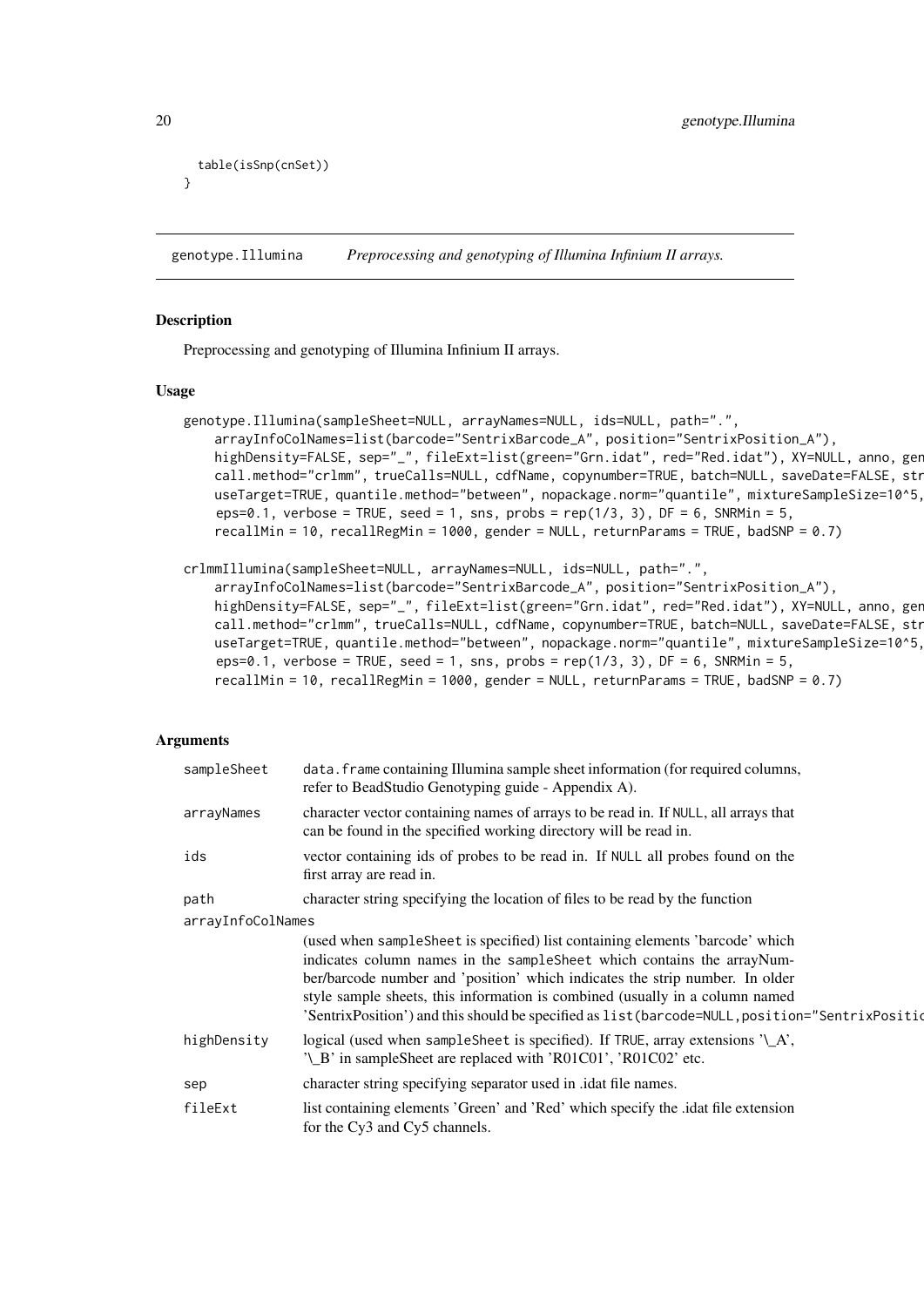| XY                | NChannelSet containing X and Y intensities.                                                                                                                                        |
|-------------------|------------------------------------------------------------------------------------------------------------------------------------------------------------------------------------|
| anno              | data.frame containing SNP annotation information from manifest and additional<br>columns 'isSnp', 'position', 'chromosome' and 'featureNames'. For use when<br>cdfName='nopackage' |
| genome            | character string specifying which genome is used in annotation                                                                                                                     |
| call.method       | character string specifying the genotype calling algorithm to use ('crlmm' or<br>'krlmm').                                                                                         |
| trueCalls         | matrix specifying known Genotype calls (can contain some NAs) for a subset of<br>samples and features $(1 - AA, 2 - AB, 3 - BB)$ .                                                 |
| cdfName           | annotation package (see also validCdfNames) or 'nopackage' when combined<br>with 'krlmm', an anno data.frame and genome.                                                           |
| copynumber        | 'logical.' Whether to store copy number intensities with SNP output.                                                                                                               |
| batch             | character vector indicating the batch variable. Must be the same length as the<br>number of samples. See details.                                                                  |
| saveDate          | 'logical'. Should the dates from each .idat be saved with sample information?                                                                                                      |
| stripNorm         | 'logical'. Should the data be strip-level normalized?                                                                                                                              |
| useTarget         | 'logical' (only used when stripNorm=TRUE). Should the reference HapMap in-<br>tensities be used in strip-level normalization?                                                      |
| quantile.method   |                                                                                                                                                                                    |
|                   | character string specifying the quantile normalization method to use ('within' or<br>'between' channels).                                                                          |
|                   | nopackage.norm character string specifying normalization to be used when cdfName='nopackage'.<br>Options are 'none', 'quantile' (within channel, between array) and 'loess'.       |
| mixtureSampleSize |                                                                                                                                                                                    |
|                   | Sample size to be use when fitting the mixture model.                                                                                                                              |
| fitMixture        | 'logical.' Whether to fit per-array mixture model.                                                                                                                                 |
| eps               | Stop criteria.                                                                                                                                                                     |
| verbose           | 'logical.' Whether to print descriptive messages during processing.                                                                                                                |
| seed              | Seed to be used when sampling. Useful for reproducibility                                                                                                                          |
| sns               | The sample identifiers. If missing, the default sample names are basename (filenames)                                                                                              |
| probs             | 'numeric' vector with priors for AA, AB and BB.                                                                                                                                    |
| DF                | 'integer' with number of degrees of freedom to use with t-distribution.                                                                                                            |
| SNRMin            | 'numeric' scalar defining the minimum SNR used to filter out samples.                                                                                                              |
| recallMin         | Minimum number of samples for recalibration.                                                                                                                                       |
| recallRegMin      | Minimum number of SNP's for regression.                                                                                                                                            |
| gender            | integer vector ( $male = 1$ , $female = 2$ ) or missing, with same length as filenames.<br>If missing, the gender is predicted.                                                    |
| returnParams      | 'logical'. Return recalibrated parameters from crlmm.                                                                                                                              |
| badSNP            | 'numeric'. Threshold to flag as bad SNP (affects batchQC)                                                                                                                          |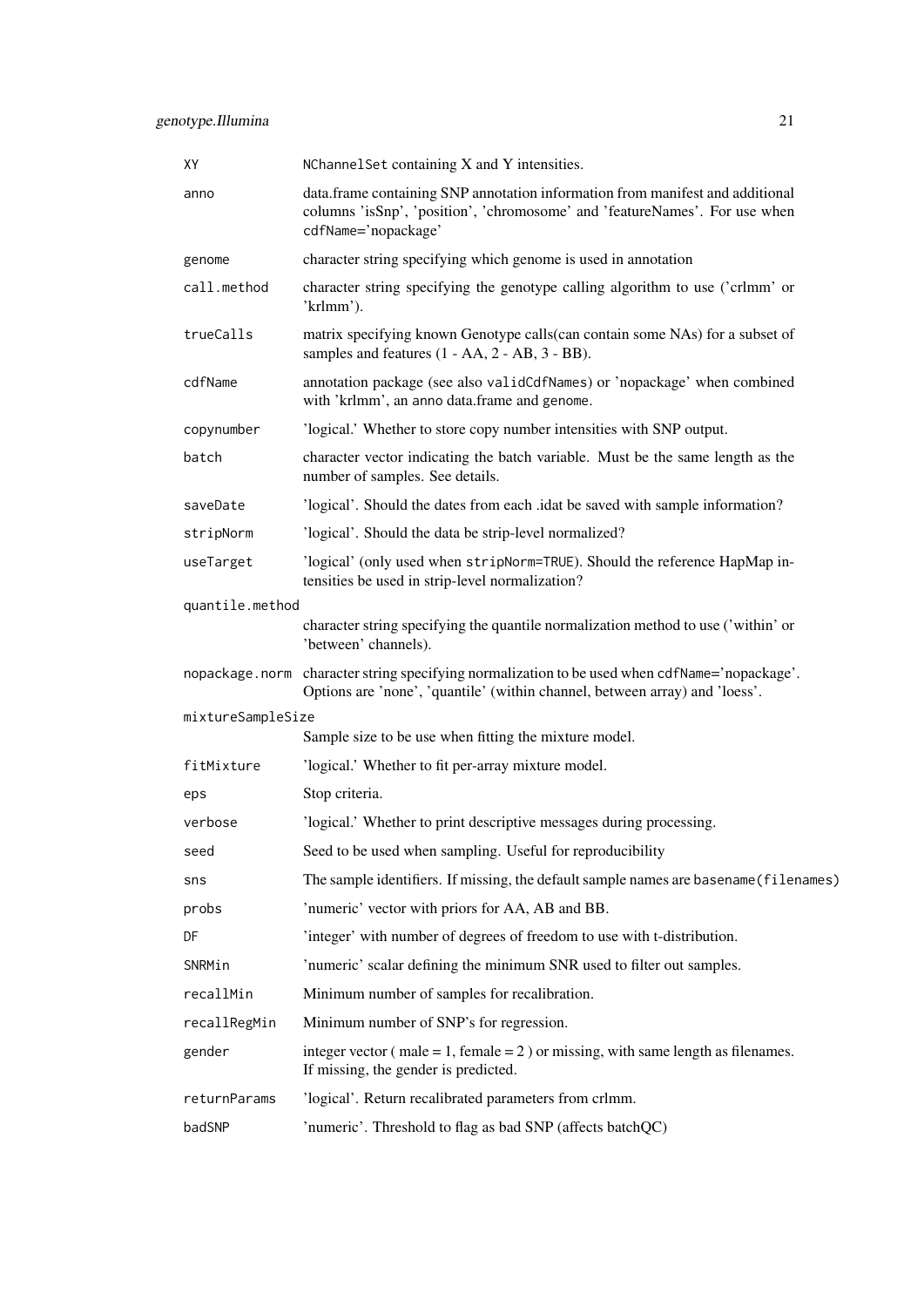#### Details

genotype.Illumina (or equivalently crlmmIllumina) is a wrapper of the crlmm function for genotyping. Differences include (1) that the copy number probes (if present) are also quantilenormalized and (2) the class of object returned by this function, CNSet, is needed for subsequent copy number estimation. Note that the batch variable (a character string) has no effect on the normalization or genotyping steps. Rather, batch is required in order to initialize a CNSet container with the appropriate dimensions.

The new 'krlmm' option is available for certain chip types. Optional argument trueCalls matrix contains known Genotype calls (1 - AA, 2 - AB, 3 - BB) for a subset of samples and features. This will used to compute KRLMM coefficients by calling vglm function from VGAM package.

The 'krlmm' method makes use of functions provided in parallel package to speed up the process. It by default initialises up to 8 clusters. This is configurable by setting up an option named "krlmm.cores", e.g. options("krlmm.cores" = 16).

In general, a chip specific annotation package is required to use the genotype.Illumina function. If this is not available (newer chip types or custom chips often don't have a chip-specific package available on Bioconductor), consider using cdfName='nopackage' and specifying anno and genome, which runs 'krlmm' on the samples available. Here anno is a data.frame read in from the relevant chip-specific manifest, which must have additional columns 'isSnp' which is a logical that indicates whether a probe is polymorphic or not, 'position', 'chromosome' and 'featureNames' that give the location on the chromosome and SNP name.

#### Value

A SnpSuperSet instance.

#### Author(s)

Matt Ritchie, Cynthia Liu, Zhiyin Dai

#### References

Ritchie ME, Carvalho BS, Hetrick KN, Tavar\'e S, Irizarry RA. R/Bioconductor software for Illumina's Infinium whole-genome genotyping BeadChips. Bioinformatics. 2009 Oct 1;25(19):2621-3.

Liu R, Dai Z, Yeager M, Irizarry RA1, Ritchie ME. KRLMM: an adaptive genotype calling method for common and low frequency variants. BMC Bioinformatics. 2014 May 23;15:158.

Carvalho B, Bengtsson H, Speed TP, Irizarry RA. Exploration, normalization, and genotype calls of high-density oligonucleotide SNP array data. Biostatistics. 2007 Apr;8(2):485-99. Epub 2006 Dec 22. PMID: 17189563.

Carvalho BS, Louis TA, Irizarry RA. Quantifying uncertainty in genotype calls. Bioinformatics. 2010 Jan 15;26(2):242-9.

# See Also

[ocSamples](#page-0-0), [ldOpts](#page-0-0)

#### Examples

```
## Not run:
# example for 'crlmm' option
library(ff)
library(crlmm)
```
<span id="page-21-0"></span>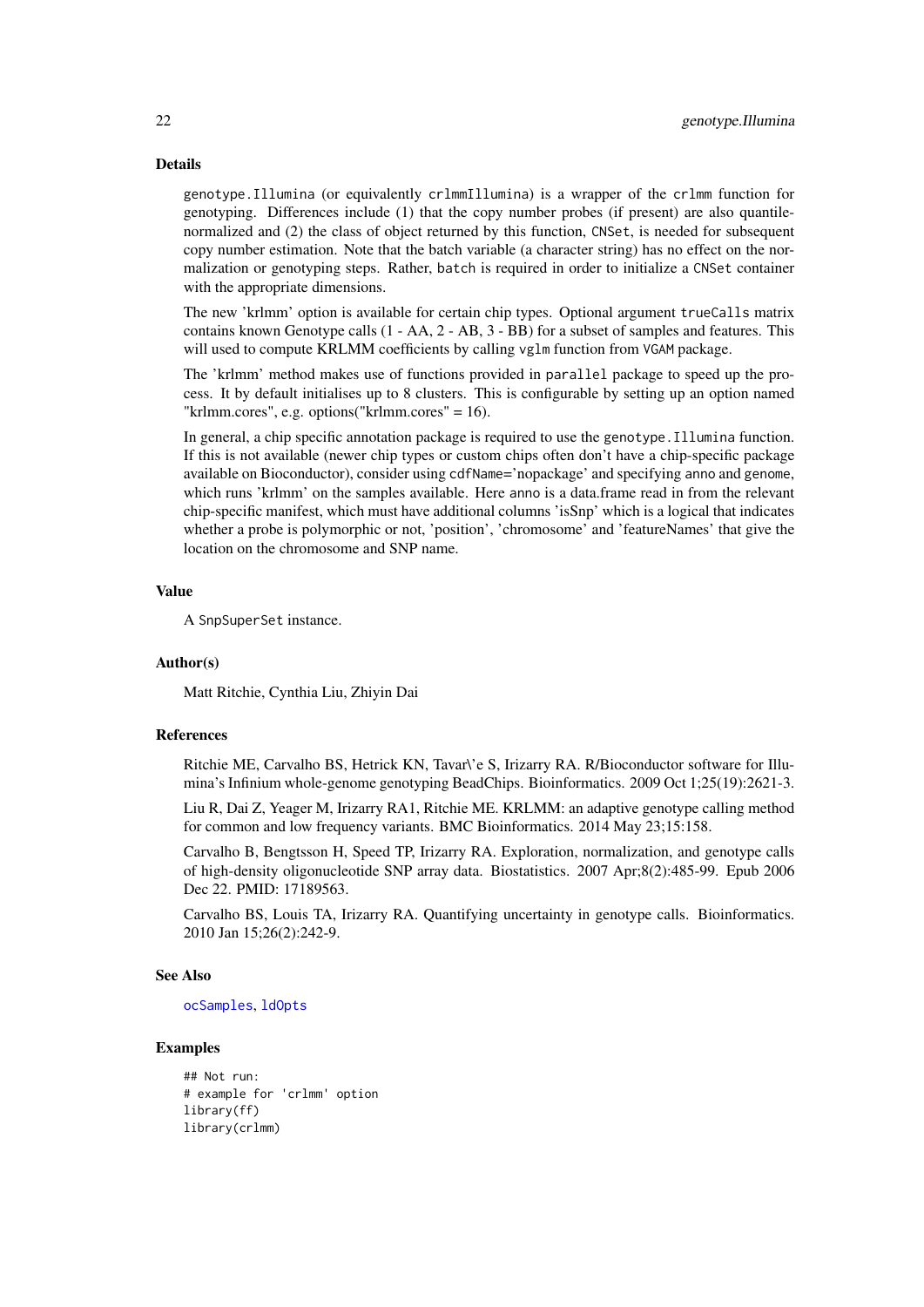#### <span id="page-22-0"></span>genotypeAffy 23

```
## to enable paralellization, set to TRUE
if(FALSE){
library(snow)
library(doSNOW)
## with 10 workers
cl <- makeCluster(10, type="SOCK")
registerDoSNOW(cl)
}
## path to idat files
datadir <- "/thumper/ctsa/snpmicroarray/illumina/IDATS/370k"
## read in your samplesheet
samplesheet = read.csv(file.path(datadir, "HumanHap370Duo_Sample_Map.csv"), header=TRUE, as.is=TRUE)
samplesheet <- samplesheet[-c(28:46,61:75,78:79), ]
arrayNames <- file.path(datadir, unique(samplesheet[, "SentrixPosition"]))
arrayInfo <- list(barcode=NULL, position="SentrixPosition")
cnSet <- genotype.Illumina(sampleSheet=samplesheet,
   arrayNames=arrayNames,
   arrayInfoColNames=arrayInfo,
   cdfName="human370v1c",
   batch=rep("1", nrow(samplesheet)))
## End(Not run)
## Not run:
# example for 'krlmm' option
library(crlmm)
library(ff)
# line below is an optional step for krlmm to initialise 16 workers
# options("krlmm.cores" = 16)
# read in raw X and Y intensities output by GenomeStudio's GenCall genotyping module
XY = readGenCallOutput(c("HumanOmni2-5_4v1_FinalReport_83TUSCAN.csv","HumanOmni2-5_4v1_FinalReport_88CHB-JP
cdfName="humanomni25quadv1b",
verbose=TRUE)
krlmmResult = genotype.Illumina(XY=XY,
       cdfName=ThiscdfName,
call.method="krlmm",
verbose=TRUE)
# example for 'krlmm' option with known genotype call for some SNPs and samples
library(VGAM)
hapmapCalls = load("hapmapCalls.rda")
# hapmapCalls should have rownames and colnames corresponding to XY featureNames and sampleNames
krlmmResult = genotype.Illumina(XY=XY,
cdfName=ThiscdfName,
call.method="krlmm",
trueCalls=hapmapCalls,
verbose=TRUE)
## End(Not run)
```
genotypeAffy *Genotype Affymetrix CEL files*

#### Description

Assign diallelic genotypes at polymorphic markers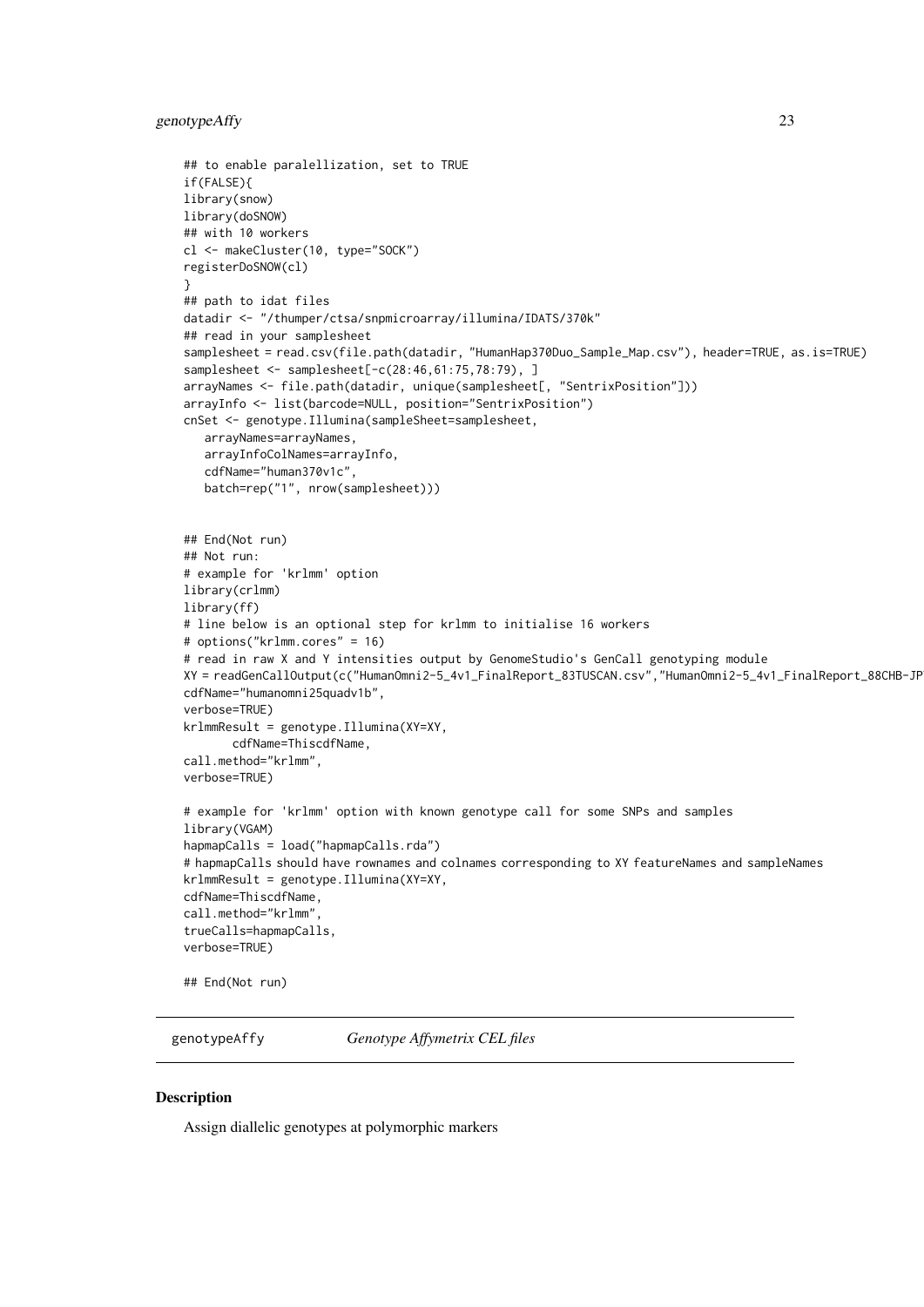# Usage

genotypeAffy(cnSet, SNRMin = 5, recallMin = 10, recallRegMin = 1000, gender = NULL, badSNP = 0.7, ret

# Arguments

| cnSet        | An object of class CNSet |
|--------------|--------------------------|
| SNRMin       | See crlmm                |
| recallMin    | See cr1mm                |
| recallRegMin | See cr1mm                |
| gender       | See cr1mm                |
| badSNP       | See cr1mm                |
| returnParams | See cr1mm                |
| verbose      | Logical.                 |

# Details

Wrapper for crlmm genotyping.

# Value

Returns logical. SNP genotypes and confidence scores are written to ff\_matrix objects.

# Author(s)

R.Scharpf

#### See Also

[crlmm](#page-12-1), [calls](#page-0-0), [confs](#page-0-0)

<span id="page-23-1"></span>genotypeInf *Genotyping of Illumina Infinium II arrays.*

# Description

Genotyping of Illumina Infinium II arrays. This function provides CRLMM/KRLMM genotypes and confidence scores for the the polymorphic markers and is a required step prior to copy number estimation.

#### Usage

```
genotypeInf(cnSet, mixtureParams, probs = rep(1/3, 3), SNRMin = 5,
         recallMin = 10, recallRegMin = 1000, verbose = TRUE, returnParams = TRUE,
         badSNP = 0.7, gender = NULL, DF = 6, cdfName, nopackage.norm="quantile",
             call.method="crlmm", trueCalls = NULL)
```
<span id="page-23-0"></span>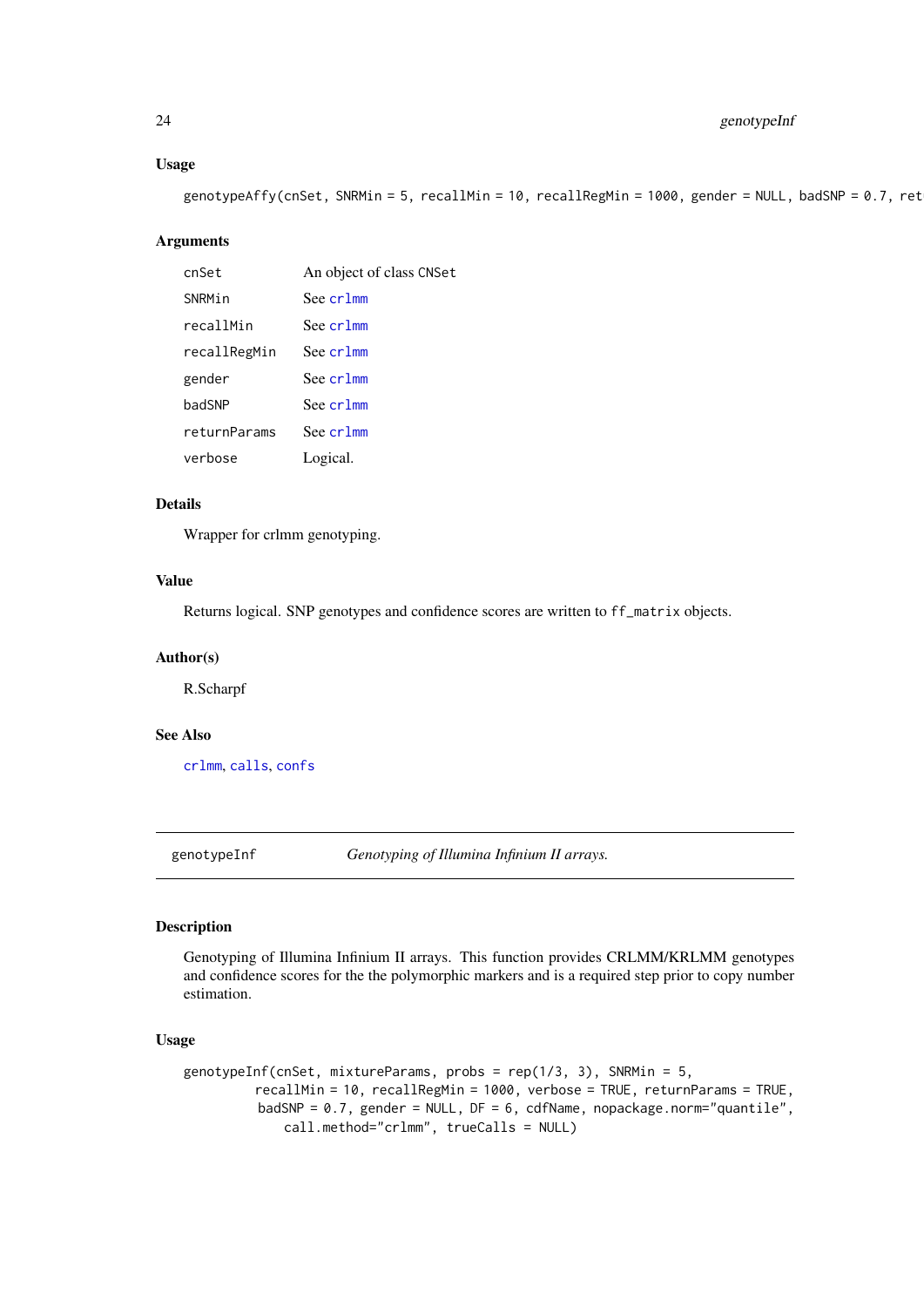#### genotypeInf 25

# Arguments

| cnSet          | An object of class CNSet                                                                                                                                              |
|----------------|-----------------------------------------------------------------------------------------------------------------------------------------------------------------------|
| mixtureParams  | data. Frame containing mixture model parameters needed for genotyping. The<br>mixture model parameters are estimated from the preprocessInf function.                 |
| probs          | 'numeric' vector with priors for AA, AB and BB.                                                                                                                       |
| SNRMin         | 'numeric' scalar defining the minimum SNR used to filter out samples.                                                                                                 |
| recallMin      | Minimum number of samples for recalibration.                                                                                                                          |
| recallRegMin   | Minimum number of SNP's for regression.                                                                                                                               |
| verbose        | 'logical.' Whether to print descriptive messages during processing.                                                                                                   |
| returnParams   | 'logical'. Return recalibrated parameters from crlmm.                                                                                                                 |
| badSNP         | 'numeric'. Threshold to flag as bad SNP (affects batchQC)                                                                                                             |
| gender         | integer vector ( $male = 1$ , $female = 2$ ) or missing, with same length as filenames.<br>If missing, the gender is predicted.                                       |
| DF             | 'integer' with number of degrees of freedom to use with t-distribution.                                                                                               |
| cdfName        | character string indicating which annotation package to load.                                                                                                         |
| nopackage.norm | character string specifying normalization to be used when cdfName='nopackage'.<br>Options are 'none', 'quantile' (within channel, between array) and 'quantileloess'. |
| call.method    | character string specifying the genotype calling algorithm to use ('crlmm' or<br>'krlmm').                                                                            |
| trueCalls      | matrix specifying known Genotype calls for a subset of samples and features(1)<br>$- AA$ , 2 $- AB$ , 3 $- BB$ ).                                                     |

# Details

The genotype calls and confidence scores are written to file using ff protocols for I/O. For the most part, the calls and confidence scores can be accessed as though the data is in memory through the methods snpCall and snpCallProbability, respectively.

The genotype calls are stored using an integer representation: 1 - AA, 2 - AB, 3 - BB. Similarly, the call probabilities are stored using an integer representation to reduce file size using the transformation 'round(-1000\*log2(1-p))', where p is the probability. The function i2P can be used to convert the integers back to the scale of probabilities.

An optional trueCalls argument can be provided to KRLMM method which contains known genotype calls(can contain some NAs) for some samples and SNPs. This will used to compute KRLMM parameters by calling vglm function from VGAM package.

The KRLMM method makes use of functions provided in parallel package to speed up the process. It by default initialises up to 8 clusters. This is configurable by setting up an option named "krlmm.cores", e.g. options("krlmm.cores" = 16).

# Value

Logical. If the genotyping is completed, the value 'TRUE' is returned. Note that assayData elements 'call' and 'callProbability' are updated on disk. Therefore, the genotypes and confidence scores can be retrieved using accessors for the CNSet class.

# Author(s)

R. Scharpf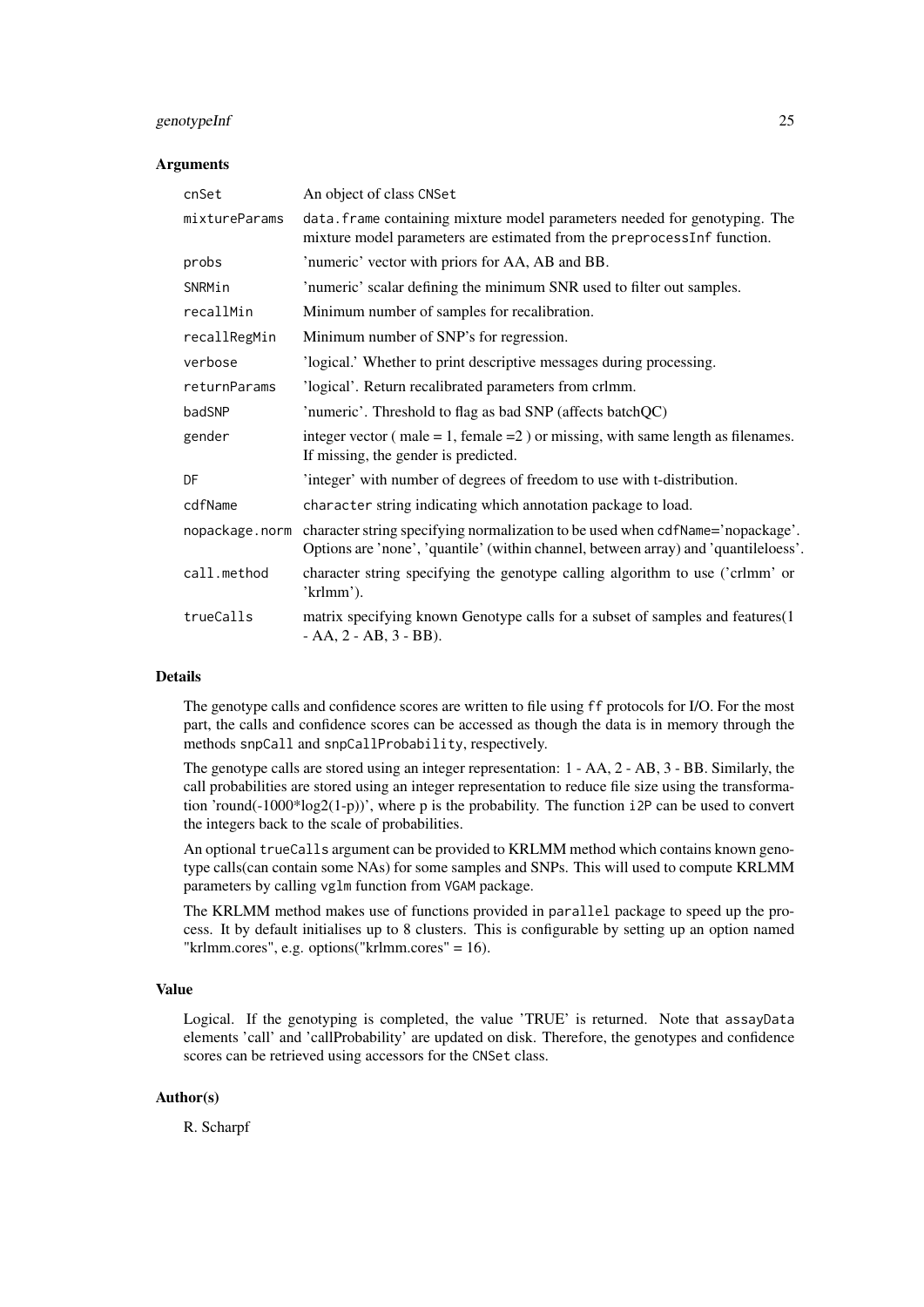# See Also

[crlmm](#page-12-1), [snpCall](#page-0-0), [snpCallProbability](#page-0-0), [annotationPackages](#page-0-0)

# Examples

```
## See the 'illumina_copynumber' vignette in inst/scripts of
## the source package
```
<span id="page-25-1"></span>genotypes *The possible genotypes for an integer copy number.*

# Description

The possible genotypes for an integer copy number (0-4).

# Usage

genotypes(copyNumber, is.snp=TRUE)

# Arguments

| copyNumber | Integer $(0-4$ allowed).                                                                                                  |  |
|------------|---------------------------------------------------------------------------------------------------------------------------|--|
| is.snp     | Logical. If TRUE, possible genotypes for a polymorphic SNP is returned. If<br>FALSE, only monomorphic genotypes returned. |  |

# Value

Character vector.

#### Author(s)

R. Scharpf

# Examples

for(i in 0:4) print(genotypes(i)) for(i in 0:4) print(genotypes(i, FALSE))

<span id="page-25-0"></span>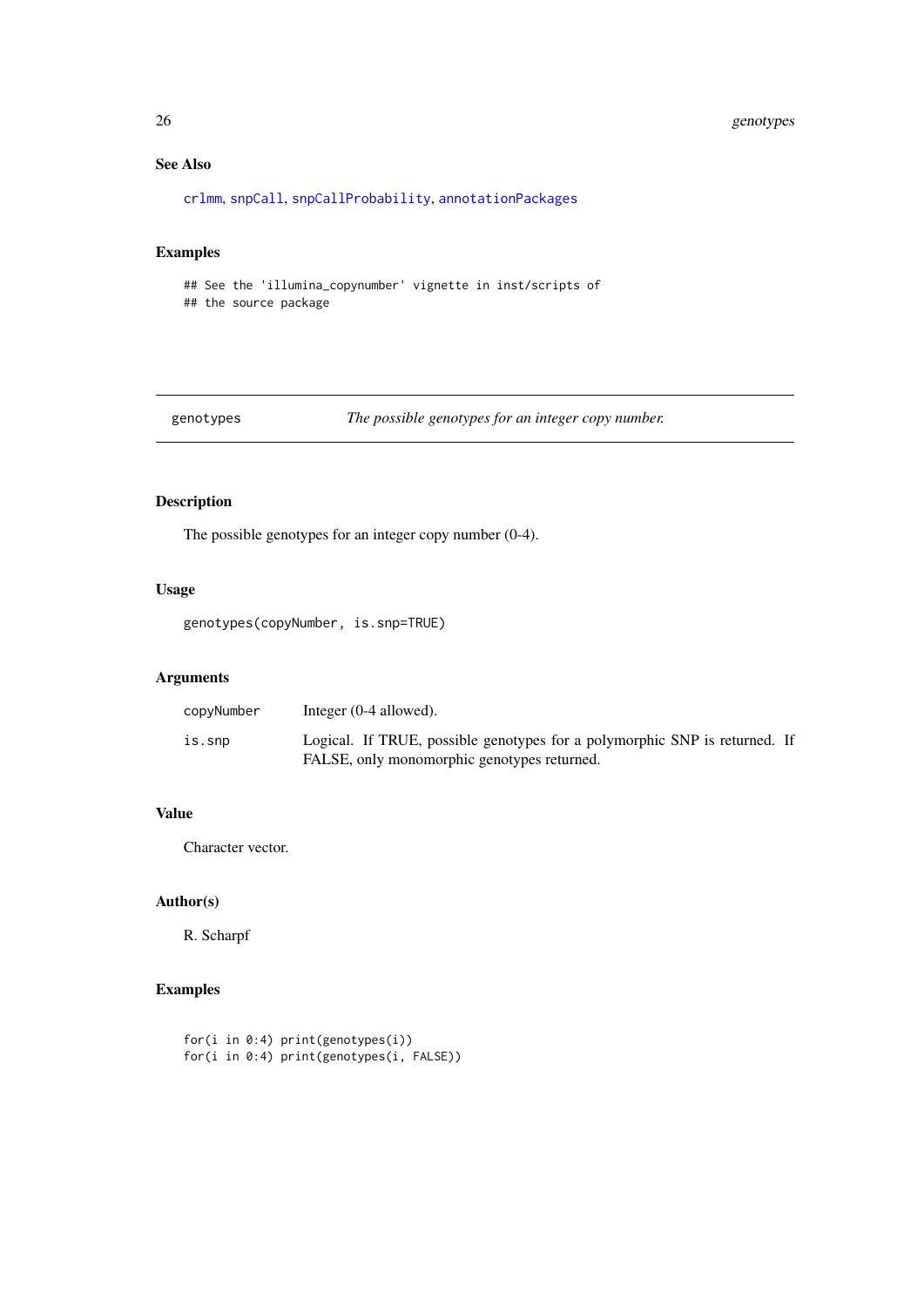<span id="page-26-0"></span>ListClassConstructors *Methods for Function* BafLrrSetList *in Package* crlmm *~~*

# Description

Constructors for BafLrrSetList and OligoSetList objects.

# Usage

```
BafLrrSetList(object, ...)
OligoSetList(object, ...)
```
#### Arguments

| object  | A CNSet object.                                                            |  |
|---------|----------------------------------------------------------------------------|--|
| $\cdot$ | Additional arguments batch, name and chrom can be used to specify specific |  |
|         | batches or chromosomes in the CNSet object.                                |  |

# Details

Constructs a BafLrrSetList object or a OligoSetList object from an object of class CNSet.

# Value

A BafLrrSetList or OligoSetList

# See Also

[BeadStudioSetList](#page-0-0)

# Examples

```
data(cnSetExample)
oligoList <- OligoSetList(cnSetExample)
## only contains 1 chromosome, so list only has one element
dims(oligoList)
brList <- BafLrrSetList(cnSetExample)
dims(brList)
```
plotSNPs *Make M vs S plot for SNPs or samples.*

# Description

These functions plot the M-values (log-ratios) versus S-values (average intensities) for given SNP/(s) or sample/(s) or beanplots for M-values from different samples.

#### Usage

```
plotSNPs(cnSet, row=1, offset=0, xlim=c(9,16), ylim=c(-5,5), verbose=FALSE)
plotSamples(cnSet, col=1, offset=0, xlim=c(9,16), ylim=c(-5,5), verbose=FALSE, sample=100000, seed
```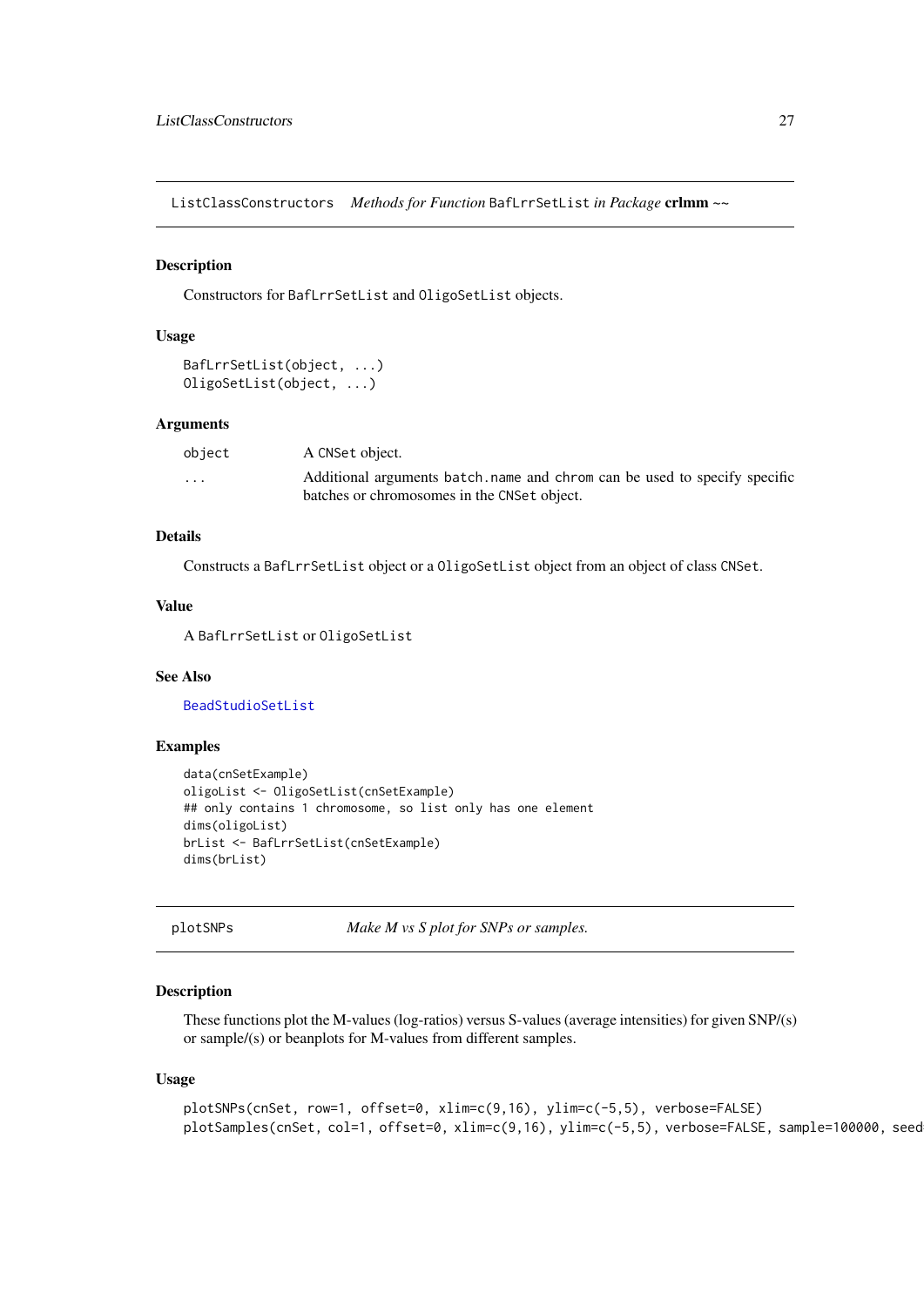# <span id="page-27-0"></span>Arguments

| cnSet   | An object of class CNSet                                                                                                 |
|---------|--------------------------------------------------------------------------------------------------------------------------|
| row     | scalar/vector of SNP indexes to plot                                                                                     |
| col     | scalar/vector of sample indexes to plot                                                                                  |
| offset  | numeric, offset to add to intensities in cnset before log2-transforming to make<br>log-ratios or average log-intensities |
| xlim    | the x limits of the plot                                                                                                 |
| ylim    | the y limits of the plot                                                                                                 |
| verbose | 'logical.' Whether to print descriptive messages during processing                                                       |
| sample  | integer indicating the number of SNPs to sample for the plot                                                             |
| seed    | integer seed for the random number generator to sample the SNPs                                                          |
| type    | character vector specifying the type of sample plot (either 'smoothScatter' or<br>'beanplot')                            |

# Details

The plotSNPs and plotSamples functions plot the M and S values derived from the cnSet object.

# Value

One or more M vs S plot for plotSNPs for a given SNP(/s) or either a smoothed scatter plot of M vs S or a beanplot of the M-values for a selected sample(/s) for plotSamples.

#### Author(s)

Matt Ritchie and Cynthia Liu

## See Also

[genotype.Illumina](#page-19-1)

# Examples

```
## Not run:
   crlmmResult <- genotype.Illumina(sampleSheet=samples[1:10,], path=path,
                                        arrayInfoColNames=list(barcode=NULL,
                                        position="SentrixPosition"),
                                        saveDate=TRUE, cdfName="human370v1c")
   par(mfrow=c(2,2))
   plotSamples(crlmmResult, col=1:4)
   plotSNPs(crlmmResult, row=1:4)
```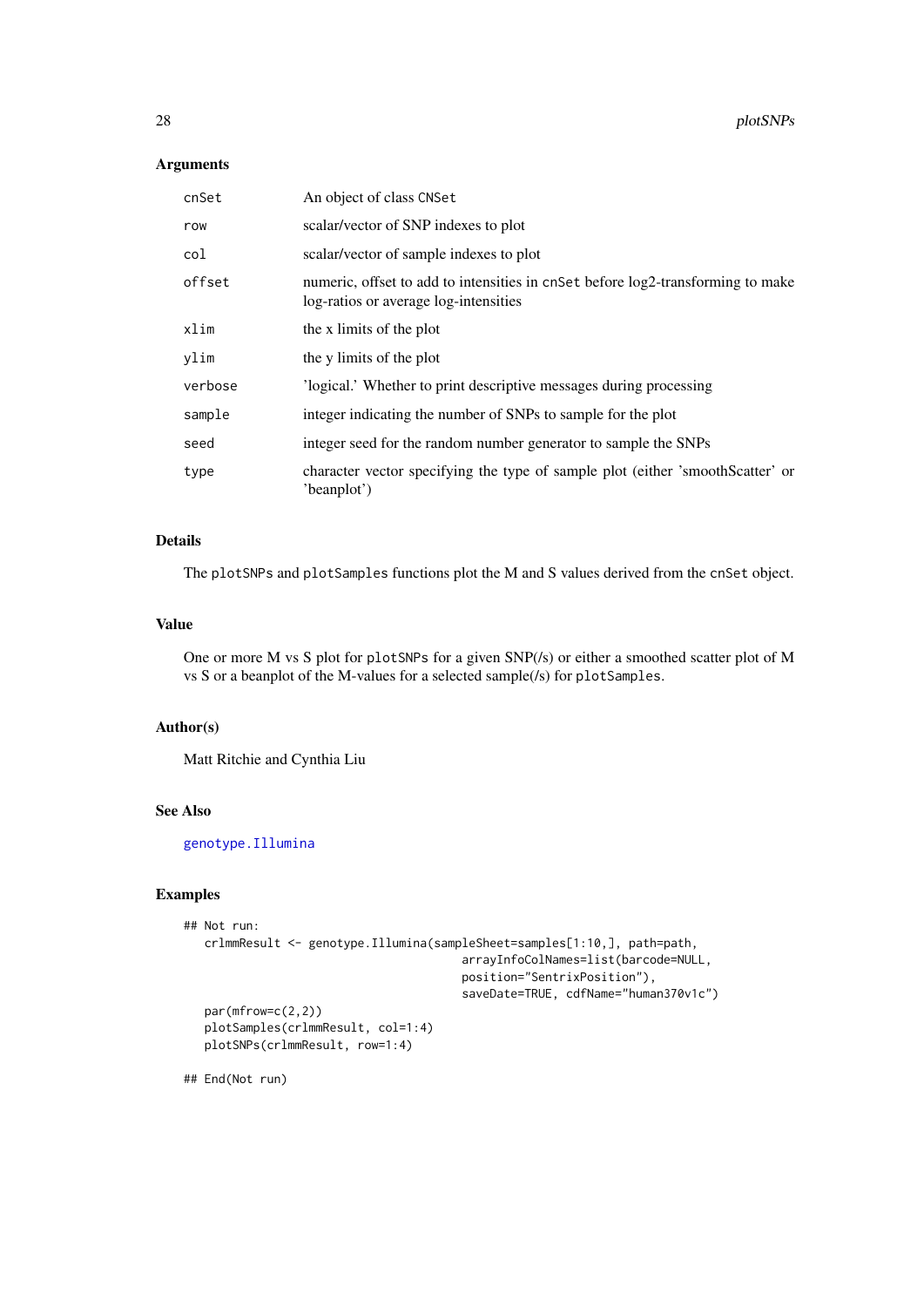<span id="page-28-1"></span><span id="page-28-0"></span>posteriorProbability *Calculate the posterior probability for integer copy numbers.*

# Description

Calculate the posterior probability for integer copy numbers using the bivariate normal prediction regions.

#### Usage

```
posteriorProbability(object, predictRegion, copyNumber = 0:4, w)
```
#### Arguments

| object        | A CNSet object.                                                                                                                   |
|---------------|-----------------------------------------------------------------------------------------------------------------------------------|
| predictRegion | A list containing the bivariate normal prediction region for each of the possible<br>genotypes.                                   |
| copyNumber    | Integer vector.                                                                                                                   |
| W             | numeric vector of prior probabilities for each of the copy number states. Must<br>be the same length as copy Number and sum to 1. |

#### Details

This is currently under development.

# Value

An array (features x samples x copy number)

# Note

This is under development. Use at your own risk.

#### Author(s)

R. Scharpf

# See Also

[predictionRegion](#page-29-1), [genotypes](#page-25-1)

#### Examples

```
data(cnSetExample)
pr <- predictionRegion(cnSetExample, copyNumber=0:4)
pp <- posteriorProbability(cnSetExample, predictRegion=pr)
dim(pp)
## multiple batches
data(cnSetExample2)
pr <- predictionRegion(cnSetExample2, copyNumber=0:4)
```

```
pp <- posteriorProbability(cnSetExample2, predictRegion=pr)
```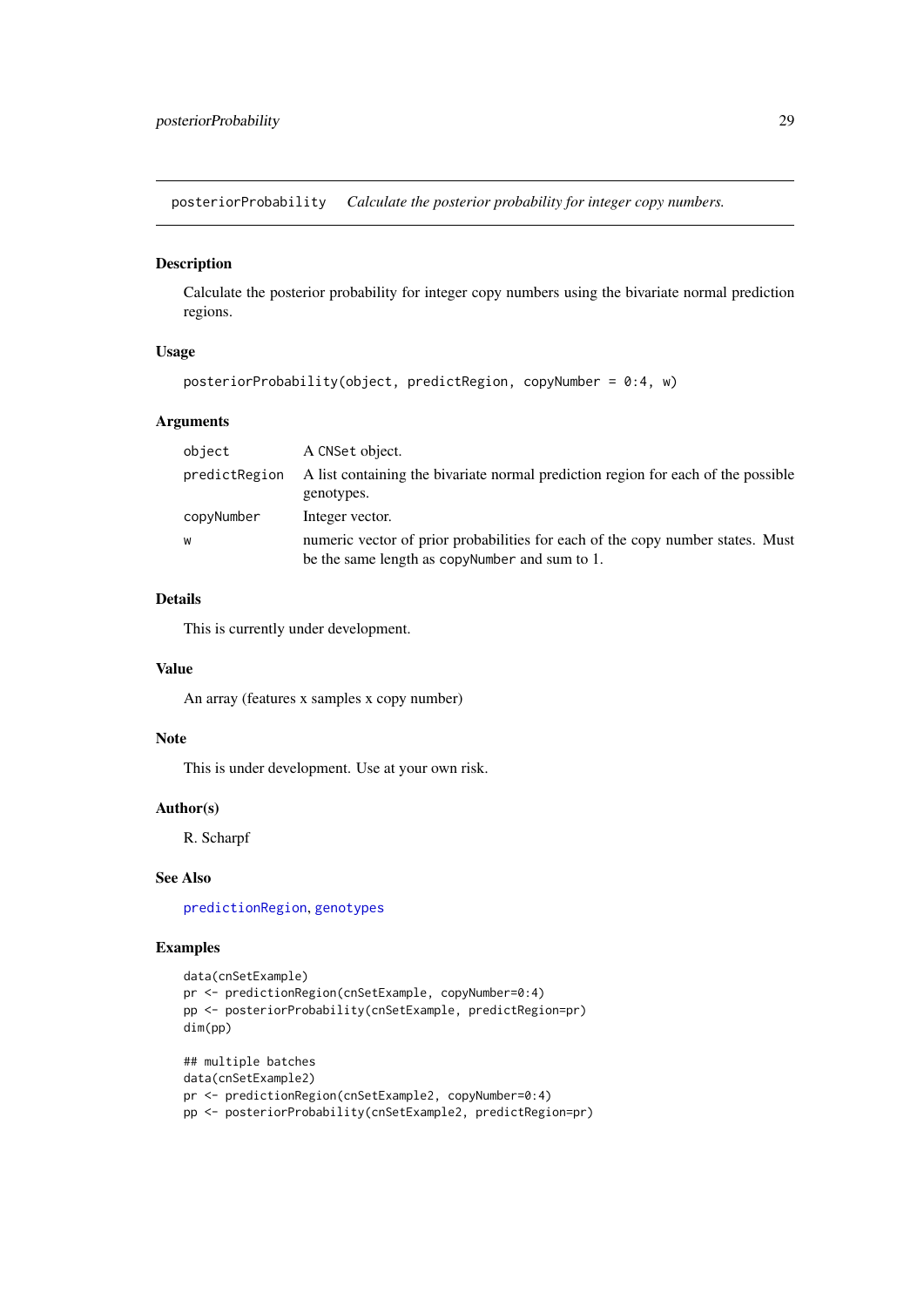<span id="page-29-1"></span><span id="page-29-0"></span>

#### Description

Bivariate normal prediction regions for integer copy number. Copy numbers 0-4 allowed.

#### Usage

predictionRegion(object, copyNumber)

#### Arguments

| object     | A CNSet object.              |
|------------|------------------------------|
| copyNumber | Integer vector. 0-4 allowed. |

#### Details

We fit a linear regression for each allele to the diallic genotype cluster medians. Denoting the background and slope by nu and phi, respectively, the mean for the bivariate normal prediction region is given by

 $mu_A = nu_A + CA * phi_A$ 

and

mu\_B nu\_B +  $CB * phi_B$ 

The variance and correlation of the normalized intensities is estimated from the diallelic genotype clusters AA, AB, and BB on the log-scale. For copy number not equal to two, we assume that the variance is approximately the same for copy number not equal to 2.

# Value

A list named by the genotype. 'NULL' refers to copy number zero, 'A' is a hemizygous deletion, etc. Each element is a list of the means (mu) and covariance (cov) for each marker stored as an array. For 'mu', the dimensions of the array are marker x allele (A or B) x batch. For 'cov', the dimensions of the array are marker x 3 (varA, cor, and varB) x batch.

#### Author(s)

R. Scharpf

# References

Scharpf et al., 2011, Biostatistics.

# See Also

[posteriorProbability](#page-28-1), [genotypes](#page-25-1)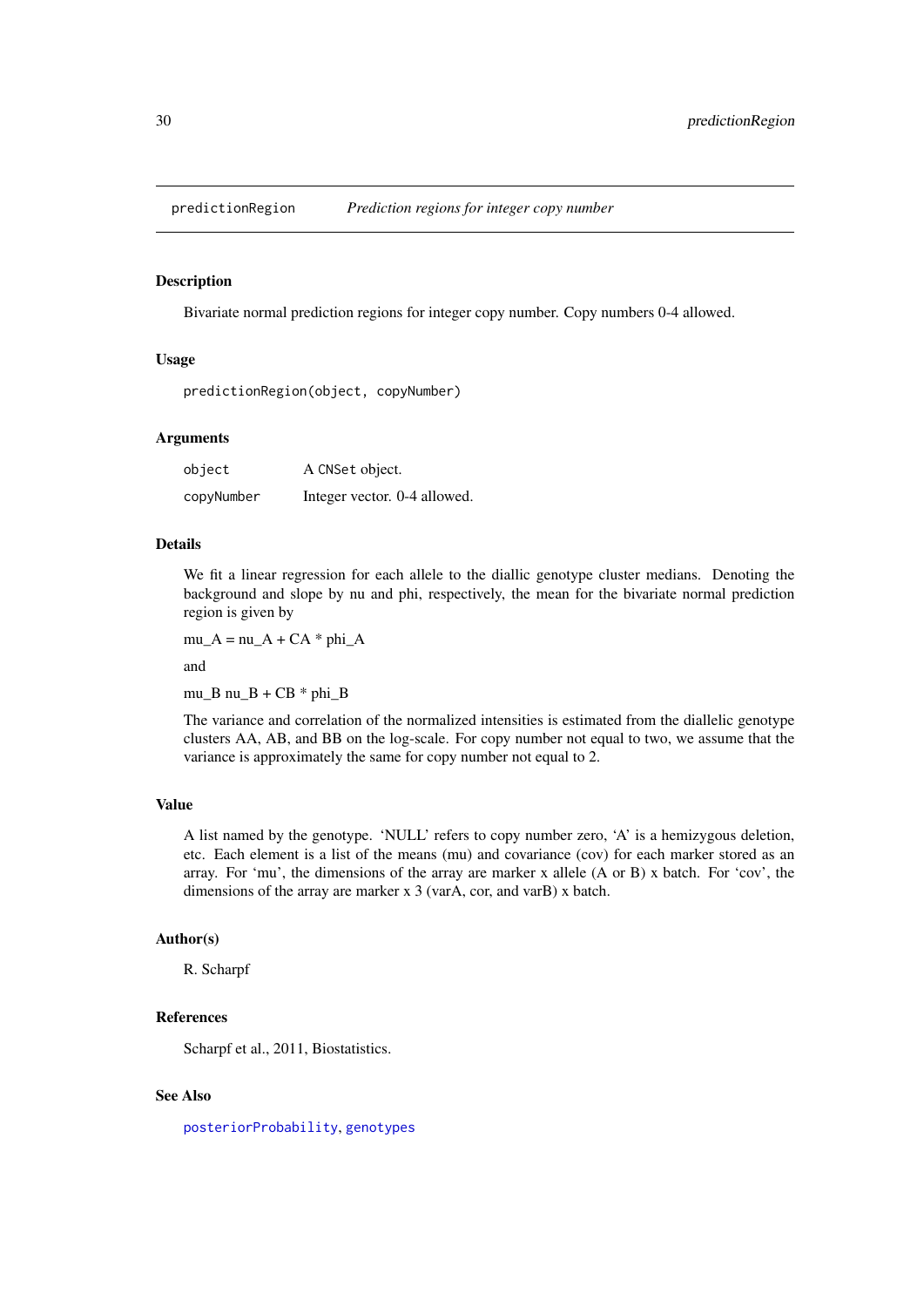#### <span id="page-30-0"></span>PredictionRegion-class 31

#### Examples

```
data(cnSetExample)
pr <- predictionRegion(cnSetExample, copyNumber=0:4)
names(pr)
## bivariate normal prediction region for NULL genotype (homozygous deletion)
str(pr[["NULL"]])
```
PredictionRegion-class

*Class* "PredictionRegion"

# Description

A container for bivariate normal prediction regions for SNP data and univarite prediction regions for nonpolymorphic markers.

# Objects from the Class

Objects from the class are created from the predictionRegion function.

# Slots

.Data: Object of class "list" ~~

#### Extends

Class ["list"](#page-0-0), from data part. Class ["vector"](#page-0-0), by class "list", distance 2. Class ["AssayData"](#page-0-0), by class "list", distance 2. Class ["list\\_or\\_ffdf"](#page-0-0), by class "list", distance 2. Class vectorORfactor, by class "list", distance 3.

# Methods

[ signature(x = "PredictionRegion"): ... Prediction regions can be subset by markers.

# Author(s)

R. Scharpf

# See Also

[predictionRegion](#page-29-1)

#### Examples

showClass("PredictionRegion")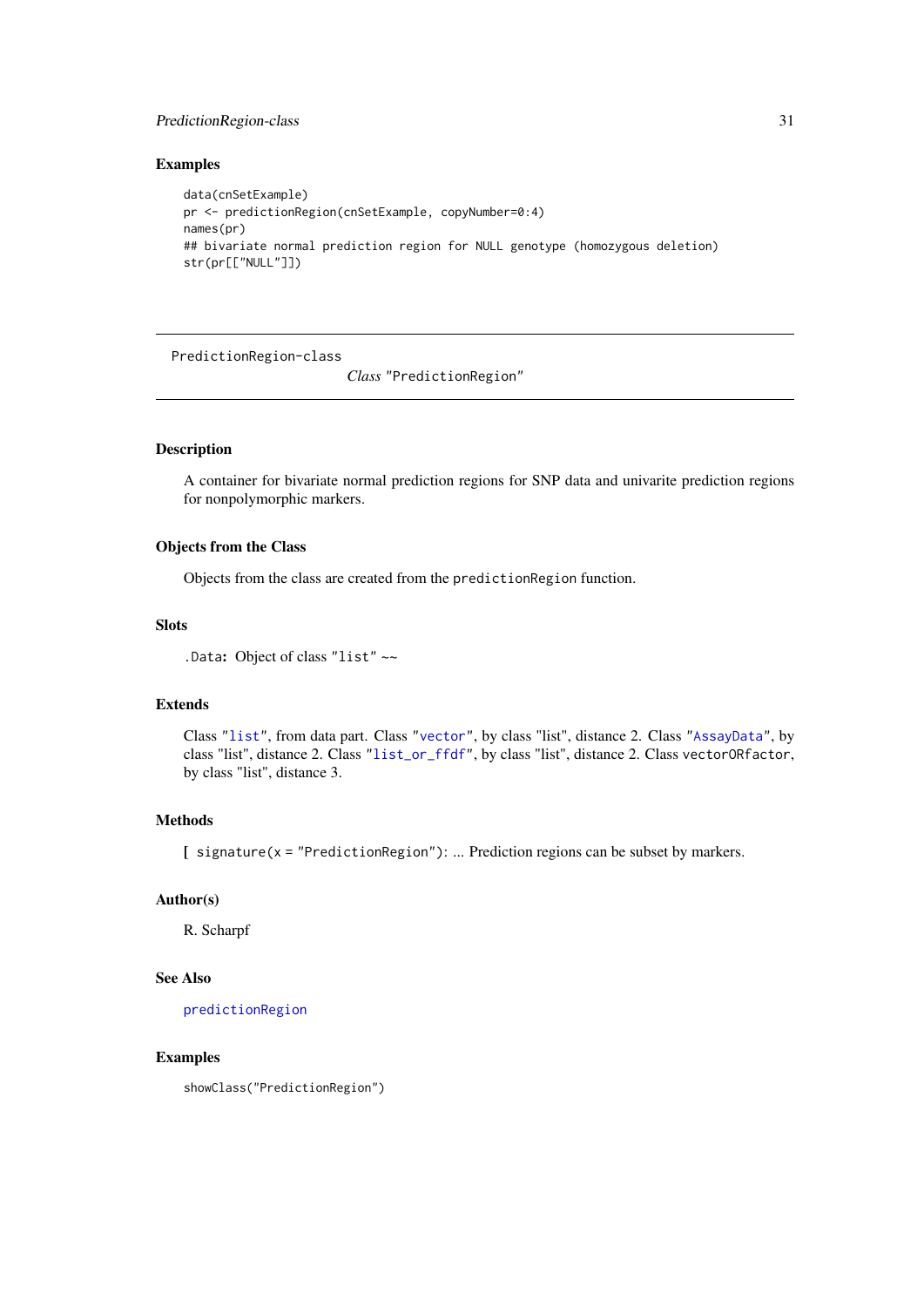# Description

This function normalizes the intensities for the 'A' and 'B' alleles for a CNSet object and estimates mixture parameters used for subsequent genotyping. See details for how the normalized intensities are written to file. This step is required for subsequent genotyping and copy number estimation.

# Usage

```
preprocessInf(cnSet, sampleSheet=NULL, arrayNames = NULL, ids = NULL,
path = ".", arrayInfoColNames = list(barcode = "SentrixBarcode_A",
position = "SentrixPosition_A"), highDensity = TRUE, sep = "_", fileExt
= list(green = "Grn.idat", red = "Red.idat"), XY, anno, saveDate = TRUE, stripNorm
= TRUE, useTarget = TRUE, mixtureSampleSize = 10^5, fitMixture = TRUE,
quantile.method="between", eps = 0.1, verbose = TRUE, seed = 1, cdfName)
```
# Arguments

| cnSet             | object of class CNSet                                                                                                                                                                                                                                                                                                                                                                                                       |
|-------------------|-----------------------------------------------------------------------------------------------------------------------------------------------------------------------------------------------------------------------------------------------------------------------------------------------------------------------------------------------------------------------------------------------------------------------------|
| sampleSheet       | data. frame containing Illumina sample sheet information (for required columns,<br>refer to BeadStudio Genotyping guide - Appendix A).                                                                                                                                                                                                                                                                                      |
| arrayNames        | character vector containing names of arrays to be read in. If NULL, all arrays that<br>can be found in the specified working directory will be read in.                                                                                                                                                                                                                                                                     |
| ids               | vector containing ids of probes to be read in. If NULL all probes found on the<br>first array are read in.                                                                                                                                                                                                                                                                                                                  |
| path              | character string specifying the location of files to be read by the function                                                                                                                                                                                                                                                                                                                                                |
| arrayInfoColNames |                                                                                                                                                                                                                                                                                                                                                                                                                             |
|                   | (used when sampleSheet is specified) list containing elements 'barcode' which<br>indicates column names in the sampleSheet which contains the arrayNum-<br>ber/barcode number and 'position' which indicates the strip number. In older<br>style sample sheets, this information is combined (usually in a column named<br>'SentrixPosition') and this should be specified as list (barcode=NULL, position="SentrixPosition |
| highDensity       | logical (used when sampleSheet is specified). If TRUE, array extensions '\_A',<br>'\_B' in sampleSheet are replaced with 'R01C01', 'R01C02' etc.                                                                                                                                                                                                                                                                            |
| sep               | character string specifying separator used in .idat file names.                                                                                                                                                                                                                                                                                                                                                             |
| fileExt           | list containing elements 'Green' and 'Red' which specify the .idat file extension<br>for the Cy3 and Cy5 channels.                                                                                                                                                                                                                                                                                                          |
| XY                | an NChannel Set object containing X and Y intensities.                                                                                                                                                                                                                                                                                                                                                                      |
| anno              | data.frame containing SNP annotation information from manifest and additional<br>columns 'isSnp', 'position', 'chromosome' and 'featureNames'. For use when<br>cdfName='nopackage'                                                                                                                                                                                                                                          |
| saveDate          | 'logical'. Should the dates from each .idat be saved with sample information?                                                                                                                                                                                                                                                                                                                                               |
| stripNorm         | 'logical'. Should the data be strip-level normalized?                                                                                                                                                                                                                                                                                                                                                                       |
| useTarget         | 'logical' (only used when stripNorm=TRUE). Should the reference HapMap in-<br>tensities be used in strip-level normalization?                                                                                                                                                                                                                                                                                               |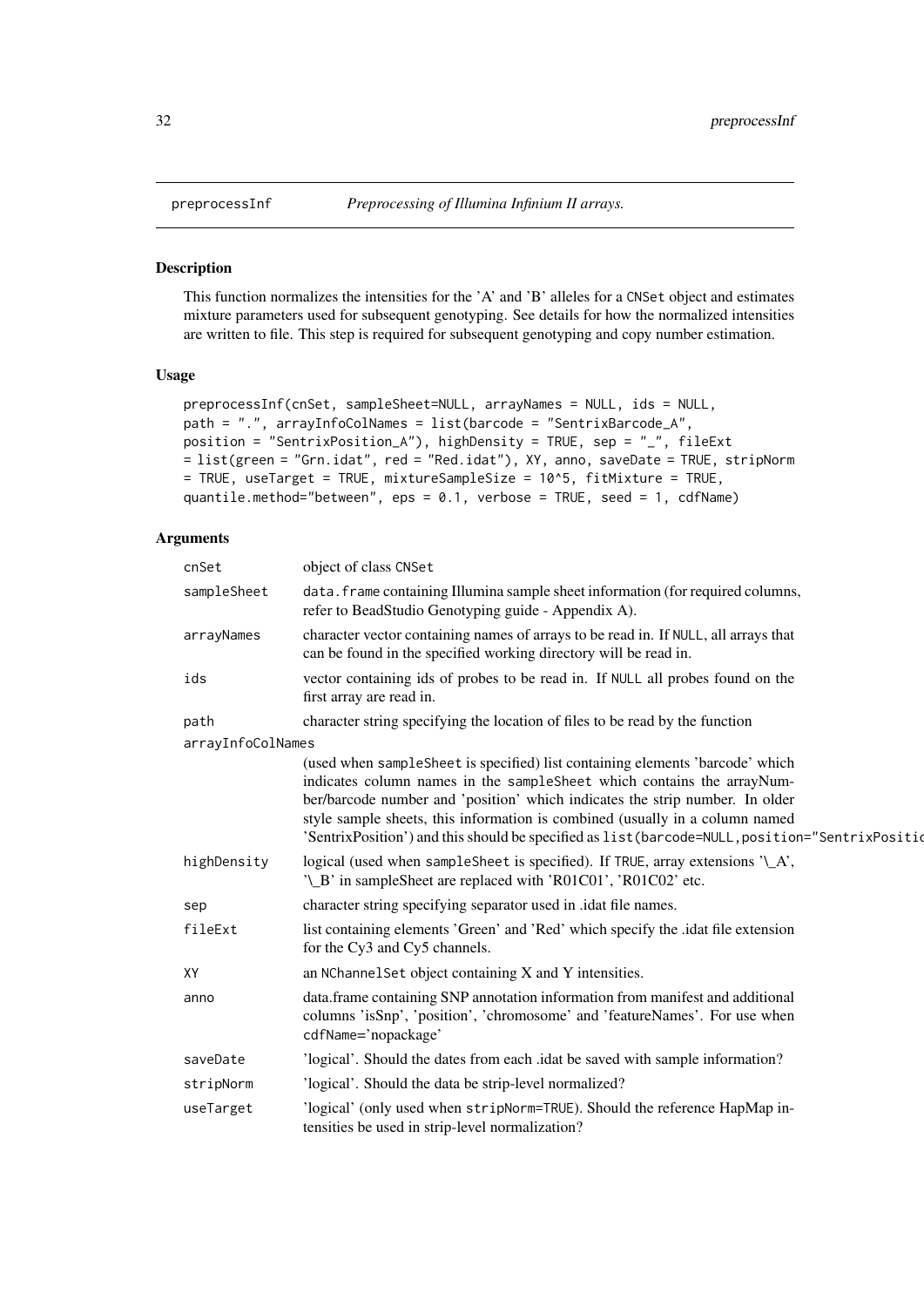#### <span id="page-32-0"></span>readGenCallOutput 33

| mixtureSampleSize |                                                                                                           |
|-------------------|-----------------------------------------------------------------------------------------------------------|
|                   | Sample size to be use when fitting the mixture model.                                                     |
| fitMixture        | 'logical.' Whether to fit per-array mixture model.                                                        |
| quantile.method   |                                                                                                           |
|                   | character string specifying the quantile normalization method to use ('within' or<br>'between' channels). |
| eps               | Stop criteria.                                                                                            |
| verbose           | 'logical.' Whether to print descriptive messages during processing.                                       |
| seed              | Seed to be used when sampling. Useful for reproducibility                                                 |
| cdfName           | character string indicating which annotation package to load.                                             |

#### Details

The normalized intensities are written to disk using package ff protocols for writing/reading to disk. Note that the object CNSet containing the ff objects in the assayData slot will be updated after applying this function.

# Value

A ff\_matrix object containing parameters for fitting the mixture model. Note that while the CNSet object is not returned by this function, the object will be updated as the normalized intensities are written to disk. In particular, after applying this function the normalized intensities in the alleleA and alleleB elements of assayData are now available.

#### Author(s)

R. Scharpf

#### See Also

[CNSet-class](#page-0-0), [A](#page-0-0), [B](#page-0-0), [constructInf](#page-9-1), [genotypeInf](#page-23-1), [annotationPackages](#page-0-0)

#### Examples

```
## See the 'illumina_copynumber' vignette in inst/scripts of
## the source package
```
readGenCallOutput *Read X and Y intensities from GenCall output*

#### Description

This function reads the raw X and Y intensities output by GenomeStudio's GenCall genotyping module in preparation for genotyping with crlmm.

#### Usage

```
readGenCallOutput(filenames, path=".", cdfName, colnames=list("SampleID"="Sample ID", "SNPID"="SN
            type=list("SampleID"="character", "SNPID"="character", "XRaw"="integer", "YRaw"="inte
```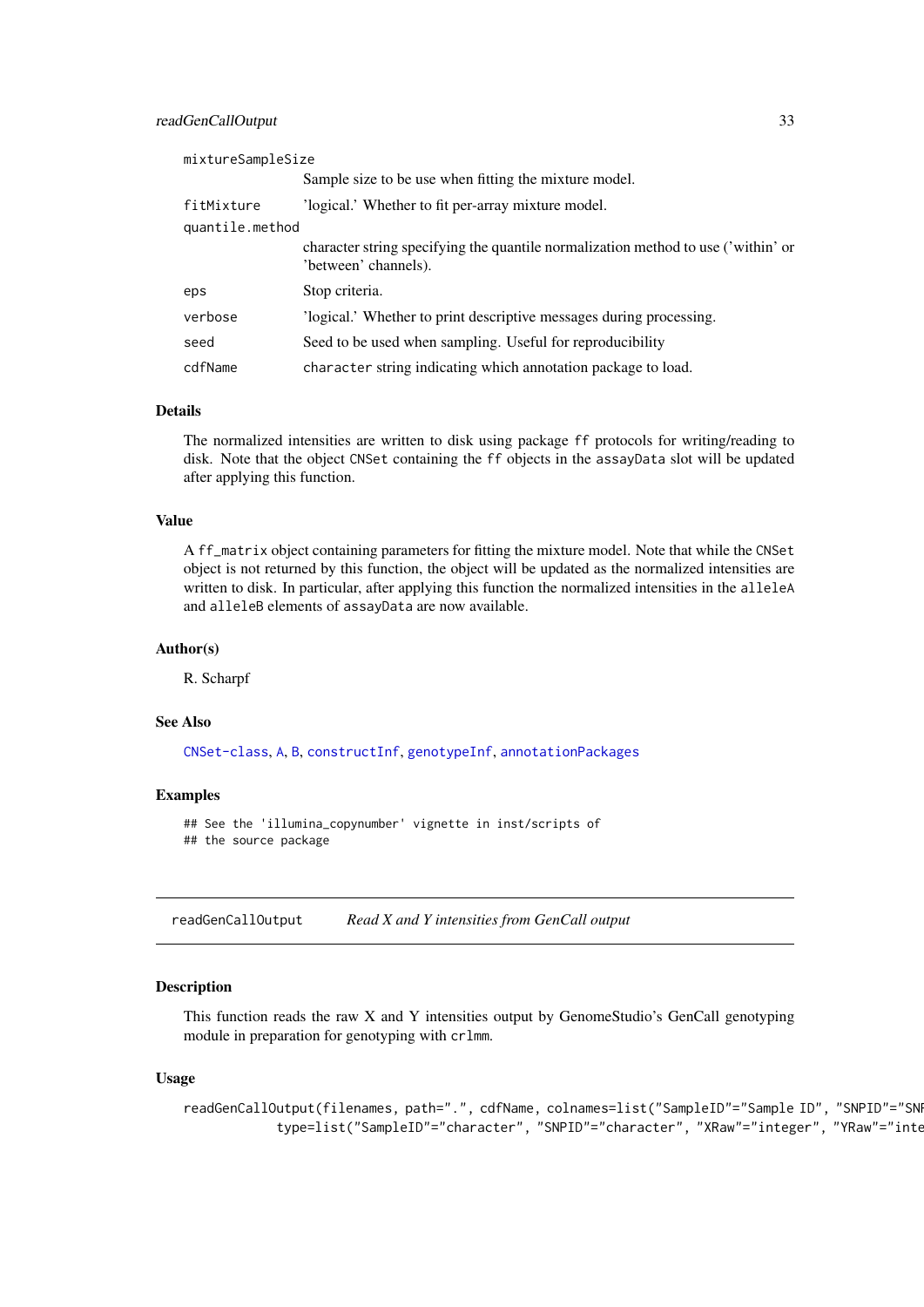# <span id="page-33-0"></span>Arguments

| filenames | 'character' string, or a vector of character string specifying the name of the<br>file(s) to read in                                                                                                                                                                                                                |
|-----------|---------------------------------------------------------------------------------------------------------------------------------------------------------------------------------------------------------------------------------------------------------------------------------------------------------------------|
| path      | 'character' string specifying the location of file to be read by the function                                                                                                                                                                                                                                       |
| cdfName   | 'character' defining the chip annotation (manifest) to use ('human $370v1c$ ', hu-<br>$man550v3b$ ', 'human $650v3a$ ', 'human $1mv1c$ ', 'human $370quadv3c$ ', 'human $610quadv1b$ ',<br>'human660quadv1a', 'human1mduov3b', 'humanomni1quadv1b', 'humanom-<br>$n$ iexpress $12v1b'$ , 'humancytosn $p12v2p1h'$ ) |
| colnames  | list containing elements 'SampleID', 'SNPID', 'XRaw' and 'YRaw', which<br>specify the column names from in 'file' that pertain to these variables. The<br>default should suffice in most situations.                                                                                                                |
| type      | list containing data types for the columns to be read in. The default should be<br>fine in most situations.                                                                                                                                                                                                         |
| verbose   | 'logical'. Should processing information be displayed as data is read in?                                                                                                                                                                                                                                           |

# Details

This function returns an NChannelSet containing raw intensity data (X and Y) from GenCall final report file. It assumes the GenCall output is formatted to have samples listed one below the other, and that the columns 'X Raw' and 'Y Raw' are available in the file. The function crlmmillumina() can be run on the output of the readGenCallOutput function.

# Value

NChannelSet containing X and Y bead intensities.

#### Author(s)

Cynthia Liu, Matt Ritchie, Zhiyin Dai

#### References

Ritchie ME, Carvalho BS, Hetrick KN, Tavar\'e S, Irizarry RA. R/Bioconductor software for Illumina's Infinium whole-genome genotyping BeadChips. Bioinformatics. 2009 Oct 1;25(19):2621-3.

#### Examples

```
#XY = readGenCallOutput(file="Hap650Yv3_Final_Report.txt", cdfName="human650v3a")
#crlmmOut = crlmmIllumina(XY=XY)
```
readIdatFiles *Reads Idat Files from Infinium II Illumina BeadChips*

# Description

Reads intensity information for each bead type from .idat files of Infinium II genotyping BeadChips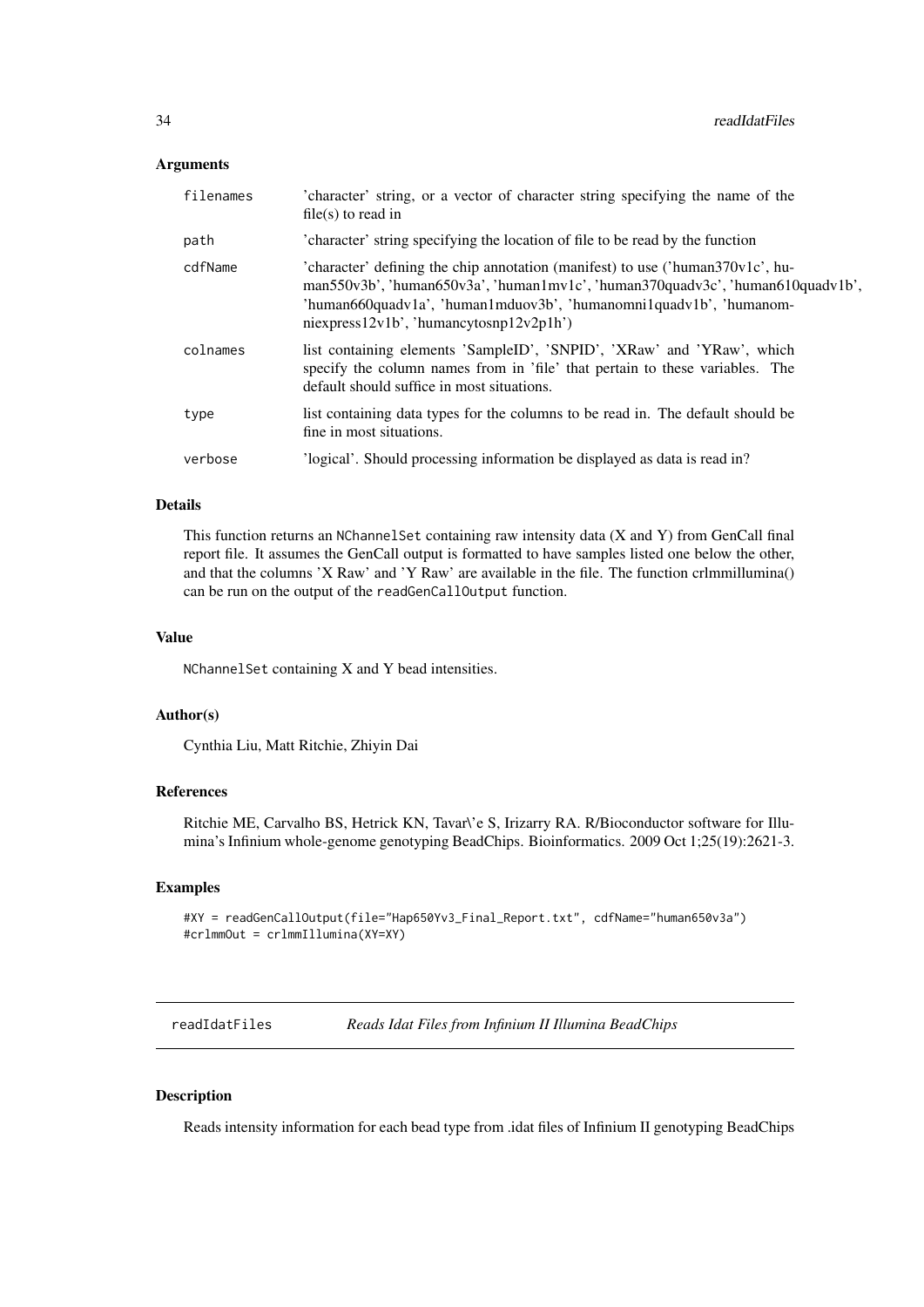#### readIdatFiles 35

# Usage

```
readIdatFiles(sampleSheet=NULL, arrayNames=NULL, ids=NULL, path="",
              arrayInfoColNames=list(barcode="SentrixBarcode_A",
                                     position="SentrixPosition_A"),
              highDensity=FALSE, sep="_",
              fileExt=list(green="Grn.idat", red="Red.idat"),
              saveDate=FALSE, verbose=FALSE)
```
# Arguments

| sampleSheet       | data. frame containing Illumina sample sheet information (for required columns,<br>refer to BeadStudio Genotyping guide - Appendix A).                                                                                                                                                                                                                                                                                     |
|-------------------|----------------------------------------------------------------------------------------------------------------------------------------------------------------------------------------------------------------------------------------------------------------------------------------------------------------------------------------------------------------------------------------------------------------------------|
| arrayNames        | character vector containing names of arrays to be read in. If NULL, all arrays that<br>can be found in the specified working directory will be read in.                                                                                                                                                                                                                                                                    |
| ids               | vector containing ids of probes to be read in. If NULL all probes found on the<br>first array are read in.                                                                                                                                                                                                                                                                                                                 |
| path              | character string specifying the location of files to be read by the function                                                                                                                                                                                                                                                                                                                                               |
| arrayInfoColNames |                                                                                                                                                                                                                                                                                                                                                                                                                            |
|                   | (used when sampleSheet is specified) list containing elements 'barcode' which<br>indicates column names in the sampleSheet which contains the arrayNum-<br>ber/barcode number and 'position' which indicates the strip number. In older<br>style sample sheets, this information is combined (usually in a column named<br>'SentrixPosition') and this should be specified as list (barcode=NULL, position="SentrixPositio |
| highDensity       | logical (used when sample Sheet is specified). If TRUE, array extensions $'\_A$ ,<br>'\_B' in sampleSheet are replaced with 'R01C01', 'R01C02' etc.                                                                                                                                                                                                                                                                        |
| sep               | character string specifying separator used in .idat file names.                                                                                                                                                                                                                                                                                                                                                            |
| fileExt           | list containing elements 'Green' and 'Red' which specify the .idat file extension<br>for the Cy3 and Cy5 channels.                                                                                                                                                                                                                                                                                                         |
| saveDate          | logical. Should the dates from each <i>idat</i> be saved with sample information?                                                                                                                                                                                                                                                                                                                                          |
| verbose           | logical. Should processing information be displayed as data is read in?                                                                                                                                                                                                                                                                                                                                                    |
|                   |                                                                                                                                                                                                                                                                                                                                                                                                                            |

# Details

The summarised Cy3 (G) and Cy5 (R) intensities (on the orginal scale) are read in from the .idat files.

Where available, a sampleSheet data.frame, in the same format as used by BeadStudio (columns 'Sample\\_ID', 'SentrixBarcode\\_A' and 'SentrixPosition\\_A' are required) which keeps track of sample information can be specified.

Thanks to Keith Baggerly who provided the code to read in the binary .idat files.

# Value

NChannelSet with intensity data (R, G), and indicator for SNPs with 0 beads (zero) for each bead type.

# Author(s)

Matt Ritchie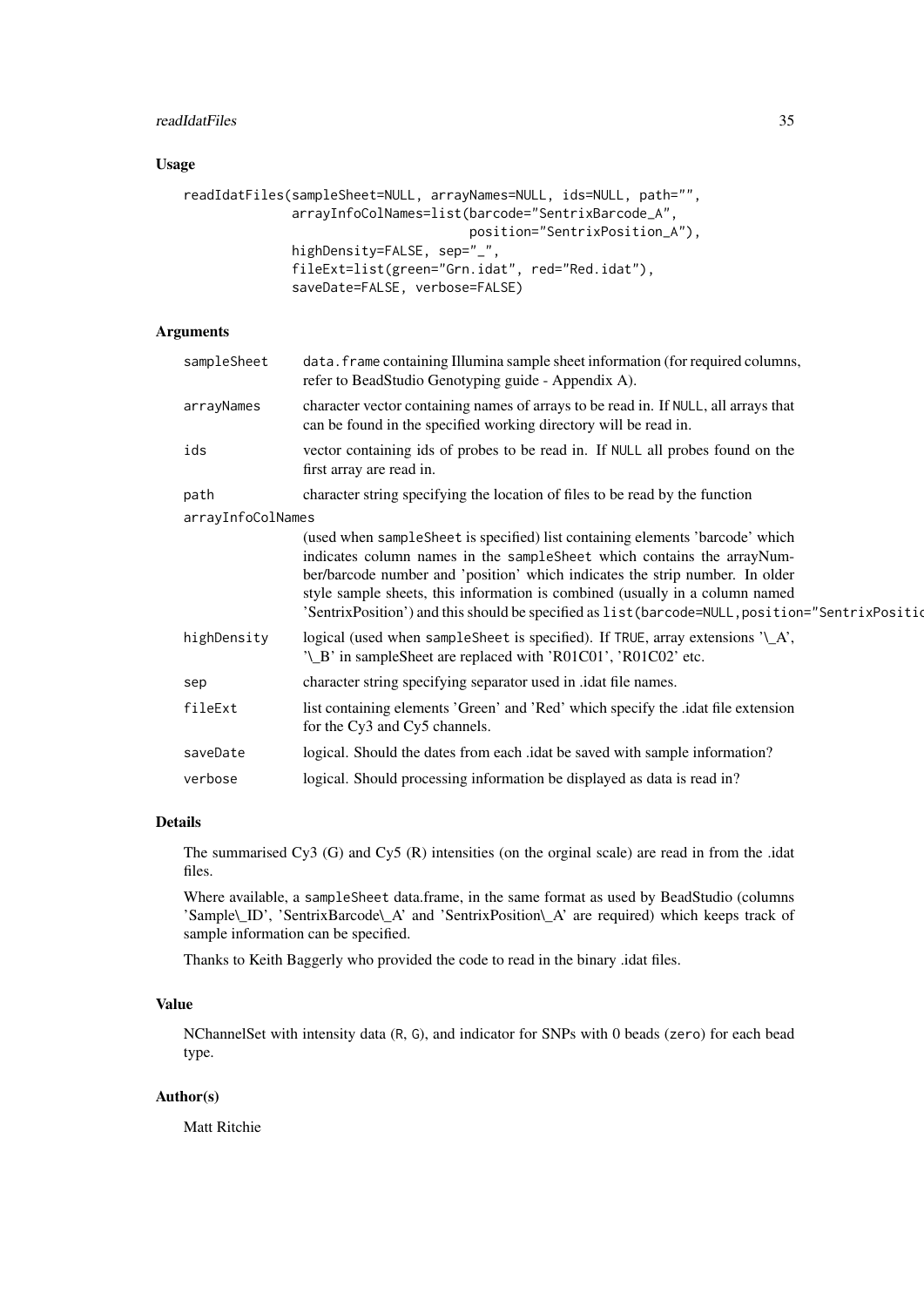<span id="page-35-0"></span>36 snprma

#### References

Ritchie ME, Carvalho BS, Hetrick KN, Tavar\'e S, Irizarry RA. R/Bioconductor software for Illumina's Infinium whole-genome genotyping BeadChips. Bioinformatics. 2009 Oct 1;25(19):2621-3.

#### Examples

#RG = readIdatFiles()

<span id="page-35-1"></span>snprma *Preprocessing tool for SNP arrays.*

#### Description

SNPRMA will preprocess SNP chips. The preprocessing consists of quantile normalization to a known target distribution and summarization to the SNP-Allele level.

# Usage

```
snprma(filenames, mixtureSampleSize = 10^5, fitMixture = FALSE, eps = 0.1, verbose = TRUE, seed = 1,
snprma2(filenames, mixtureSampleSize = 10^5, fitMixture = FALSE, eps = 0.1, verbose = TRUE, seed = 1,
```
#### Arguments

| filenames         | 'character' vector with file names.                   |
|-------------------|-------------------------------------------------------|
| mixtureSampleSize |                                                       |
|                   | Sample size to be use when fitting the mixture model. |
| fitMixture        | 'logical'. Fit the mixture model?                     |
| eps               | Stop criteria.                                        |
| verbose           | 'logical'.                                            |
| seed              | Seed to be used when sampling.                        |
| cdfName           | cdfName: 'GenomeWideSnp\_5', 'GenomeWideSnp\_6'       |
| sns               | Sample names.                                         |

### Details

'snprma2' allows one to genotype very large datasets (via ff package) and also permits the use of clusters or multiple cores (via snow package) to speed up preprocessing.

#### Value

|               | Summarized intensities for Allele A |
|---------------|-------------------------------------|
| B             | Summarized intensities for Allele B |
| sns           | Sample names                        |
| gns           | SNP names                           |
| <b>SNR</b>    | Signal-to-noise ratio               |
| <b>SKW</b>    | <b>Skewness</b>                     |
| mixtureParams | Parameters from mixture model       |
| cdfName       | Name of the CDF                     |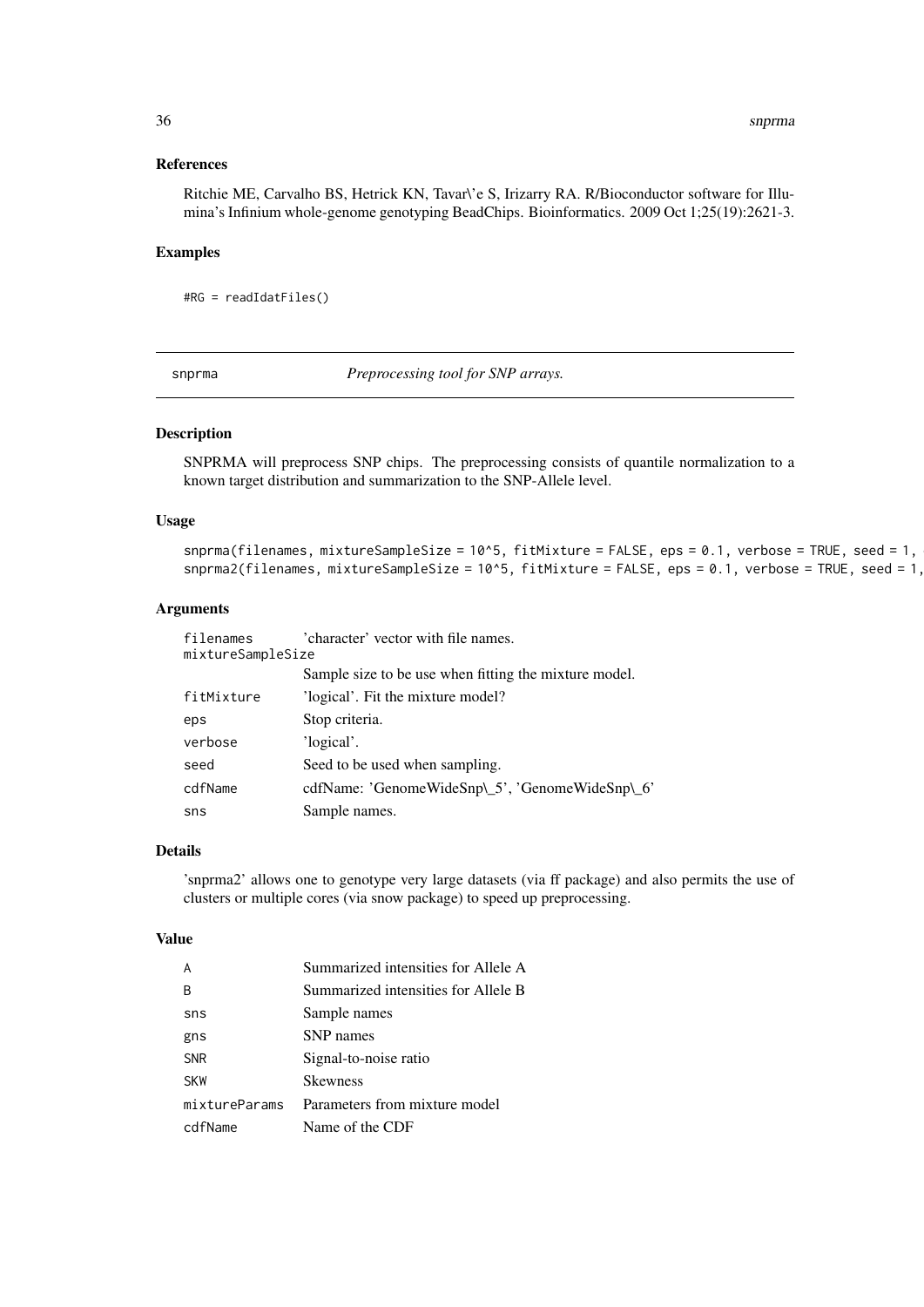#### <span id="page-36-0"></span>snprmaAffy 37

# Examples

```
if (require(genomewidesnp6Crlmm) & require(hapmapsnp6) & require(oligoClasses)){
  path <- system.file("celFiles", package="hapmapsnp6")
  ## the filenames with full path...
  ## very useful when genotyping samples not in the working directory
  cels <- list.celfiles(path, full.names=TRUE)
  snprmaOutput <- snprma(cels)
  snprmaOutput[["A"]][1:10,]
  snprmaOutput[["B"]][1:10,]
}
## Not run:
## HPC Example
library(ff)
library(snow)
library(crlmm)
## genotype 50K SNPs at a time
ocProbesets(50000)
## setup cluster - 8 cores on the machine
setCluster(8, "SOCK")
path <- system.file("celFiles", package="hapmapsnp6")
cels <- list.celfiles(path, full.names=TRUE)
snprmaOutput <- snprma2(cels)
## End(Not run)
```
<span id="page-36-1"></span>

| snprmaAffy |  | Quantile normalize intensities for SNPs |
|------------|--|-----------------------------------------|
|------------|--|-----------------------------------------|

# Description

Quantile normalize intensities for SNPs to a HapMap target reference distribution

# Usage

```
snprmaAffy(cnSet, mixtureSampleSize = 10^{\circ}5, eps = 0.1, seed = 1, verbose = TRUE)
```
# Arguments

| cnSet             | Object of class CNSet                                 |
|-------------------|-------------------------------------------------------|
| mixtureSampleSize |                                                       |
|                   | Sample size to be use when fitting the mixture model. |
| eps               | Stop criteria.                                        |
| seed              | Seed to be used when sampling.                        |
| verbose           | Logical.                                              |

# Value

Returns nothing. Normalized intensities are written to files.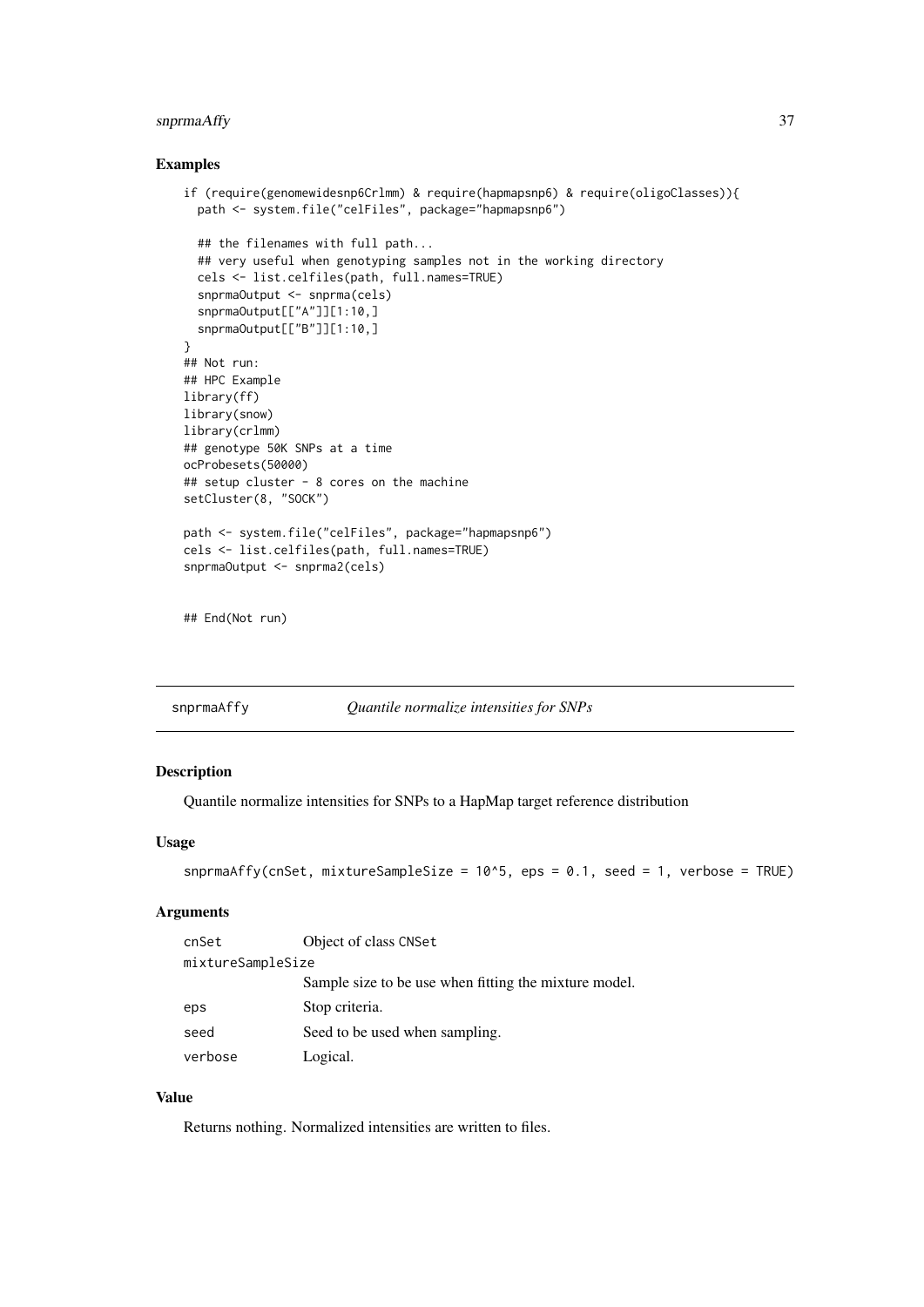# Author(s)

R.Scharpf

#### See Also

[snprma](#page-35-1)

validCdfNames *Supported annotation packages for crlmm genotyping*

# Description

Supported annotation packages for crlmm genotyping

#### Usage

validCdfNames()

# Details

List of available annotation packages

# Value

character vector

# Author(s)

R.Scharpf

# Examples

validCdfNames()

validCEL *Reads cel files and return an error if a file is not read*

# Description

Reads cel files and return an error if a file is not read

# Usage

validCEL(celfiles) celDates(celfiles)

# Arguments

celfiles vector of cel file names to read

<span id="page-37-0"></span>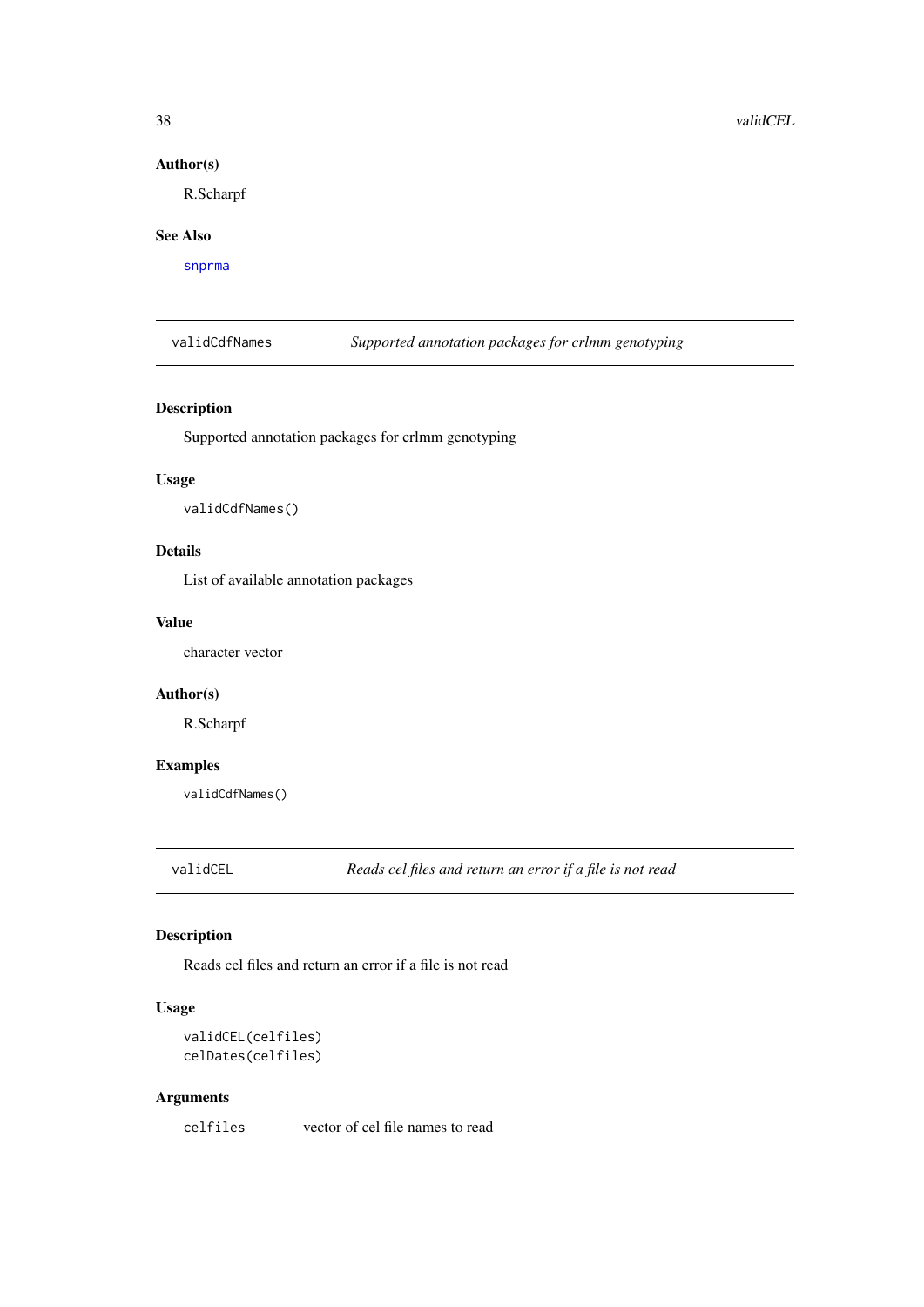#### <span id="page-38-0"></span>xyplot 39

# Value

Returns a message that cel files were successfully read, or an error if there were problems reading the cel files.

# Author(s)

R. Scharpf

# See Also

[read.celfile.header](#page-0-0), [POSIXt](#page-0-0), [read.celfile](#page-0-0)

# Examples

```
library(oligoClasses)
if(require(hapmapsnp6)){
  path <- system.file("celFiles", package="hapmapsnp6")
  cels <- list.celfiles(path, full.names=TRUE)
  validCEL(cels)
  celDates(cels)
}
```
<span id="page-38-1"></span>xyplot *Plot prediction regions and normalized intensities.*

# Description

Plot prediction regions for integer copy number and normalized intensities.

# Usage

xyplot(x, data, ...)

# Arguments

|                         | A formula.                                                 |
|-------------------------|------------------------------------------------------------|
| data                    | A CNSet object.                                            |
| $\cdot$ $\cdot$ $\cdot$ | Additional arguments passed to xyplot function in lattice. |

# Value

A trellis object.

# Author(s)

R. Scharpf

#### See Also

[xyplot](#page-38-1), [ABpanel](#page-2-1)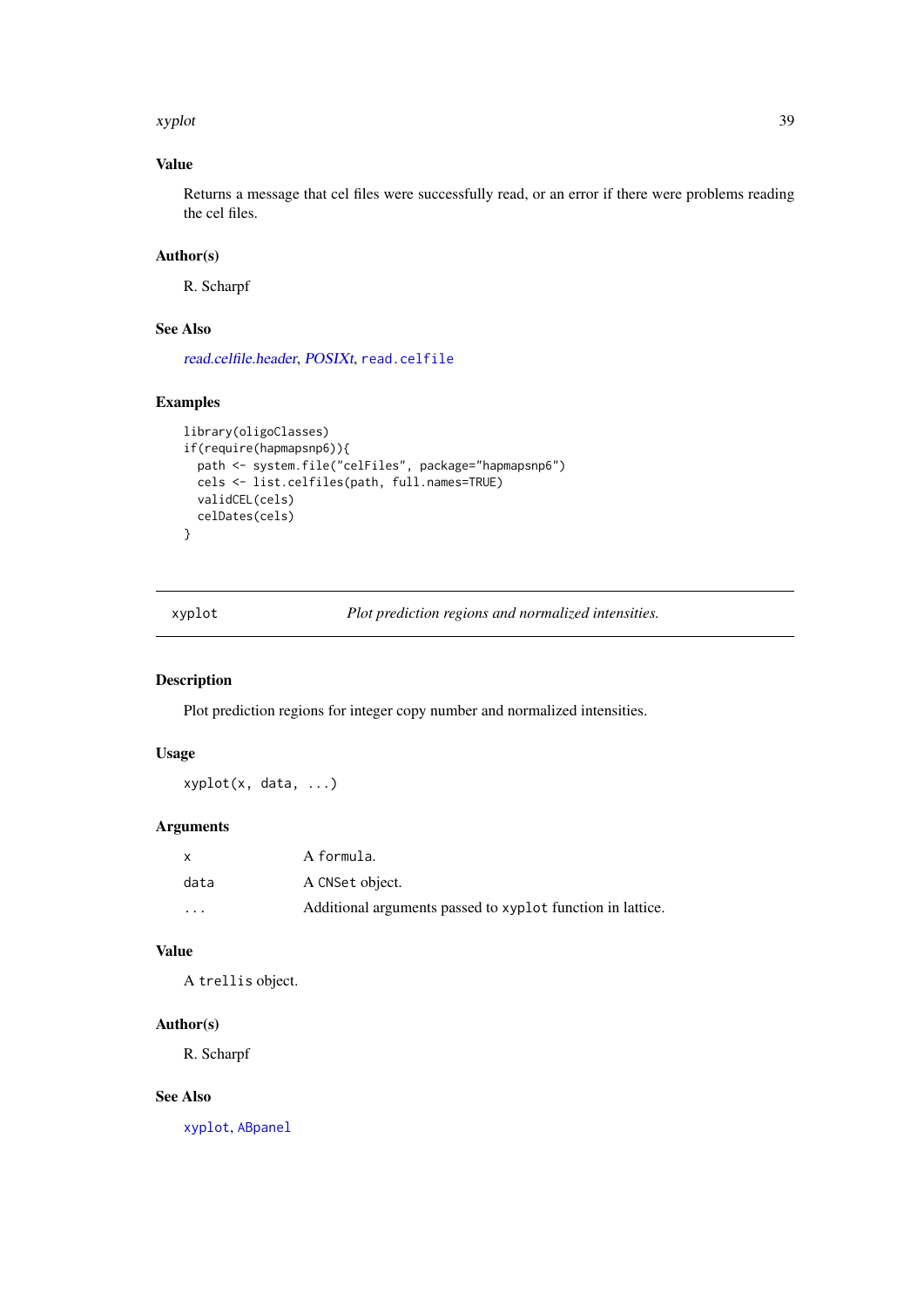# Examples

```
library(oligoClasses)
data(cnSetExample2)
table(batch(cnSetExample2))
sample.index <- which(batch(cnSetExample2) == "CUPID")
## A single SNP
pr <- predictionRegion(cnSetExample2[1:4, sample.index], copyNumber=0:4)
gt <- calls(cnSetExample2[1:4, sample.index])
\lim <- c(6,13)
xyplot(B~A|snpid, data=cnSetExample2[1:4, sample.index],
       predictRegion=pr,
       panel=ABpanel,
       pch=21,
       fill=c("red", "blue", "green3")[gt],
       xlim=lim, ylim=lim)
## multiple SNPs, prediction regions for 3 batches
## Not run:
tab <- table(batch(cnSetExample2))
bns <- names(tab)[tab > 50]
sample.index <- which(batch(cnSetExample2)
pr <- predictionRegion(cnSetExample2[1:10, sample.index], copyNumber=0:4)
gt <- as.integer(calls(cnSetExample2[1:10, sample.index]))
xyplot(B~A|snpid, data=cnSetExample2[1:10, sample.index],
       predictRegion=pr,
       panel=ABpanel,
       pch=21,
       fill=c("red", "blue", "green3")[gt],
       xlim=c(6,12), ylim=c(6,12))
## nonpolymorphic markers
data(cnSetExample2)
tab <- table(batch(cnSetExample2))
bns <- names(tab)[tab > 50]
sample.index <- which(batch(cnSetExample2)
np.index <- which(!isSnp(cnSetExample2))[1:10]
taus <- tau2(cnSetExample)[np.index, , , ]
pr <- predictionRegion(cnSetExample2[np.index, sample.index],
       copyNumber=0:4)
pp <- posteriorProbability(cnSetExample2[np.index, sample.index],
   predictRegion=pr,
   copyNumber=0:4)
```
## End(Not run)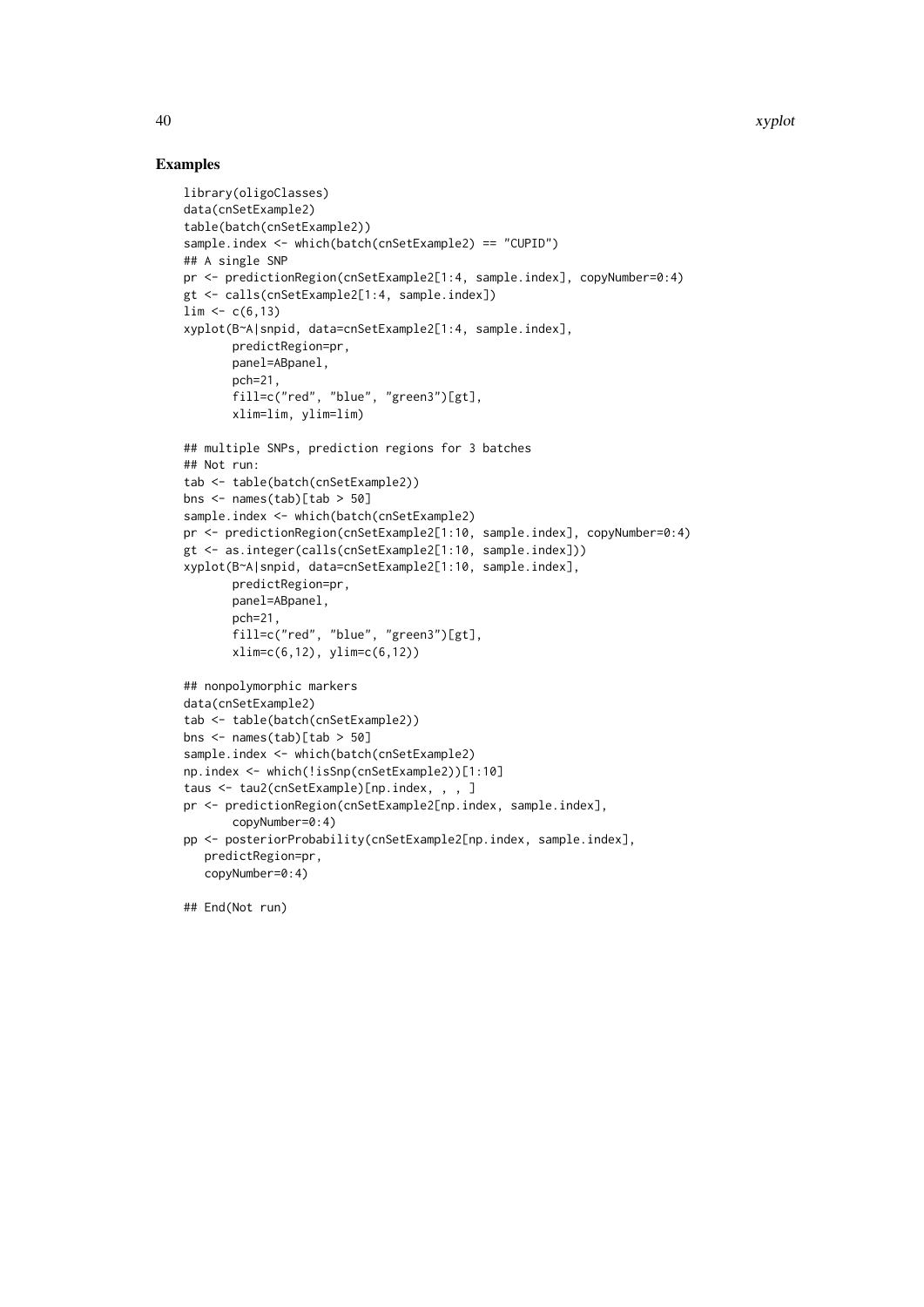# <span id="page-40-0"></span>Index

∗Topic IO readGenCallOutput, [33](#page-32-0) readIdatFiles, [34](#page-33-0) validCEL, [38](#page-37-0) ∗Topic aplot ABpanel, [3](#page-2-0) ∗Topic array posteriorProbability, [29](#page-28-0) ∗Topic classes PredictionRegion-class, [31](#page-30-0) ∗Topic classif crlmm, [13](#page-12-0) genotype, [17](#page-16-0) genotype.Illumina, [20](#page-19-0) genotypeAffy, [23](#page-22-0) genotypeInf, [24](#page-23-0) snprma, [36](#page-35-0) ∗Topic datasets cnSetExample, [9](#page-8-0) ∗Topic distribution predictionRegion, [30](#page-29-0) ∗Topic dplot xyplot, [39](#page-38-0) ∗Topic hplot plotSNPs, [27](#page-26-0) xyplot, [39](#page-38-0) ∗Topic list calculateRBaf, [6](#page-5-0) predictionRegion, [30](#page-29-0) ∗Topic manip AssayData-methods, [4](#page-3-0) batchStatisticAccessors, [5](#page-4-0) constructAffyCNSet, [9](#page-8-0) constructInf, [10](#page-9-0) copynumberAccessors, [11](#page-10-0) crlmmCopynumber, [15](#page-14-0) genotypes, [26](#page-25-0) ListClassConstructors, [27](#page-26-0) preprocessInf, [32](#page-31-0) snprma, [36](#page-35-0) validCdfNames, [38](#page-37-0) ∗Topic methods calculateRBaf, [6](#page-5-0)

CNSet-methods, [8](#page-7-0) ∗Topic package crlmm-package, [2](#page-1-0) ∗Topic robust cnrmaAffy, [7](#page-6-0) snprmaAffy, [37](#page-36-0) [,PredictionRegion,ANY,ANY,ANY-method *(*PredictionRegion-class*)*, [31](#page-30-0)

# A, *[33](#page-32-0)*

ABpanel, [3,](#page-2-0) *[39](#page-38-0)* annotationPackages, *[26](#page-25-0)*, *[33](#page-32-0)* AssayData, *[31](#page-30-0)* AssayData-methods, [4](#page-3-0)

# B, *[33](#page-32-0)*

BafLrrSetList *(*ListClassConstructors*)*, [27](#page-26-0) BafLrrSetList,CNSet-method *(*CNSet-methods*)*, [8](#page-7-0) batch, *[19](#page-18-0)* batchStatisticAccessors, [5](#page-4-0) batchStatistics, *[5](#page-4-0)* BeadStudioSetList, *[27](#page-26-0)*

# CA, *[8](#page-7-0)*

CA *(*copynumberAccessors*)*, [11](#page-10-0) CA,CNSet-method *(*CNSet-methods*)*, [8](#page-7-0) calculateRBaf, [6](#page-5-0) calculateRBaf,CNSet-method *(*calculateRBaf*)*, [6](#page-5-0) calls, *[24](#page-23-0)* CB, *[8](#page-7-0)* CB *(*copynumberAccessors*)*, [11](#page-10-0) CB,CNSet-method *(*CNSet-methods*)*, [8](#page-7-0) celDates *(*validCEL*)*, [38](#page-37-0) cnrmaAffy, [7](#page-6-0) CNSet-methods, [8](#page-7-0) cnSetExample, [9](#page-8-0) cnSetExample2 *(*cnSetExample*)*, [9](#page-8-0) coerce,CNSet,oligoSnpSet-method *(*CNSet-methods*)*, [8](#page-7-0) confs, *[24](#page-23-0)* constructAffyCNSet, [9](#page-8-0)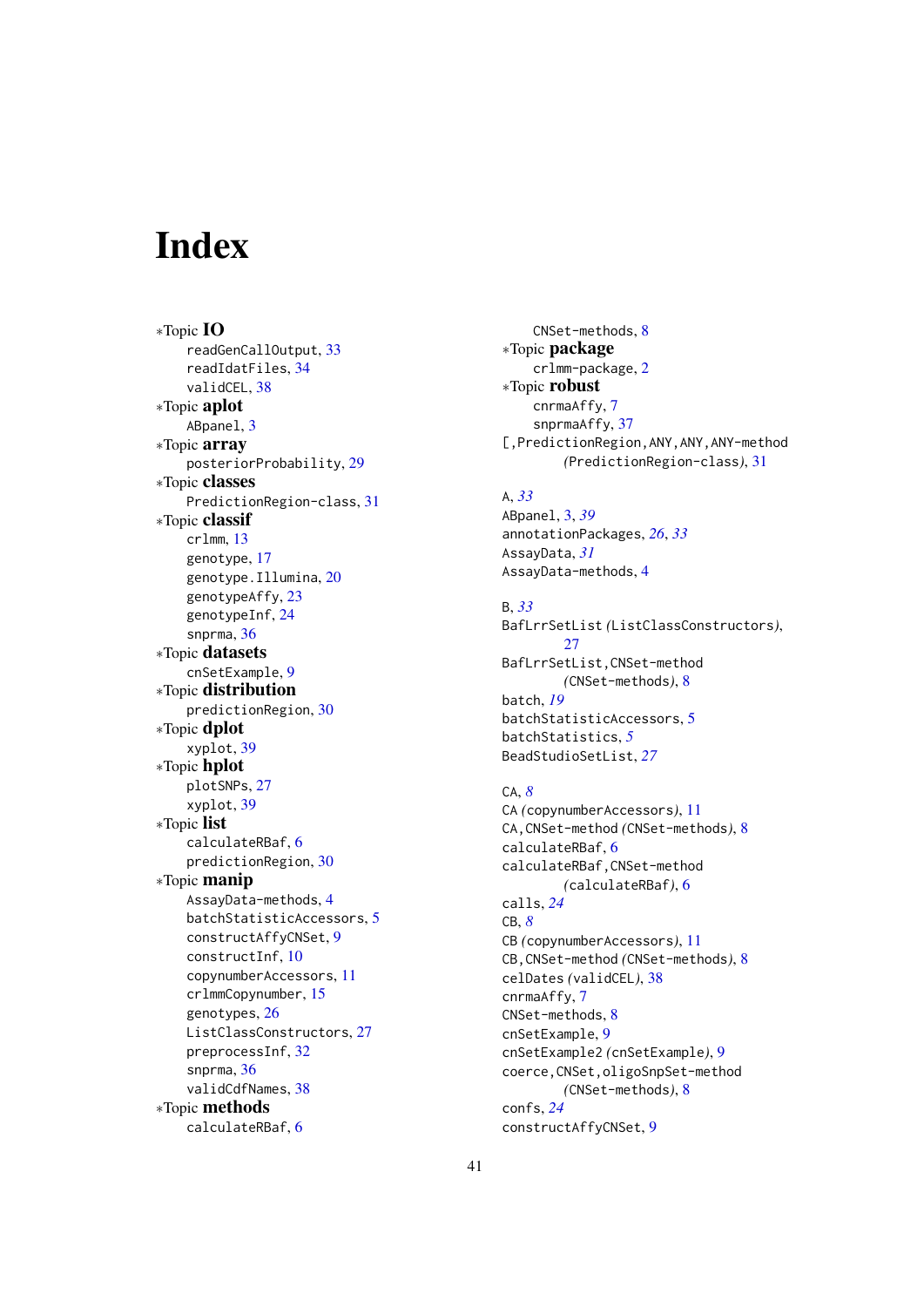#### 42 INDEX

constructInf, [10,](#page-9-0) *[33](#page-32-0)* copynumberAccessors, [11](#page-10-0) corr, *[4](#page-3-0)* corr *(*batchStatisticAccessors*)*, [5](#page-4-0) corr,AssayData-method *(*AssayData-methods*)*, [4](#page-3-0) corr,CNSet-method *(*CNSet-methods*)*, [8](#page-7-0) crlmm, [13,](#page-12-0) *[19](#page-18-0)*, *[24](#page-23-0)*, *[26](#page-25-0)* crlmm-package, [2](#page-1-0) crlmm2 *(*crlmm*)*, [13](#page-12-0) crlmmCopynumber, *[12](#page-11-0)*, [15,](#page-14-0) *[19](#page-18-0)* crlmmCopynumber2 *(*crlmmCopynumber*)*, [15](#page-14-0) crlmmCopynumberLD *(*crlmmCopynumber*)*, [15](#page-14-0) crlmmIllumina *(*genotype.Illumina*)*, [20](#page-19-0)

genotype, [17](#page-16-0) genotype.Illumina, [20,](#page-19-0) *[28](#page-27-0)* genotype2 *(*genotype*)*, [17](#page-16-0) genotypeAffy, [23](#page-22-0) genotypeInf, *[11](#page-10-0)*, [24,](#page-23-0) *[33](#page-32-0)* genotypeLD *(*genotype*)*, [17](#page-16-0) genotypes, [26,](#page-25-0) *[29,](#page-28-0) [30](#page-29-0)*

#### i2p, *[15](#page-14-0)*

ldOpts, *[19](#page-18-0)*, *[22](#page-21-0)* ldPath, *[11](#page-10-0)* lines,CNSet-method *(*CNSet-methods*)*, [8](#page-7-0) list, *[31](#page-30-0)* list\_or\_ffdf, *[31](#page-30-0)* ListClassConstructors, [27](#page-26-0) lpolygon, *[4](#page-3-0)*

#### mads, *[4](#page-3-0)*

mads *(*batchStatisticAccessors*)*, [5](#page-4-0) mads,AssayData-method *(*AssayData-methods*)*, [4](#page-3-0) mads,CNSet-method *(*CNSet-methods*)*, [8](#page-7-0) medians, *[4](#page-3-0)* medians *(*batchStatisticAccessors*)*, [5](#page-4-0) medians,AssayData-method *(*AssayData-methods*)*, [4](#page-3-0) medians,CNSet-method *(*CNSet-methods*)*, [8](#page-7-0)

#### Ns, *[4](#page-3-0)*

Ns *(*batchStatisticAccessors*)*, [5](#page-4-0) Ns,AssayData-method *(*AssayData-methods*)*, [4](#page-3-0) Ns,CNSet-method *(*CNSet-methods*)*, [8](#page-7-0) nuA *(*copynumberAccessors*)*, [11](#page-10-0) nuA,CNSet-method *(*CNSet-methods*)*, [8](#page-7-0) nuB *(*copynumberAccessors*)*, [11](#page-10-0) nuB,CNSet-method *(*CNSet-methods*)*, [8](#page-7-0) ocProbesets, *[11](#page-10-0)* ocSamples, *[11](#page-10-0)*, *[19](#page-18-0)*, *[22](#page-21-0)* OligoSetList *(*ListClassConstructors*)*, [27](#page-26-0) OligoSetList,CNSet-method *(*CNSet-methods*)*, [8](#page-7-0) panel.xyplot, *[4](#page-3-0)* phiA *(*copynumberAccessors*)*, [11](#page-10-0) phiA,CNSet-method *(*CNSet-methods*)*, [8](#page-7-0) phiB *(*copynumberAccessors*)*, [11](#page-10-0) phiB,CNSet-method *(*CNSet-methods*)*, [8](#page-7-0) plotSamples *(*plotSNPs*)*, [27](#page-26-0) plotSNPs, [27](#page-26-0) POSIXt, *[39](#page-38-0)* posteriorProbability, [29,](#page-28-0) *[30](#page-29-0)* posteriorProbability,CNSet-method *(*posteriorProbability*)*, [29](#page-28-0) predictionRegion, *[29](#page-28-0)*, [30,](#page-29-0) *[31](#page-30-0)* predictionRegion,CNSet,integer-method *(*predictionRegion*)*, [30](#page-29-0) PredictionRegion-class, [31](#page-30-0) preprocessInf, *[11](#page-10-0)*, [32](#page-31-0)

#### rawCopynumber, *[8](#page-7-0)* rawCopynumber *(*copynumberAccessors*)*, [11](#page-10-0)

rawCopynumber,CNSet-method *(*CNSet-methods*)*, [8](#page-7-0) read.celfile, *[39](#page-38-0)* read.celfile.header, *[39](#page-38-0)* readGenCallOutput, [33](#page-32-0) readIdatFiles, [34](#page-33-0) readIdatFiles2 *(*readIdatFiles*)*, [34](#page-33-0)

snpCall, *[15](#page-14-0)*, *[26](#page-25-0)* snpCallProbability, *[15](#page-14-0)*, *[26](#page-25-0)* snprma, *[19](#page-18-0)*, [36,](#page-35-0) *[38](#page-37-0)* snprma2 *(*snprma*)*, [36](#page-35-0) snprmaAffy, *[7](#page-6-0)*, [37](#page-36-0)

tau2, *[4](#page-3-0)* tau2 *(*batchStatisticAccessors*)*, [5](#page-4-0) tau2,AssayData-method *(*AssayData-methods*)*, [4](#page-3-0) tau2,CNSet-method *(*CNSet-methods*)*, [8](#page-7-0) totalCopynumber, *[8](#page-7-0)* totalCopynumber *(*copynumberAccessors*)*, [11](#page-10-0) totalCopynumber,CNSet-method *(*CNSet-methods*)*, [8](#page-7-0)

validCdfNames, [38](#page-37-0) validCEL, [38](#page-37-0) vector, *[31](#page-30-0)*